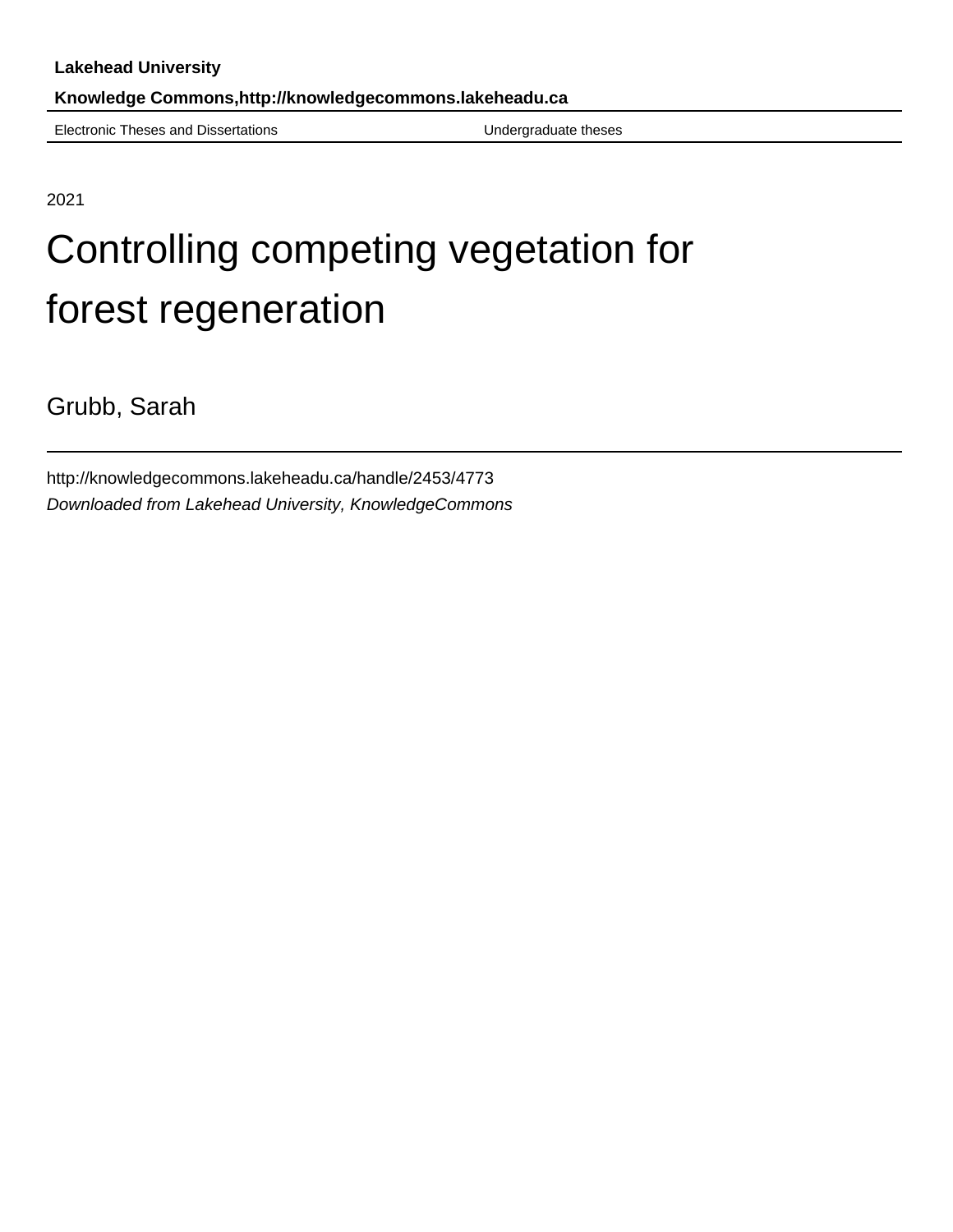# CONTROLLING COMPETING VEGETATION FOR FOREST REGENERATION

by

Sarah Grubb

An Undergraduate Thesis Submitted in Partial Fulfillment of the Requirements for the Degree of Honours Bachelor of Science in Forestry

Faculty of Natural Resources Management

Lakehead University

April 2021

Major Advisor

Qing-Lai Dang \_ Second Reader Laird Van Damme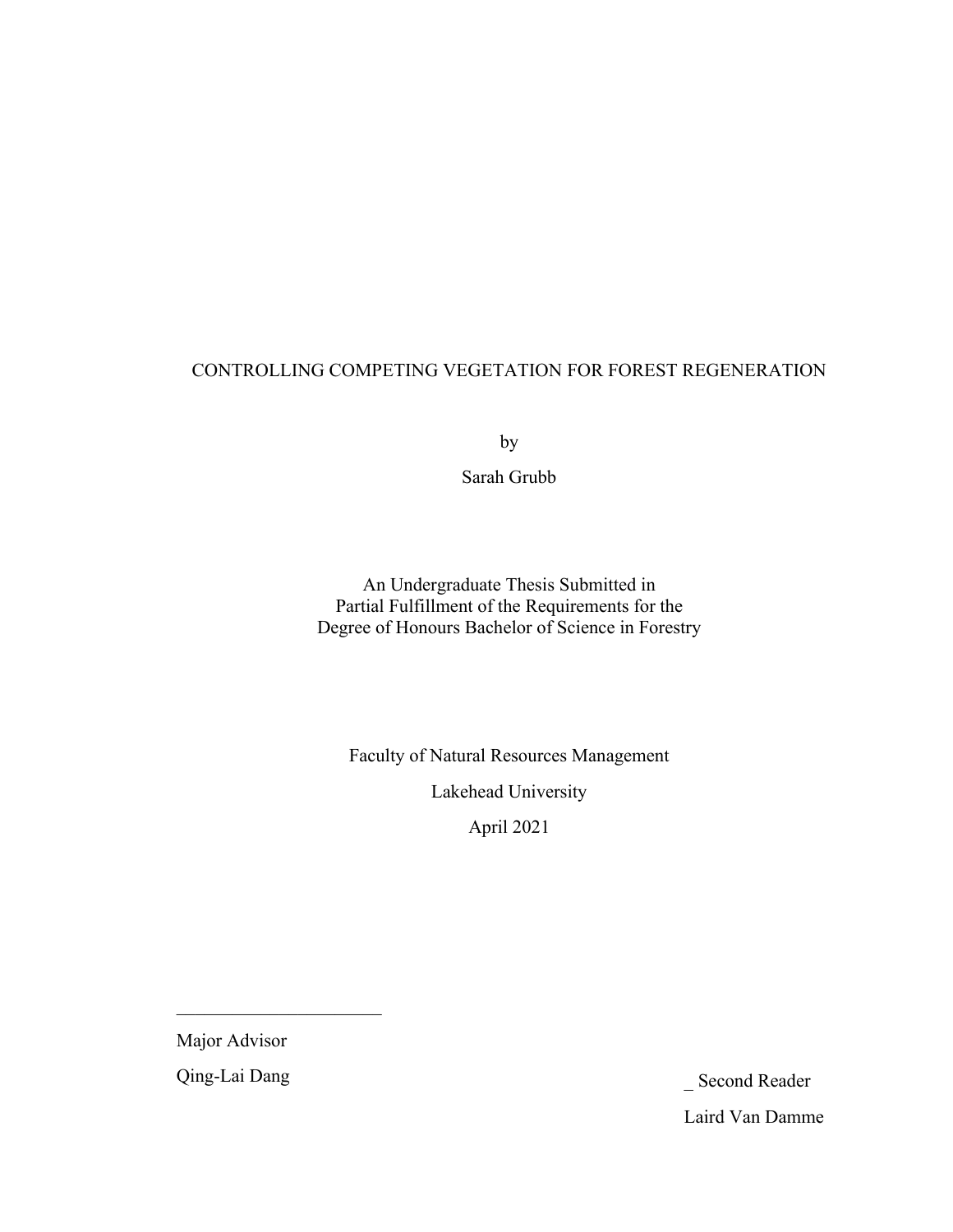# LIBRARY RIGHTS STATEMENT

In presenting this thesis in partial fulfillment of the requirements for the HBScF degree at Lakehead University in Thunder Bay, I agree that the University will make it freely available for inspection.

This thesis is made available by my authority solely for the purpose of private study and research and may not be copied or reproduced in whole or in part (except as permitted by the Copyright Laws) without my written authority.

Signature:

Date: <u>Caral</u> 19, 2021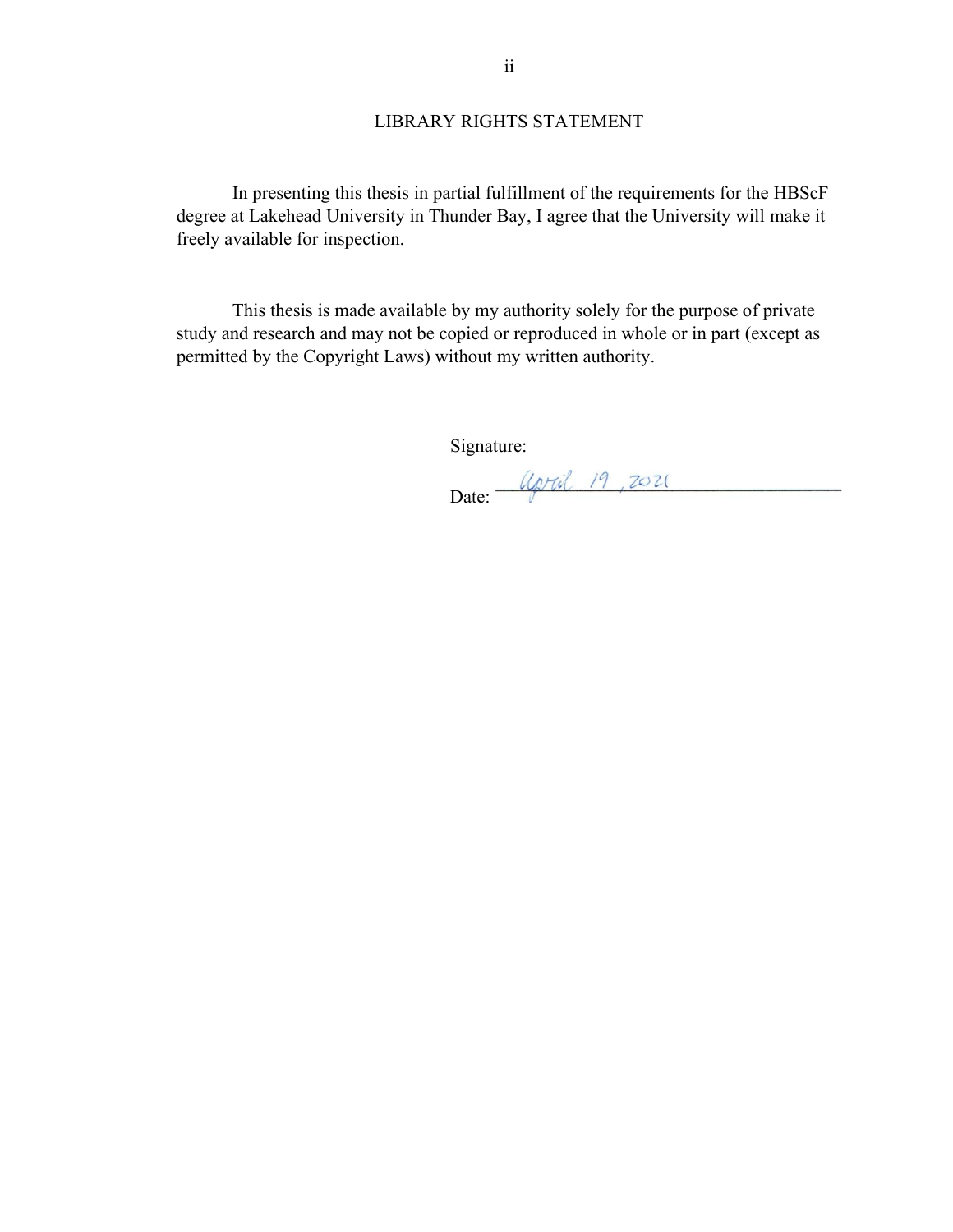# A CAUTION TO THE READER

This HBScF thesis has been through a semi-formal process of review and comment by at least two faculty members. It is made available for loan by the Faculty of Natural Resources Management for the purpose of advancing the practice of professional and scientific forestry.

The reader should be aware that opinions and conclusions expressed in this document are those of the student and do not necessarily reflect the opinions of the thesis supervisor, the faculty, or Lakehead University.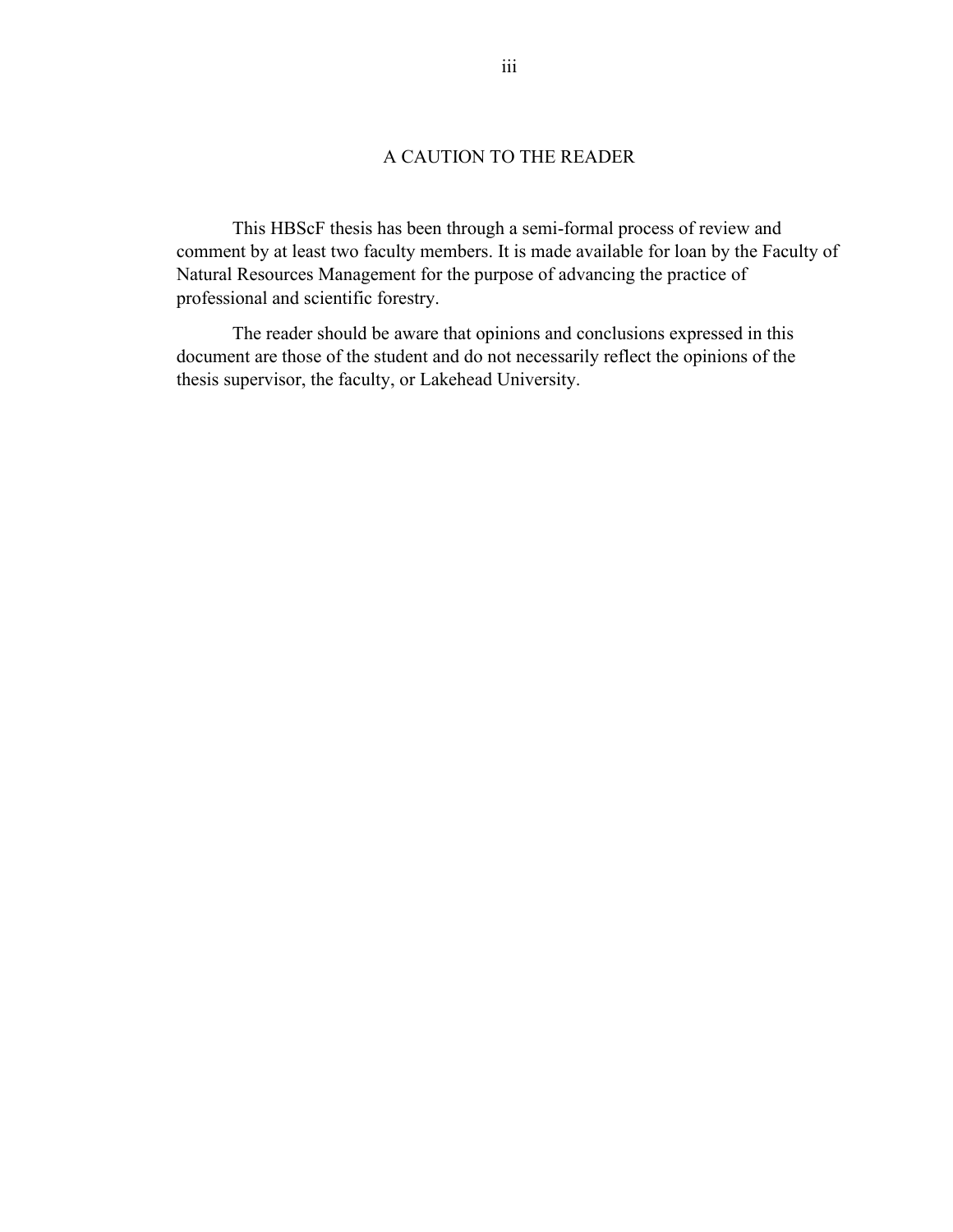#### ABSTRACT

Grubb, S. 2021. Vegetation Control Measures. 55 pp.

Keywords: cover cropping, livestock grazing, herbicide, mulch, partial harvest, prescribed burns vegetation, tree shelter, vegetation control, vegetation management.

The timely regeneration of productive forests is vital to maintain timber supply in the forest industry. However, other vegetation can severely hinder forest regenerations. Therefore, effective measures to control the competing vegetation are necessary to ensure the regeneration of new forests. The forest industry develops specific measures and also adopt practices from horticulture, agriculture, and other disciplines to depress vegetation that compete with crop trees during the regeneration phase. Common vegetation control measures are discussed in this thesis with the objective of helping forest manager to select effective vegetation control measures for their specific site conditions. The vegetation control measures discussed include partial harvesting, prescribed burns, livestock grazing, mechanical site preparation, herbicide, mulch, cover crops, and tree shelters. Each vegetation control measure is situationspecific and includes many variables to consider, such as access, labour availability, machinery availability, and implementation cost. By using known vegetation control measures and by researching, developing, and innovating new vegetation control measures, foresters will ensure the success of forest regeneration and steady timber supplies.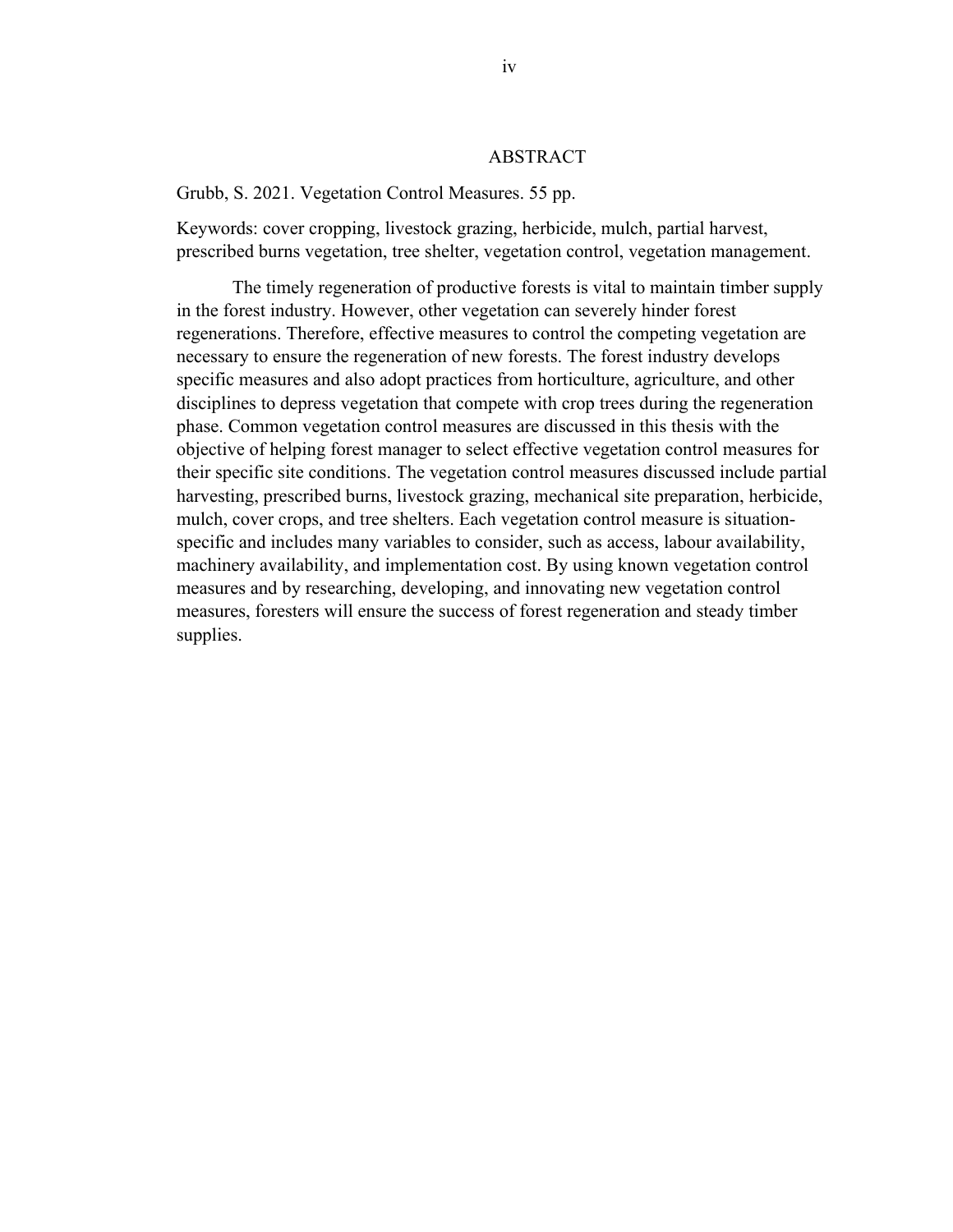## ACKNOWLEDGEMENTS

I would like to acknowledge and thank Dr. Dang for being my thesis supervisor and Laird Van Damme for being my second reader. Thank you for guiding me in the right direction throughout this thesis and bringing vegetation control measures to my attention to include. I would also like to thank my friends and family for supporting and assisting me during the writing process.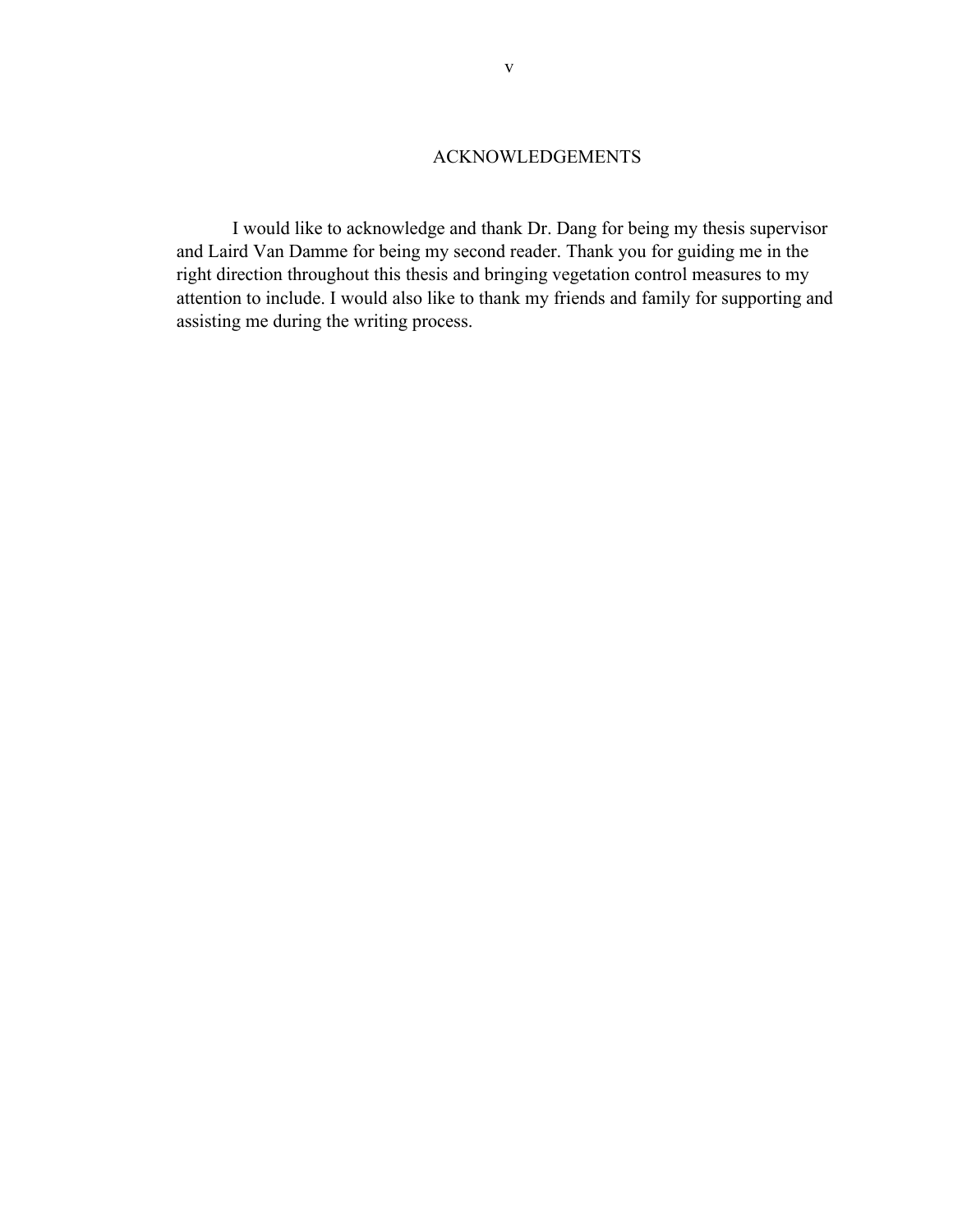# **CONTENTS**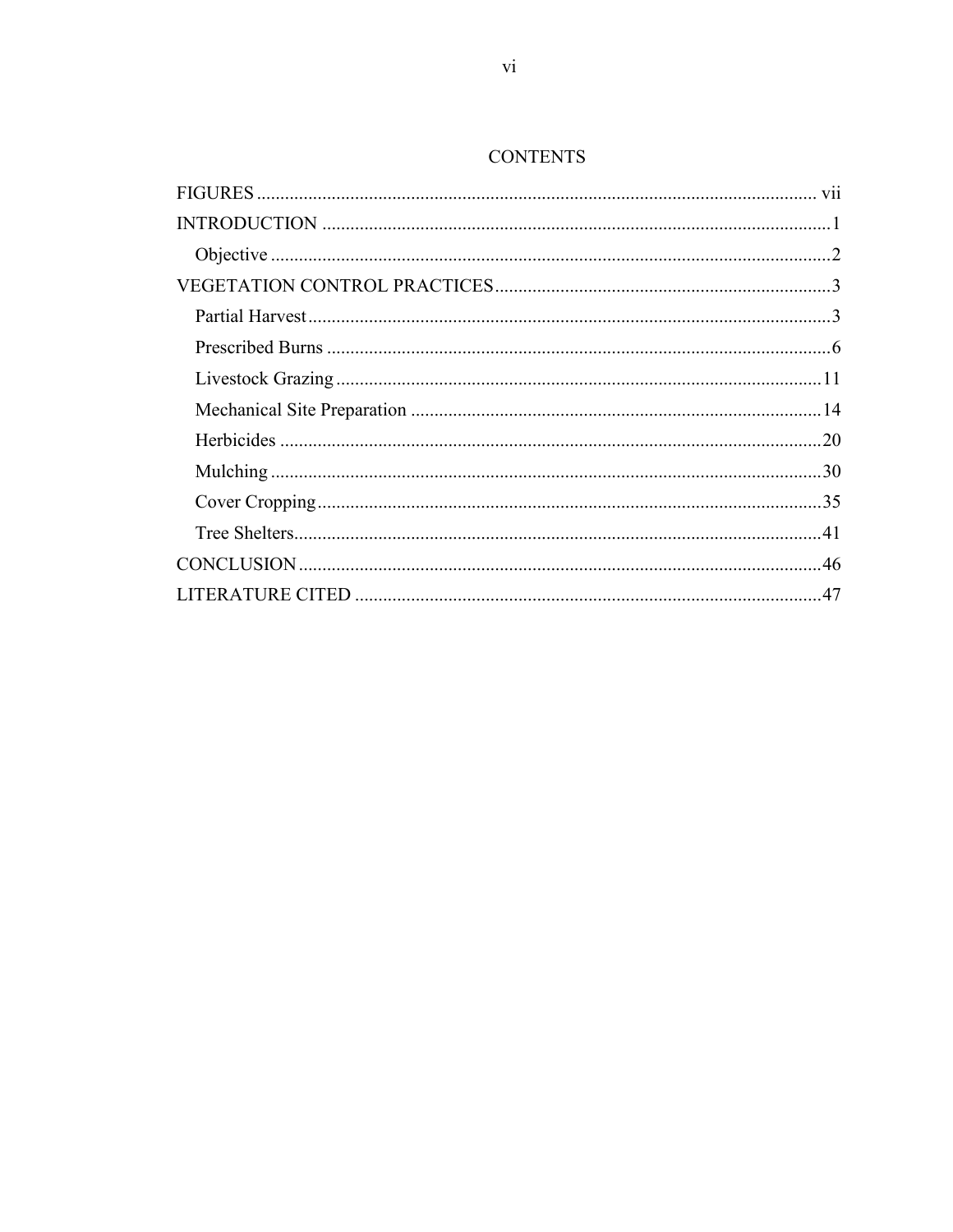# FIGURES

<span id="page-7-0"></span>

| Figure 1. The results after harvest of single tree selection to clearcut harvesting methods. |
|----------------------------------------------------------------------------------------------|
|                                                                                              |
| Figure 2. Mechanical site preparation effects in ability to create microsites 16             |
| Figure 3. Number of hectares that received site preparation, release, and precommercial      |
|                                                                                              |
| Figure 4. The most effective months to apply herbicides on target species. 22                |
| Figure 5. Herbicide evaluation matrix created by Otchere-Boateng and Herring (1990).         |
|                                                                                              |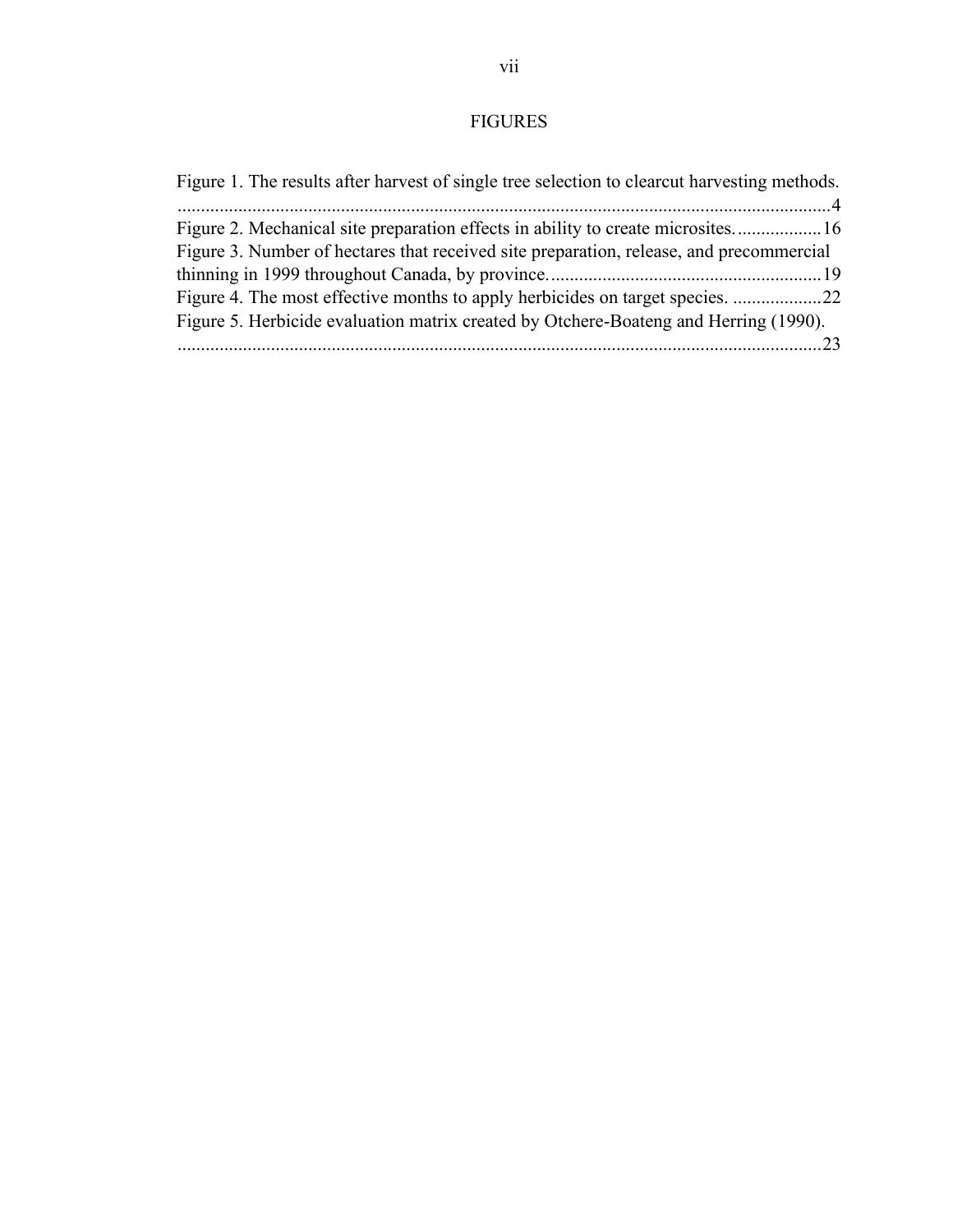#### **INTRODUCTION**

<span id="page-8-0"></span>The practice of controlling competing vegetation has been used in forestry, agriculture, landscaping, and horticulture for many centuries, and the techniques used vary (Willoughby et al. 2009). Prolonged presence of undesired vegetation supress the growth of desired trees and lowers the productivity of a forest (Hadley et al. 1990; Thompson and Pitt 2003; Wagner and Colombo 2001). Managing the undesired vegetation allows foresters to maximize the productivity of a forest, while keeping the environmental, economic, and social aspects of a forest balanced. The techniques used have evolved through time thanks to scientific research and innovation (Walstad and Kuch 1987).

Current vegetation control measures used in forestry focus on indirectly and directly altering the land before, during, and after natural or artificial regeneration. Before regeneration, the site is indirectly altered by techniques such as prescribed burns and directly altered by techniques including the use of machines to trench, plow, mound, or till the soil (Thompson and Pitt 2003). During regeneration, herbicide can be used to combat undesired vegetation and allow the desired vegetation to be released and significantly increase its growth (Thompson and Pitt 2003). Indirect techniques used after regeneration focus on inhibiting the growth of vegetation by using partial harvest systems, mulching, cover crops, and tree shelters. Direct techniques focus on the removal of the undesired vegetation and include mechanical site preparation, livestock grazing, and dispersing allowed herbicidal sprays. Vegetation management techniques are situation-specific and are typically completed within five years following harvesting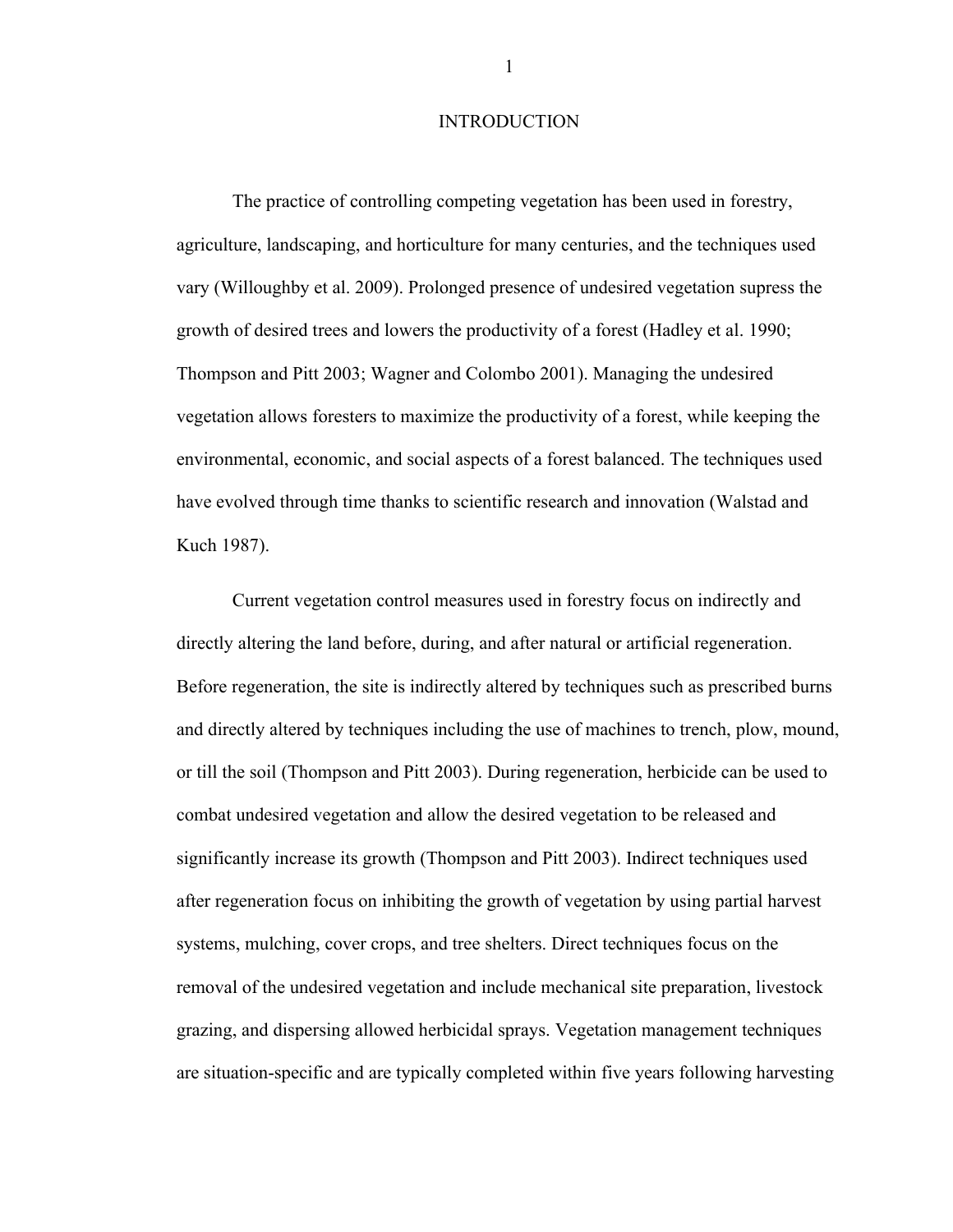(Thompson and Pitt 2003). The information of this thesis and further research should assist forest managers to choose a vegetation control measure that is best suited for the site, based on an analysis of the vegetation, soil conditions, and desired tree species to grow (Thompson and Pitt 2003).

## <span id="page-9-0"></span>Objective

The objective of this thesis is to synthesize all common means used in different disciplines to control competing vegetation and compare and assess their suitability and potential efficacy for controlling competing vegetation during forest regeneration. With climate change and increased social scrutiny on the rise, it is becoming increasingly important for the forest industry to find environmentally friendly ways to control the competition of other vegetation with new crop trees that allows the desired tree species to establish quickly while maintaining its quality.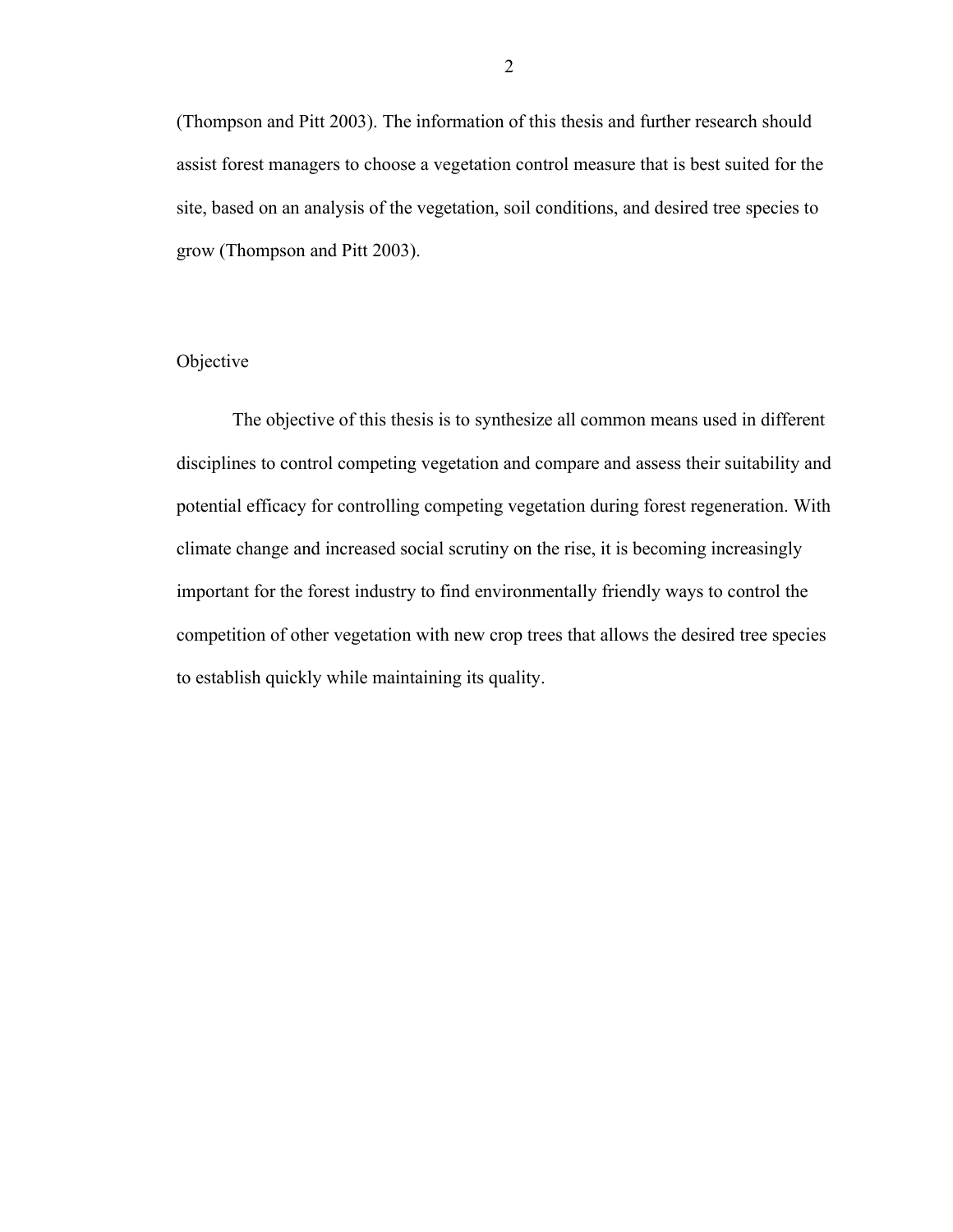#### VEGETATION CONTROL PRACTICES

#### <span id="page-10-1"></span><span id="page-10-0"></span>Partial Harvest

A partial harvest is when part of the original, dominating canopy, remains after harvest (Thorpe and Thomas 2007). Partial harvesting is best used on mid-tolerant and shade-tolerant tree species due to the overstory canopy being maintained. There are many partial harvest practices that facilitate forest regenerations, such as shelterwood, group selection and single tree selection, and each can be modified to fit the specific needs of the site. Shelterwood methods allow natural regeneration to become established in the understory of existing mature trees while the canopy trees gradually get harvested (Painter and Cooligan 2006; Weetman and Vyse 1990). Shelterwood methods can be completed in strips or distributed evenly over a stand to achieve management of evenaged stands (Wagner and Colombo 2001). Strip shelterwood methods are often used for mid-tolerant species, such as Oak (*Quercus* spp.), and ash (*Fraxinus* spp.), due to increased light conditions, while more shade-tolerant species, such as pine (*Pinus* spp.) and maple (*Acer* spp.), regenerate better under an evenly distributed shelterwood partial harvest (Wagner and Colombo 2001). Group selection methods create small pockets throughout a stand, larger than a single tree, but always smaller than the felled length of two mature trees (Wagner and Colombo 2001). This partial harvest method provides the same environmental conditions as a clearcut while allowing the existing trees to minimize vegetation growth (Wagner and Colombo 2001). The single tree selection method harvests a small number of trees in the stand to replicate small disturbances such as windthrow, pests, or over maturity (Wagner and Colombo 2001). This allows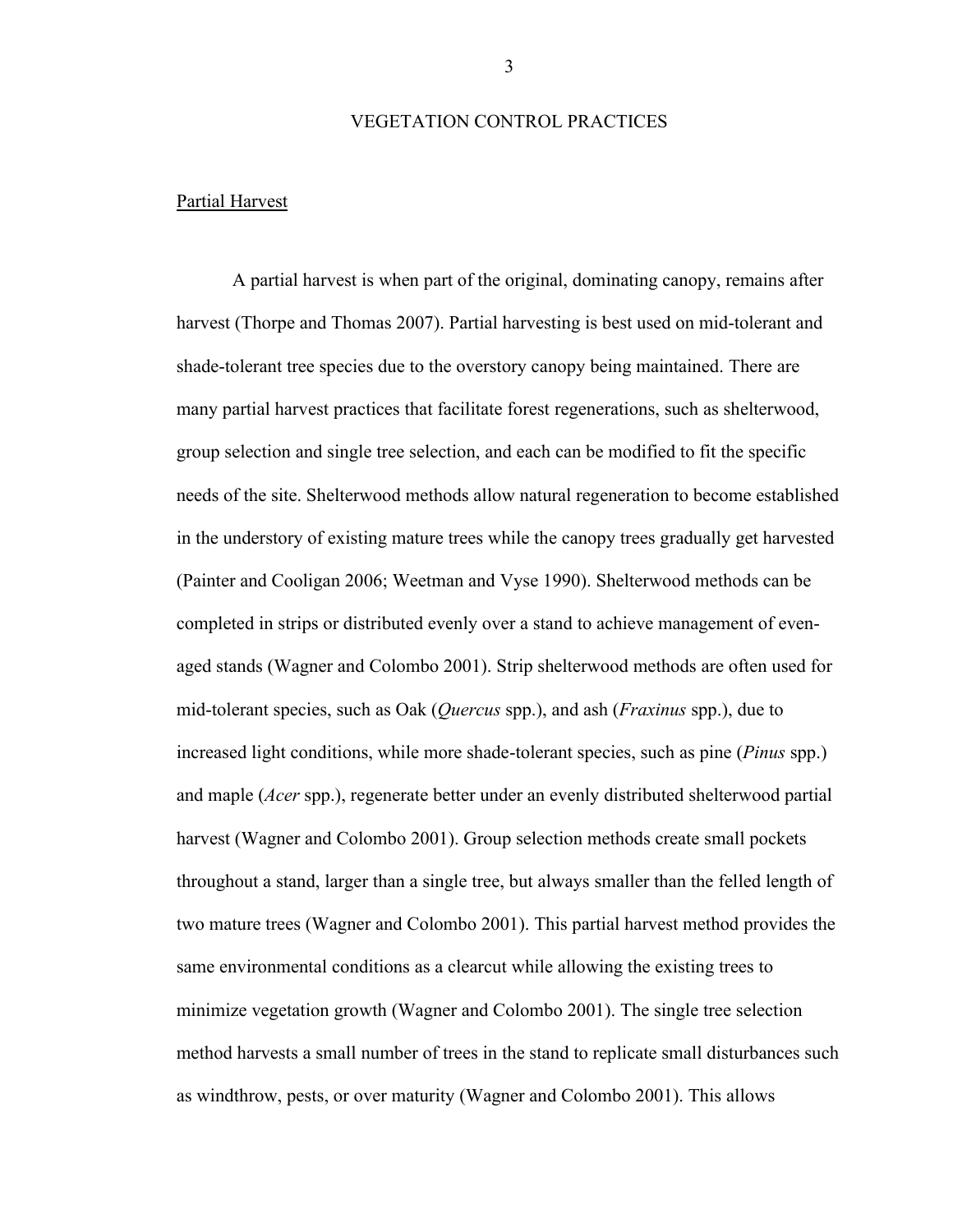immature regeneration to be released from the understory and maintains an uneven-aged stand (Wagner and Colombo 2001; Province of Nova Scotia 2020). The variation of partial harvest on the landscape can be seen in Figure 1.



<span id="page-11-0"></span>Source: Wagner and Colombo 2001 Figure 1. The results after harvest of single tree selection to clearcut harvesting methods.

Partial harvesting does not require specialized equipment but may require more compact and maneuverable harvesting machinery to minimize damage on residual trees (Province of Nova Scotia 2020; Pulkki 2019). Through lectures from Reino Pulkki (NRMT 3211, Fall 2019) he stated that a variety of machines are available to use, and that the forester's choice of machinery will be based on machine availability, labour availability and cost constraints (Pulki 2019; Wiensczyk et al. 2011). Maintained access to the site will be necessary as the harvesting cycle is typically 10-20 years for unevenaged stands that use partial harvesting methods (Wagner and Colombo 2001).

A partial harvest is used to emulate a variety of disturbances such as mortality, windthrow, insect epidemics, and small or light wildfires, while minimizing the need for vegetation management (Thorpe and Thomas 2007; Wiensczyk et al. 2011). The size of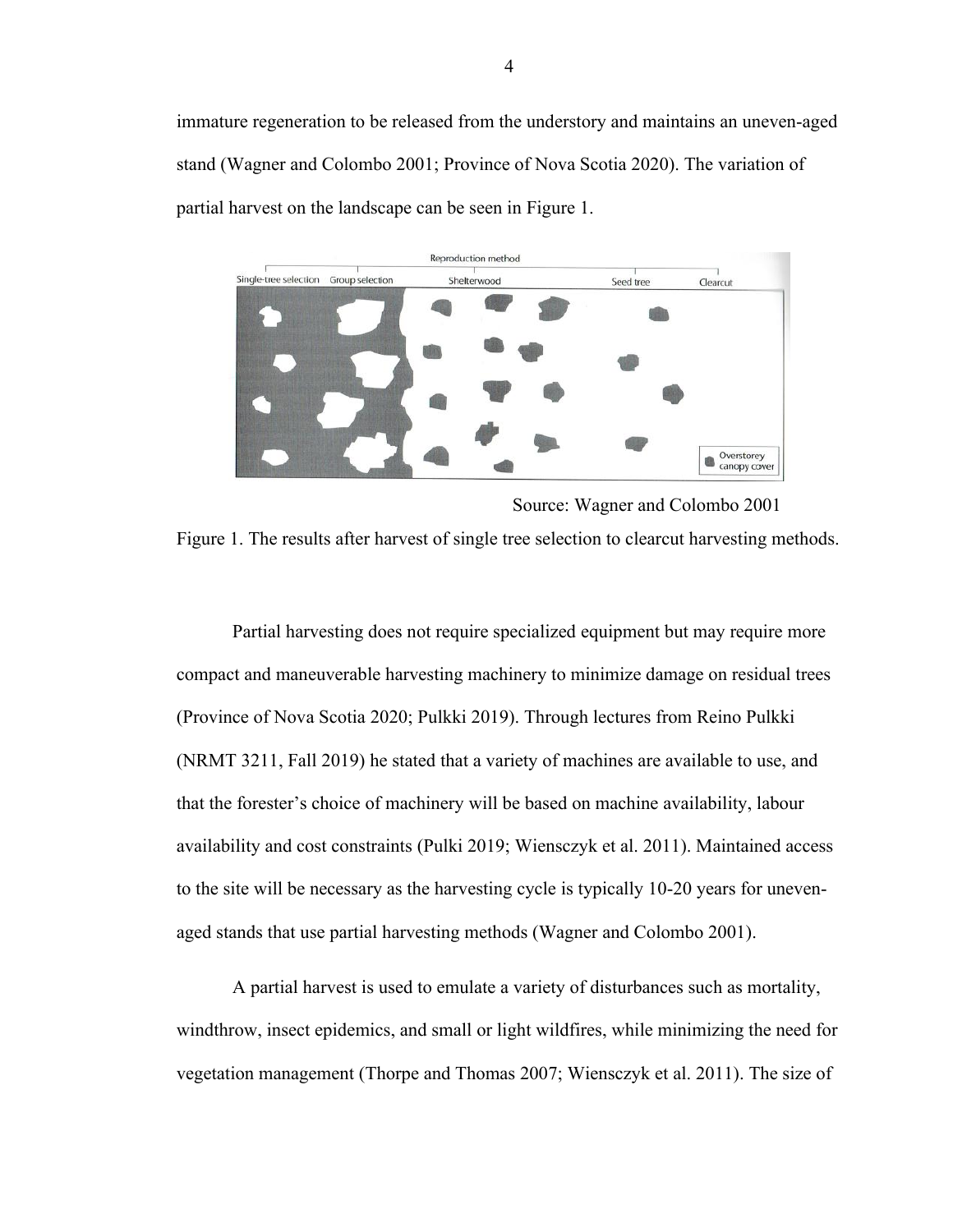disturbance needed depends on the desired species' shade tolerance, reproduction habits, and other silvics. If the tree canopy is opened too quickly, fast growing vegetation may take over the understory and the desired tree species will have to compete for resources and other vegetation management may be required to release the desired species (Thompson and Pitt 2003; Wiensczyk et al. 2011). Knowing the species of vegetation in the understory will assist in determining the size of canopy desired for tree release and what species the desired tree species will be competing with. Partial harvesting methods can also help control sediment runoff which is a concern with clearcut harvesting (Wiensczyk et al. 2011). The established vegetation decreases the impact of falling rain on the soil, slows runoff water, and traps the water in the organic layer which can benefit soil development (Hadley et al. 1990; Carr 1980). This vegetation control measure works best on shade tolerant species, such as beech (*Fagus sylvatica* L.), fir (*Abies alba Mill*), Scots pine (*Pinus sylvestris*), and sugar maple (*Acer saccharum*), but higher harvesting intensities can accommodate less tolerant tree species (Diaci et al. 2017). Partial harvesting methods are the most successful when used on species that have high seed production and on when it is completed on sites the year prior to a mast seed year (Ferrini et al. 2009).

The use of the partial harvesting methods is increasing worldwide, although clearcutting is still the most dominate method used in Canada's boreal forest (Thompson and Pitt 2003; Thorpe and Thomas 2007; Fuller et al. 2004; Weetman 2004; Ferrini et al. 2009). Partial harvesting methods are used the most in the United States at 61%, and in Norway it is currently being used on 18% of harvest sites with an increase expected (Masek et al. 2011; Floistad, et al. 2009). Spain, Finland, and Sweden have limited use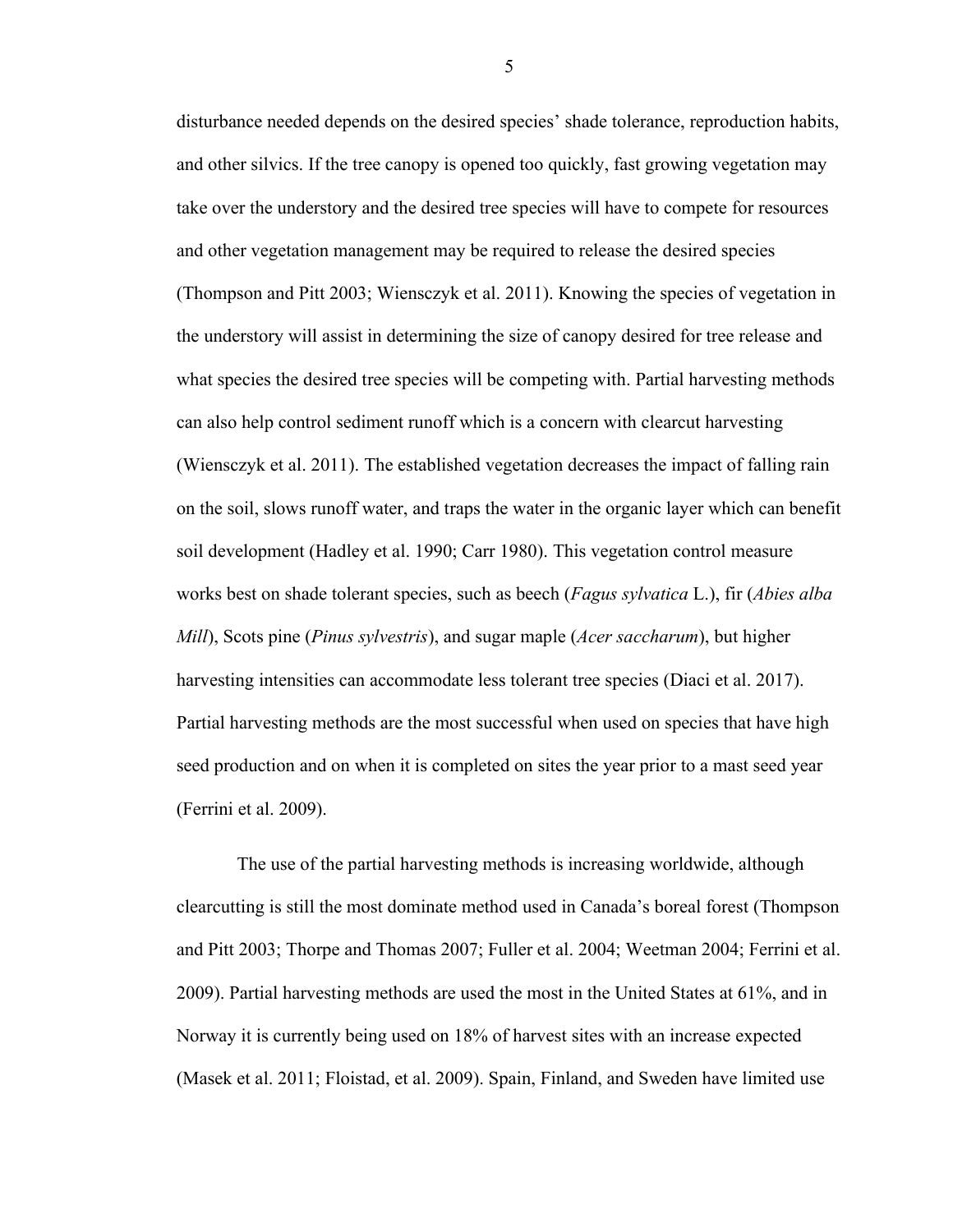of shelterwood partial harvesting methods but the area that is partial harvested is increasing every year (Coll et al. 2009; Hytönen, et al. 2009).

Further research is needed to show the effects that partial harvesting has on stand development (Thorpe and Thomas 2007). The seedling mortality rates and growth rates from using partial harvesting methods needs to be further analyzed to better understand the capabilities that partial harvesting has to control competing vegetation, while regenerating the stand to its past density (Löf et al. 2009; Ammer et al. 2010). Determining the effects of partial harvesting will also assist in better understanding its economic feasibility (Thorpe and Thomas 2007). These concerns are more concentrated in the boreal forest, where species have adapted to open site regeneration, but would be beneficial for hardwood and mixedwood sites as well (Thorpe and Thomas 2007). Further research is also needed on machine development, low impact and compact machinery is needed to further minimize the damage to residual stands when using partial harvesting methods (Löf et al. 2009).

#### <span id="page-13-0"></span>Prescribed Burns

Prescribed burning has been used as a vegetation control measure and site preparation method in silviculture for centuries (DiTomaso et al. 2006; Wiltshire and Archibald 1998; Thompson and Pitt 2003). A prescribed burn is the controlled burning of an area to rid it of ground debris (Wiltshire and Archibald 1998; OMNR 2003). Different types of burns can be prescribed including, broadcast burns, pile burning, and windrow burning (OMNR 2003). Broadcast burning is the burning of a whole area with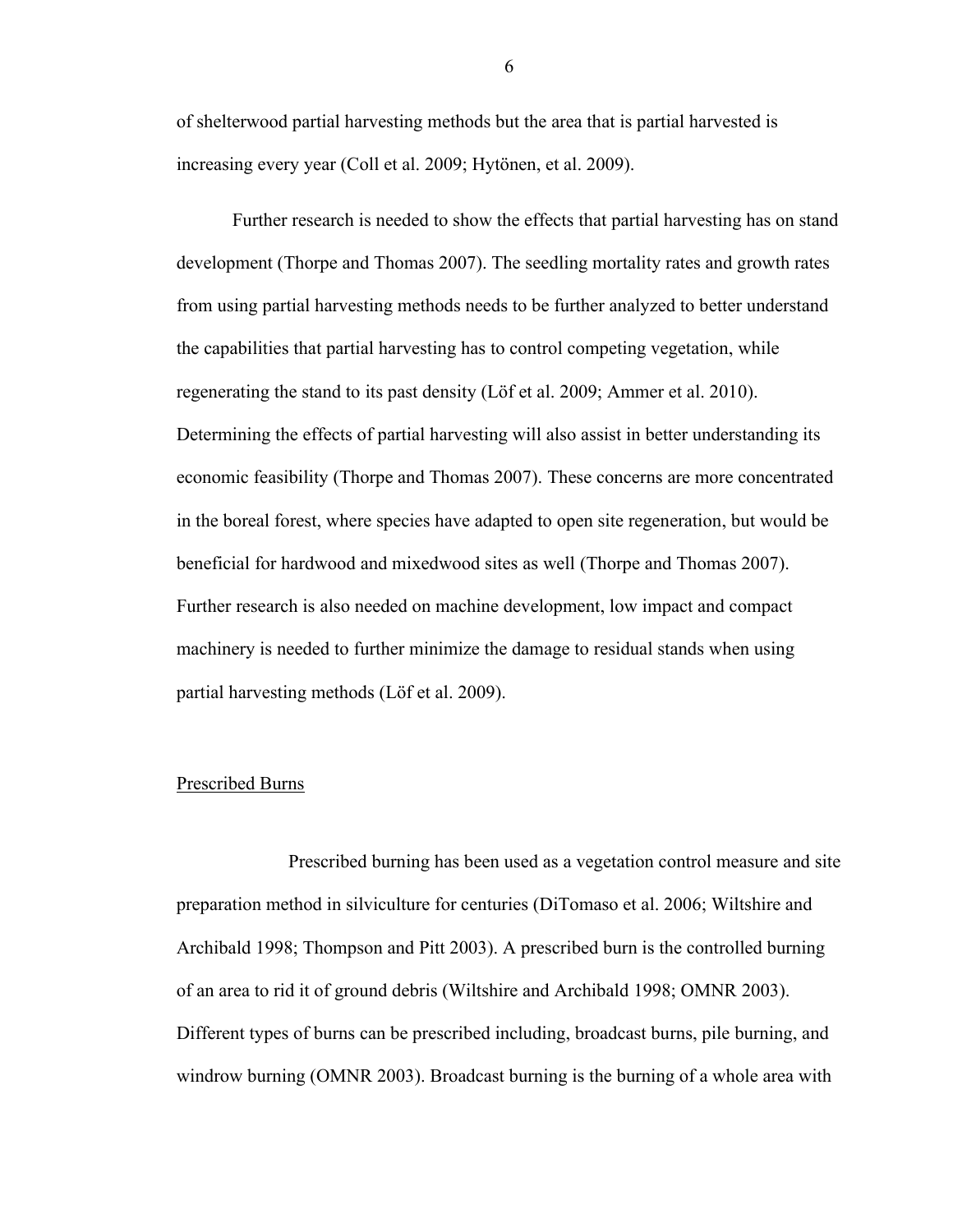scattered debris, while pile and windrow burning consist of dense piles of debris that are lit (OMNR 2003; Environment Canada 1984). Typically, pile and windrow burning are completed near the logging road and away from residual stands to increase fire control and safety (Weber and Taylor 1992). Prescribed burning can be completed before or after harvest (OMNR 2003). Pre-harvest burning is only completed on fire resistant species and is not recommended on mixedwood sites (OMNR 2003). Post-harvest burning is more common and used to further prepare the seedbed for artificial planting or seeding (OMNR2003). Prescribed burning cannot be completed if there are seedlings already established on site. Therefore it must be done relatively quickly after harvest and any advanced growth present on the site will be burned (OMNR 2003). All types of burns require appropriate weather conditions and professional fire personnel to be on site while the burn occurs (OMNR 2003; Weber and Taylor 1992). The cost of performing a prescribed burn is comparable to mechanical site preparation but it has increased risk and capital for potential property damages (Weber and Taylor 1992; Menke 1992). The appropriate weather conditions required to perform a prescribed burn are highly monitored and strenuous, making larger prescribed burns harder to perform (Weber and Taylor 1992; Menke 1992). These two factors deter the forest industry from using prescribed burns as a vegetation control measure.

There are different severity levels of fire and each will have a different effect on the burn site (Johnston and Woodard 1985; OMNR 2003). The Canadian Forest Fire Weather Index outlines the six components they use to categorize fire behaviour which directly align with the fire severity levels (Environmental Canada 1984). Light level severity fires consist of surface fires that do not completely penetrate the organic layer,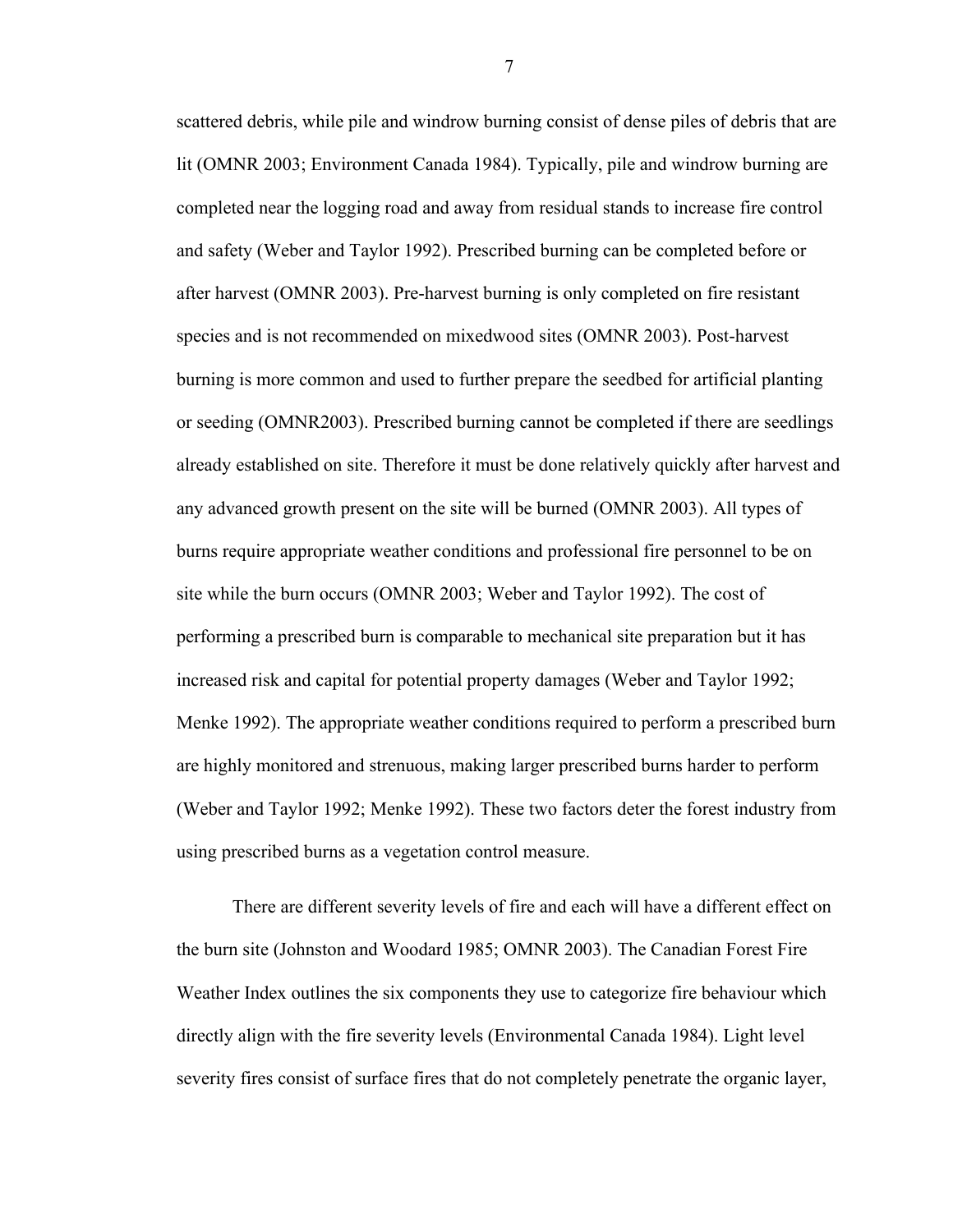while severe level fires will penetrate this layer (McLean 1969; OMNR 2003). Revegetation rate after a fire, depends on time of year, severity of fire, and nutrient availability (Hawkes et al. 1990; Weetman 1994). Vegetation will reappear quicker with spring fires, low severity fires, or fires on rich sites (Hawkes et al. 1990). The severity of a fire will determine which vegetative species survives as some have adapted to survive severe fires, while others rely on the regeneration from a seedbank after a low severity fire (Hawkes et al. 1990; Stathers et al. 1990; Lieffer 1994).

Prescribed burning is used to reduce fuel load, improve site access, enhance regeneration, promote biodiversity, and improve habitat, and thus has the ability to change stand dynamics (DiTomaso et al. 2006; Hawkes et al. 1990; OMNR 2003; Wiltshire and Archibald 1998; Methven and Murray 1974). Prescribed burning can be used to reduce the fuel load on high-risk sites, such as sites with a thick duff layer, a significant amount of surface debris, or sites that are close to communities (DiTomaso et al. 2006). This will also improve site access and safety for artificial regeneration (Weber and Taylor 1992). Prescribed burning can enhance vegetation when a fall burn occurs or on site with a rich organic layer because the plants have stored nutrients for their dormancy and will put out a number of new shoots in the spring (DiTomaso et al. 2006; Weber and Taylor 1992). Prescribed burning promotes biodiversity by allowing seeds from the soil seed bank to regenerate on cleared land, which can increase wildlife foraging and shelter use for the site (DiTomaso et al. 2006; Weber and Taylor 1992). Increasing the forgeability and shelter will increase wildlife presence, which further decreases the amount of undesired vegetation from herbivory (DiTomaso et al. 2006; Weber and Taylor 1992). Prescribed burning has also been successful at limiting the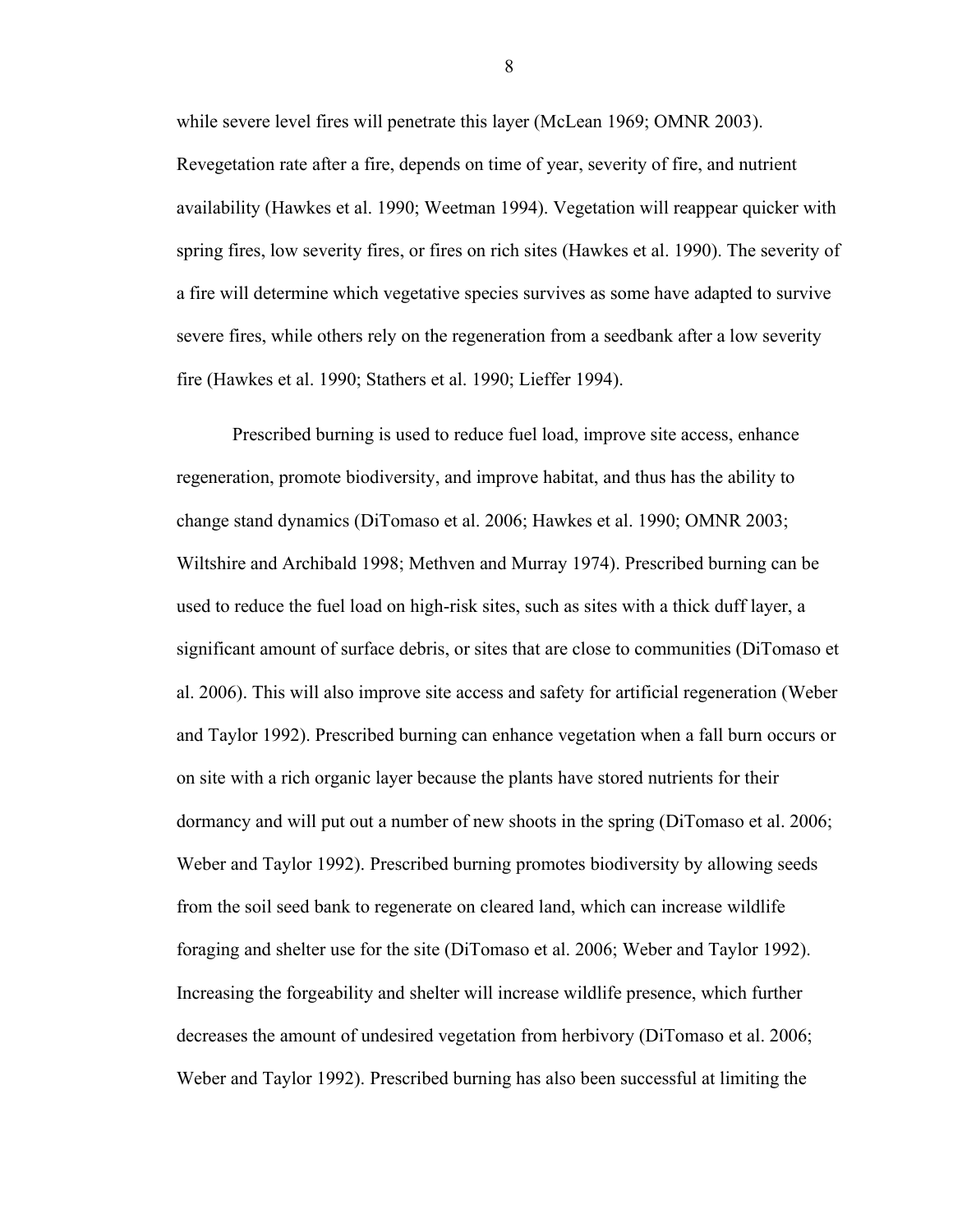spread of invasive species by burning the vegetation with light fires and burning seeds and roots with severe fires (DiTomaso et al. 2006). Prescribed burning for invasive species control works best on late-season broadleaf and grass species but has had success with specific woody species and perennial grasses (DiTomaso et al. 2006). Prescribed burning also improves soil nutrients from burning, raise soil temperatures, making them more attractive for germination, and reduces insect pest populations through burning and displacing host species (OMNR 2003).

In Canada, Ontario and British Columbia use prescribed burning more than the other provinces and territories (Weber and Taylor 1992). Prescribed burning has increased regeneration success in the boreal forest region as species, such as black spruce (*Picea mariana*) and jack pine (*Pinus banksania*) are adapted to wildfires and have evolved semi-serotinous cones (Groot 1994; Weetman 1994; OMNR 2003). When using prescribed burning in the boreal forest late summer fires are recommended, as they provide a high-level severity burn that kills competing vegetation and can help germinate conifer seeds (OMNR 2003). For hardwood promotion, light and moderate severity burns are recommended as it will stimulate sucker sprouts on species like poplar (*Populus* spp.) and allow the seedbed to be receptive of many seeds (OMNR 2003). When planning to use prescribed burning as a vegetation control measure and site preparation method, aligning it with a good seed year will be beneficial and cost effective (OMNR 2003). The "Prescribed Burn Planning Manual" (2019) provides the framework and guidelines to perform safe burns in Ontario (OMNR 2019). Following regional guides and taking the proper precautions will allow safe execution of prescribed burns that will benefit foresters in controlling vegetation. This manual or other similar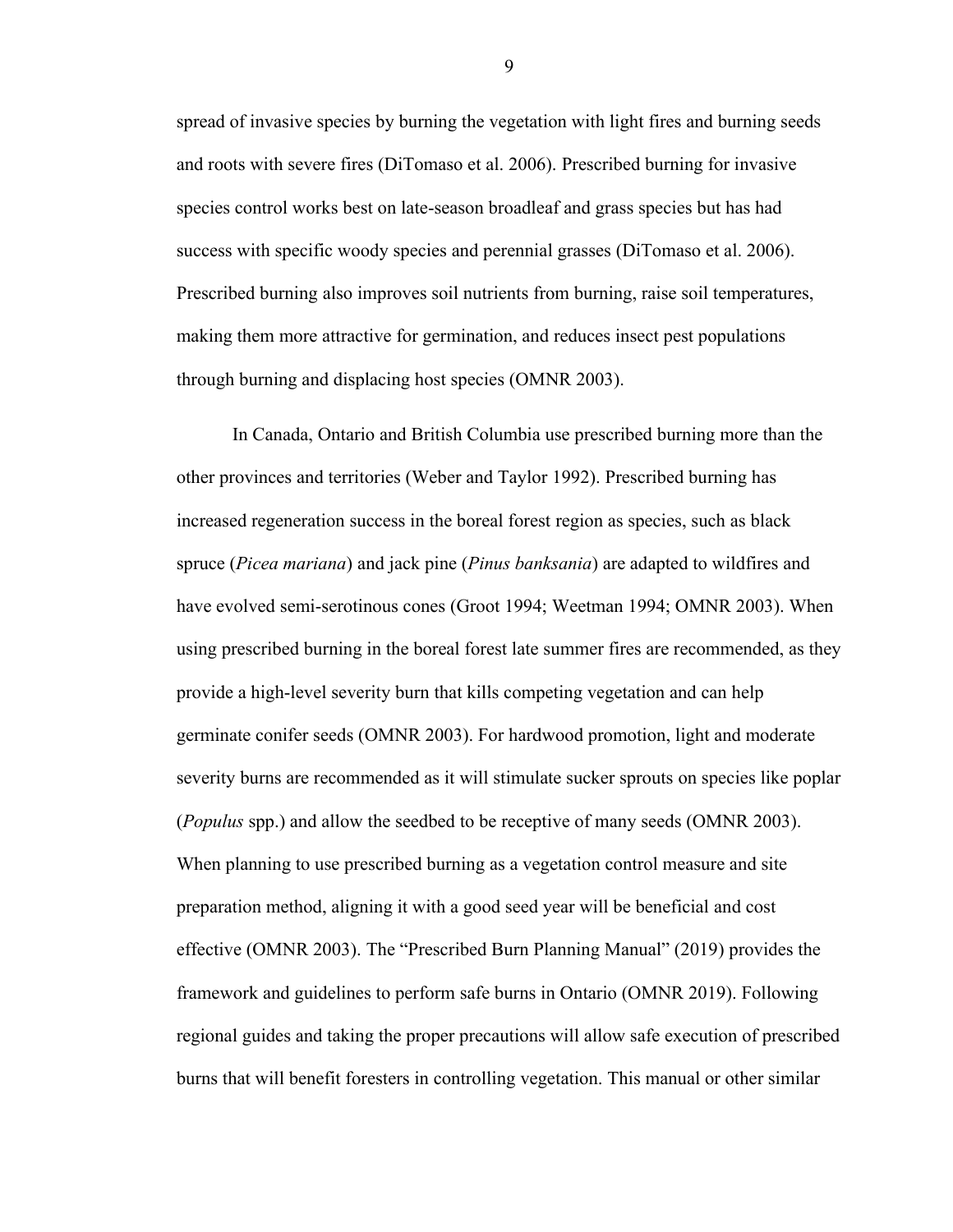guides will inform the forester of the required site conditions that a prescribed burn can be performed on (OMNR 2019).

Prescribed burning can be combined with other vegetation control measures, which can decrease the risk associated with prescribed burning and can increase results (Weber and Taylor 1992; DiTomaso et al. 2006). They can be combined with livestock grazing, where palatable species are eaten to allow the burn to be less severe and more evenly distributed (Menke 1992). Depending on the undesired vegetation present, a light level fire may kill the seed and allow more native vegetation growth (Menke 1992). Prescribed burning can be used before and/or after the application of herbicide (Weber and Taylor 1992; DiTomaso et al. 2006). When used before herbicide, the fire will burn the surface vegetation and debris, and may burn part of the seed bed and roots (Weber and Taylor 1992). This will allow the herbicide to act as a long-term vegetation control measure (Weber and Taylor 1992). When used after herbicide, the fire will burn the dead vegetation caused by the herbicide, and a severe burn will take place, burning more of the organic layer and remaining vegetation and roots (McLean 1969; Ditomaso et al. 2006). Prescribed burning can also be used before mulching or cover crop vegetation control measures to prolong the period that a site is free of undesired vegetation (Marble et al. 2015).

There are not many studies being completed on prescribed burning, partially due to their high risk and low usage (Weber and Taylor 1992).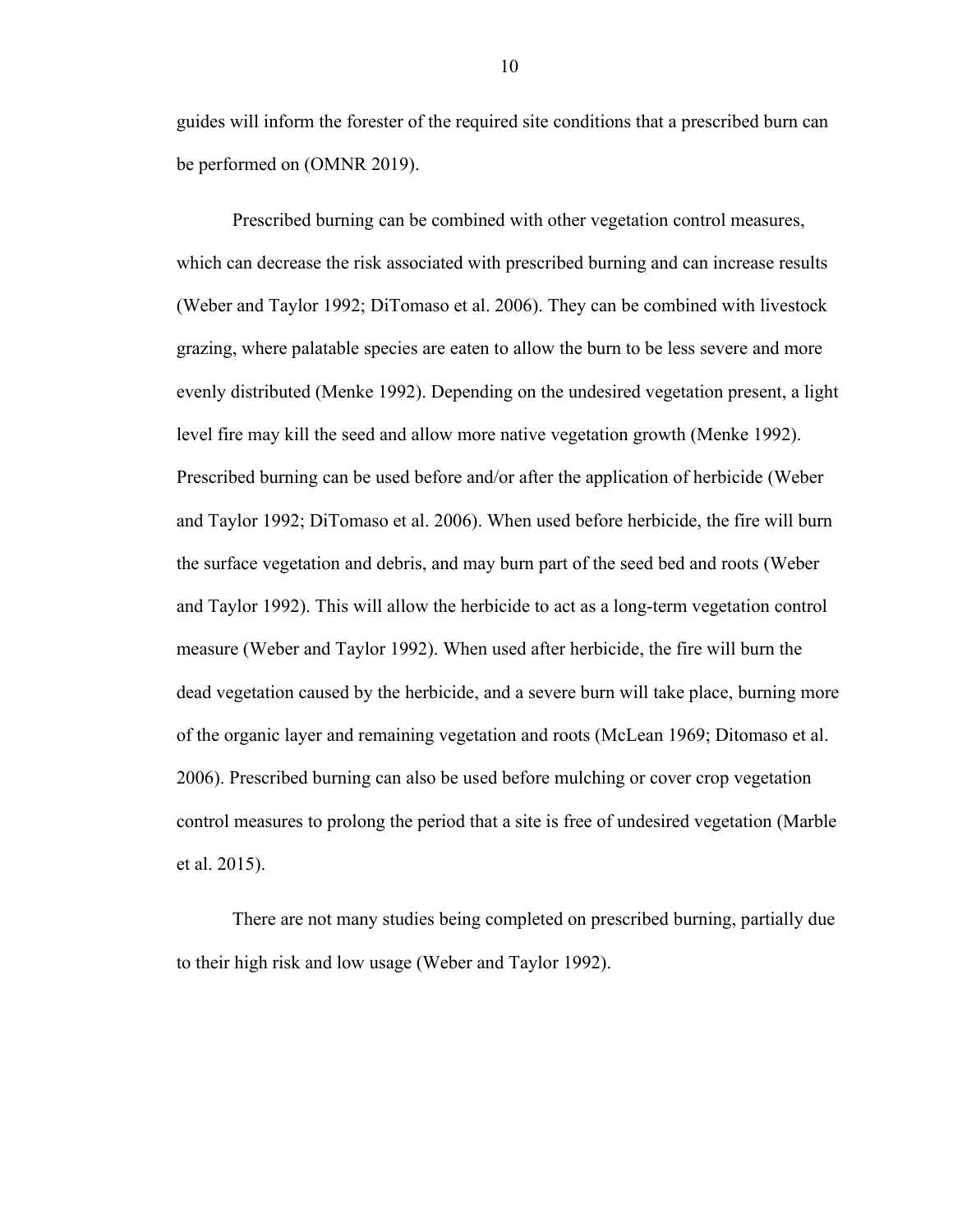#### <span id="page-18-0"></span>Livestock Grazing

This vegetation control measure is not commonly used in the forest industry (Thompson and Pitt 2003; Willoughby et al. 2009). Livestock grazing consists of a variety of domesticated farm animals grazing on recently harvested and regenerated forest lands (Thompson and Pitt 2003; Willoughby et al. 2009; Papachristou et al. 2009). When forest managers are deciding which animal will graze the harvest area, they should keep in mind the preferred diet of the animal and which vegetation species needs to be targeted (Papachristou et al. 2009). Cattle and horses prefer more herbaceous material, while sheep and goats will eat herbaceous and woody material (Papachristou et al. 2009). The time of graze is important for tree seedlings and vegetation reproduction. Tree seedlings are the most vulnerable within the first year of planting and so grazing in this time period should be avoided (Sullivan et al. 2008). Aligning grazing practices with vegetation reproduction habits will increase the success of using grazing as a vegetation management control measure (Sharrow et al. 1989; Menke 1992). Spring and early summer grazing can remove fast-growing non-native vegetative species and dead stalks, allowing less competitive native species to grow (Menke 1992; Cudlin et al. 2009). This also decreases water competition which then decreases the risk of wildfire (Papachristou et al. 2009).

Livestock grazing benefit certain species more than others. Conifers are generally more suited for grazing, as livestock tend to not graze conifer species due to the needle texture (Papachristou et al. 2009). Studies have been completed on Aleppo pine (*Pinus halepensis*), Calabrian pine (*Pinus brutia*), oak (*Quercus* spp.), hornbeam (*Carpinus* spp.), ash (*Fraxinus* spp.), black pine (*Pinus nigra*), maritime pine (*Pinus*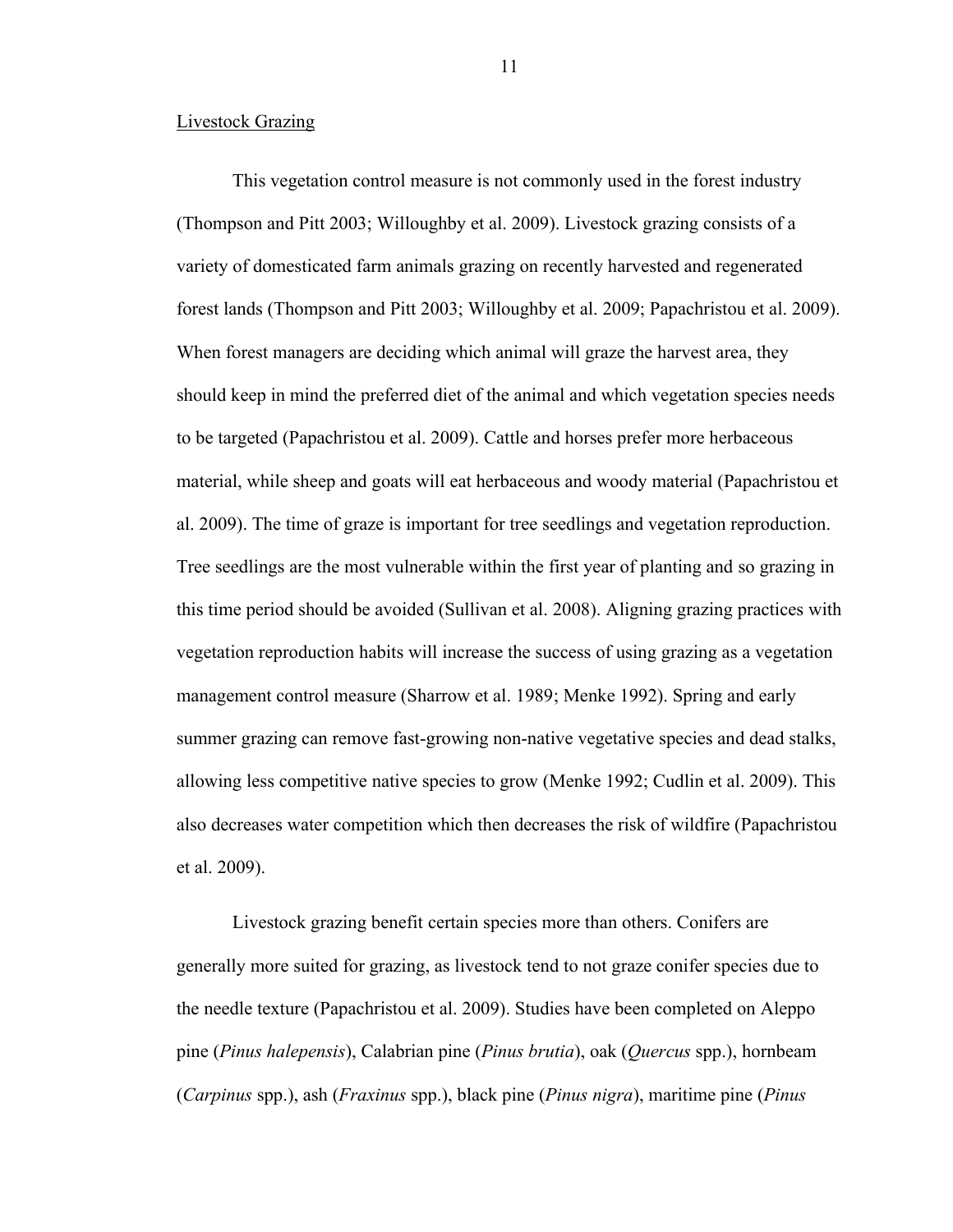*pinaster*), kermes oak (*Quercus coccifera*), Douglas-fir (*Pseudotsuga menziesii*), and ponderosa pine (*Pinus ponderosa*) (Papachristou et al. 2009; Sullivan et al. 1990). Additional measures may be taken to protect the trees from grazing, and this will reduce damage (Coll et al. 2009).

Understanding the benefits and concerns of livestock grazing can give insight into its use, and why it is not a common vegetation control measure. European countries around the Mediterranean Sea and mountain areas use livestock grazing, especially in plantations of valuable trees (Frochot et al. 2009; Willoughby et al. 2009). Denmark uses sheep, ducks, pigs, and ostrich for livestock grazing (Bensten et al. 2009). In North America, livestock grazing has been used successfully in western states and provinces (Sullivan et al. 1990; Thompson and Pitt 2003). One study completed by Sharrow et al. (1989) showed livestock grazing resulting in a 5% height gain and 7% diameter gain for Douglas-fir plantations. This study concluded that sheep grazing is an effective vegetation control measure and could be implemented into forest management (Sharrow et al. 1989). A major concern with using livestock grazing for vegetation control is their ability to spread disease. British Columbia largely depends on surface water as drinking source and contaminants in water sources are increased with an increased presence of livestock grazing (Newman et al. 2003). This area needs to be researched more to discover all the side effects of livestock grazing (Newman et al. 2003).

Livestock grazing can be used alongside prescribed burns and partial harvesting methods. When grazing occurs before a prescribed burn, the fuel load is decreased and the risk of the prescribed burn getting out of control is lowered (Ditomaso et al. 2006; Menke 1992). When comparing prescribed burns to livestock grazing, natural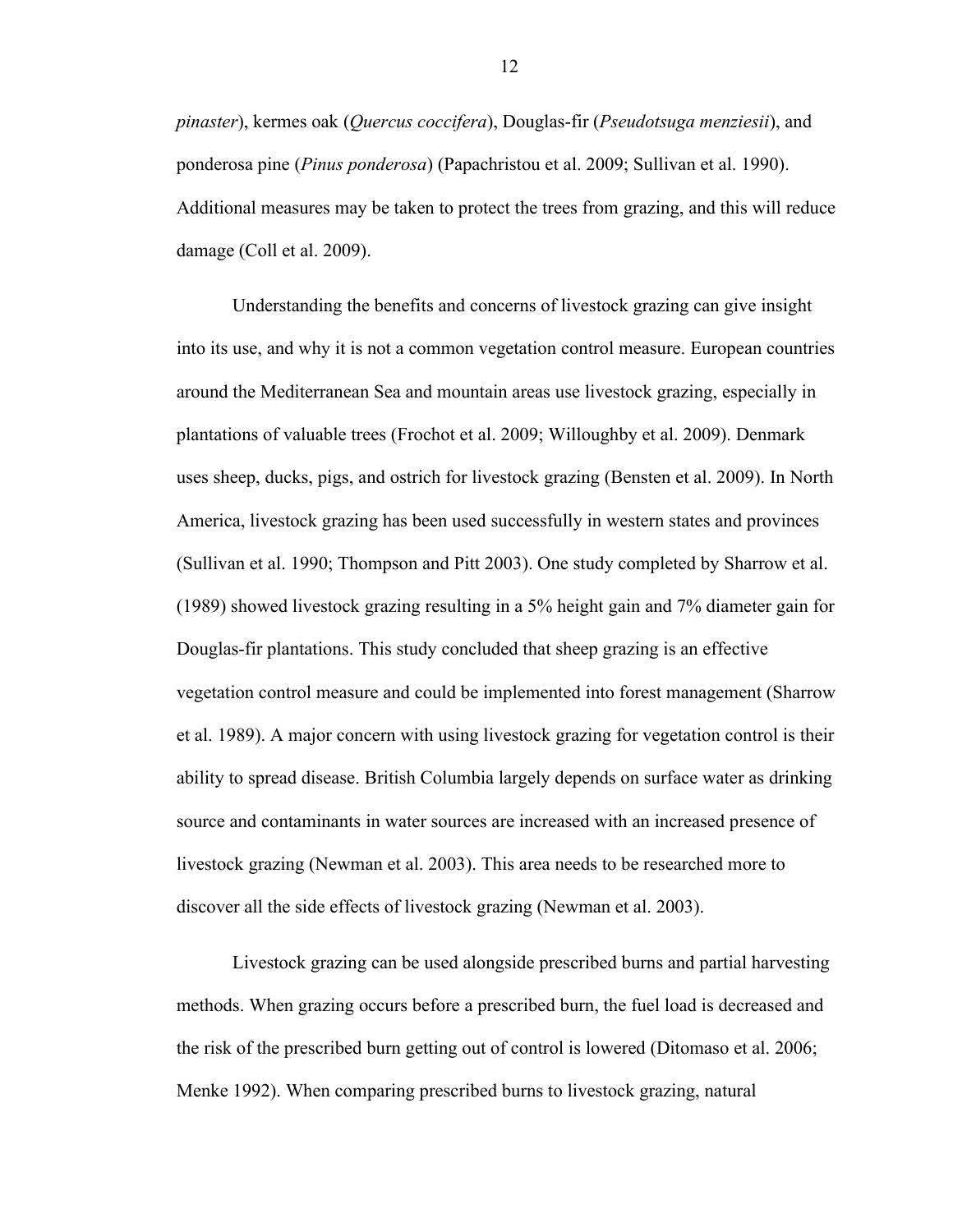regeneration prefers burns sites (Papachristou et al. 2009). This is due to less soil compaction. On the other hand, livestock grazing decreases the height of undesired vegetation which allows the regeneration to be released sooner (Papachristou et al. 2009). Choosing between these two methods for a vegetation control measure will depend on the vegetation species' growth and reproductive habits.

Livestock grazing can benefit the forest industry and farmers, but research needs to occur before large-scale integration. (Papachristou et al. 2009). Livestock grazing will benefit both parties because vegetation will be managed while simultaneously producing marketable livestock (Sharrow et al. 1989; Popay and Field 1996). This co-operation will allow low impact management on a harvest site and economic growth in farming. More research in grazing effects on forest ecosystems is needed to ensure long-term stand and seedling damage is not taking place (Papachristou et al. 2009). Damage to the desired vegetation is a severe concern with this vegetation control measure, but multiple studies have shown that little to no damage is done to the desired vegetation when it is an unpalatable species, or it is protected (Popay and Field 1996). If the desired species is palatable for the chosen livestock tree shelters can be used to provide seedling protection (Ferrini et al. 2009). Controlled experiments are needed for multiple reasons, one is to observe the short and long-term effects of livestock grazing on the ecosystem and regenerating stands and another is to develop models for forest responses to livestock grazing (Papachristou et al. 2009). More research is also needed on seedling damage and ways to minimize this damage from livestock grazing (Newton and Comeau 1990). These areas of research will allow livestock grazing to become a common and effective vegetation control measure.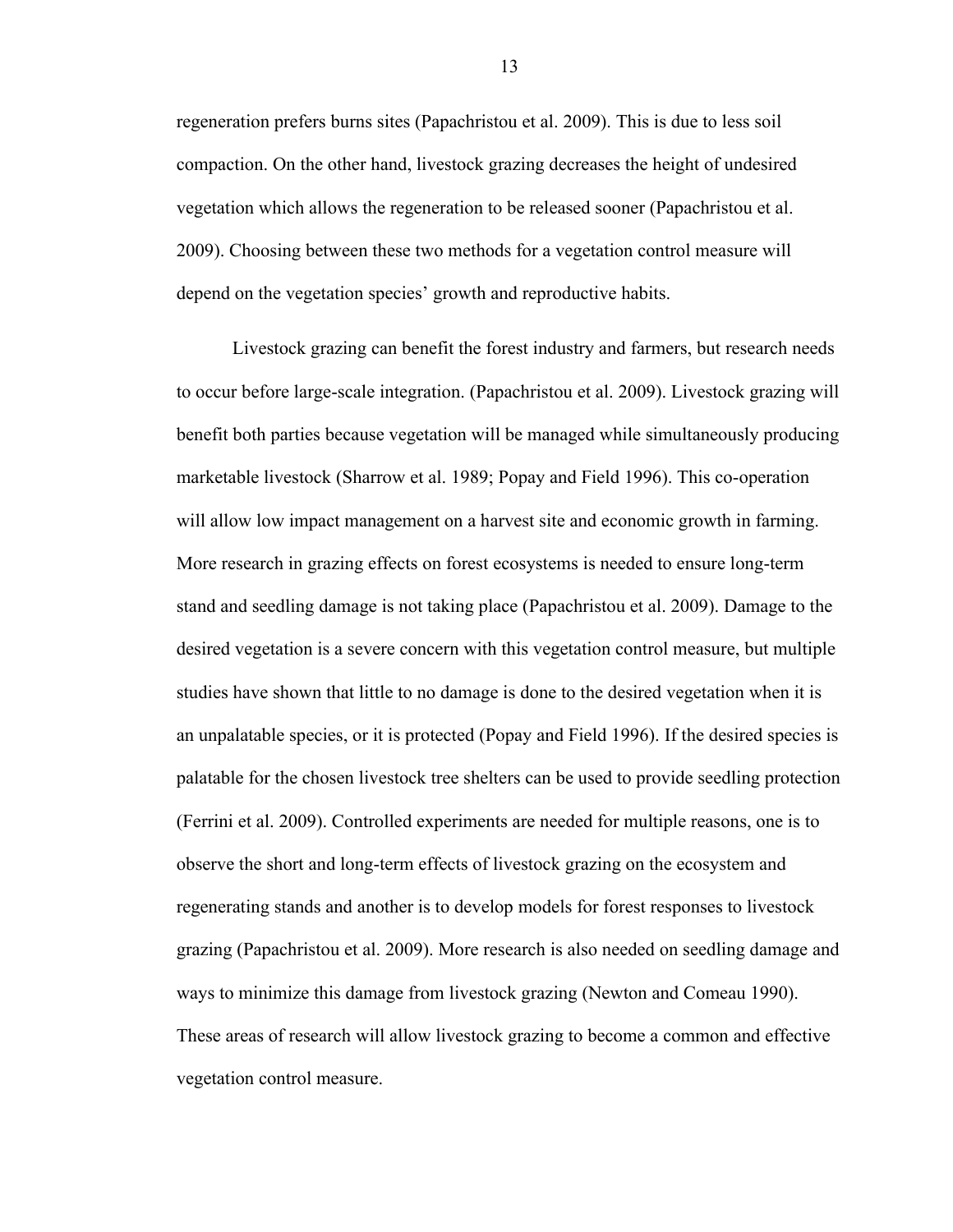#### <span id="page-21-0"></span>Mechanical Site Preparation

Mechanical site preparation uses various machinery and tools to disrupt the top layer of soil and remove or destroy the plants to allow new desired growth to take place (Marble et al. 2015; Parviainen et al. 1994; USDA 2012; Löf et al. 2012). Mechanical site preparation is completed prior to artificial planting and natural regeneration to prepare the soil and create a suitable microsite for the seedling (Ryans and Sutherland 2001). A beneficial factor of mechanical site preparation is its longer treatment window and larger range of working conditions that allow it to be used more often than other vegetation control methods (Comeau et al. 1996; Wagner and Colombo 2001). When used on sites that are being regenerated naturally, it is beneficial to complete mechanical site preparation the summer or fall before a good seed year (Saursaunet et al. 2018). This will allow the desired vegetation to have access to the best and most microsites. When used on artificial regenerated sites, mechanical site preparation increases microsite availability, decreases competing vegetation, and can increase access to the site (Wagner and Colombo 2001; Saursaunet et al. 2018). Mechanical site preparation is a nonchemical vegetation control measure that increases soil nutrients, sunlight levels, and moisture, while decreasing competition (Wheeler et al. 2002; Thiffault and Roy 2009; Löf et al. 2012; Marble et al. 2015). The various methods of scarification are completed using tools such as a set of chains, barrels, Bräcke scarifier, plow, shear blade, disc trencher, ripper teeth, and mounder (Walstad and Kuch 1987; Thompson and Pitt 2003; Vasic et al. 2009). Disc trenching is the most common, effective, and beneficial in boreal conifer stands and bulldozing, or blade shearing, is the most effective in hardwood forests (Wagner et al. 2004; Holst and Jóhannesdóttir 2009; Bentsen et al.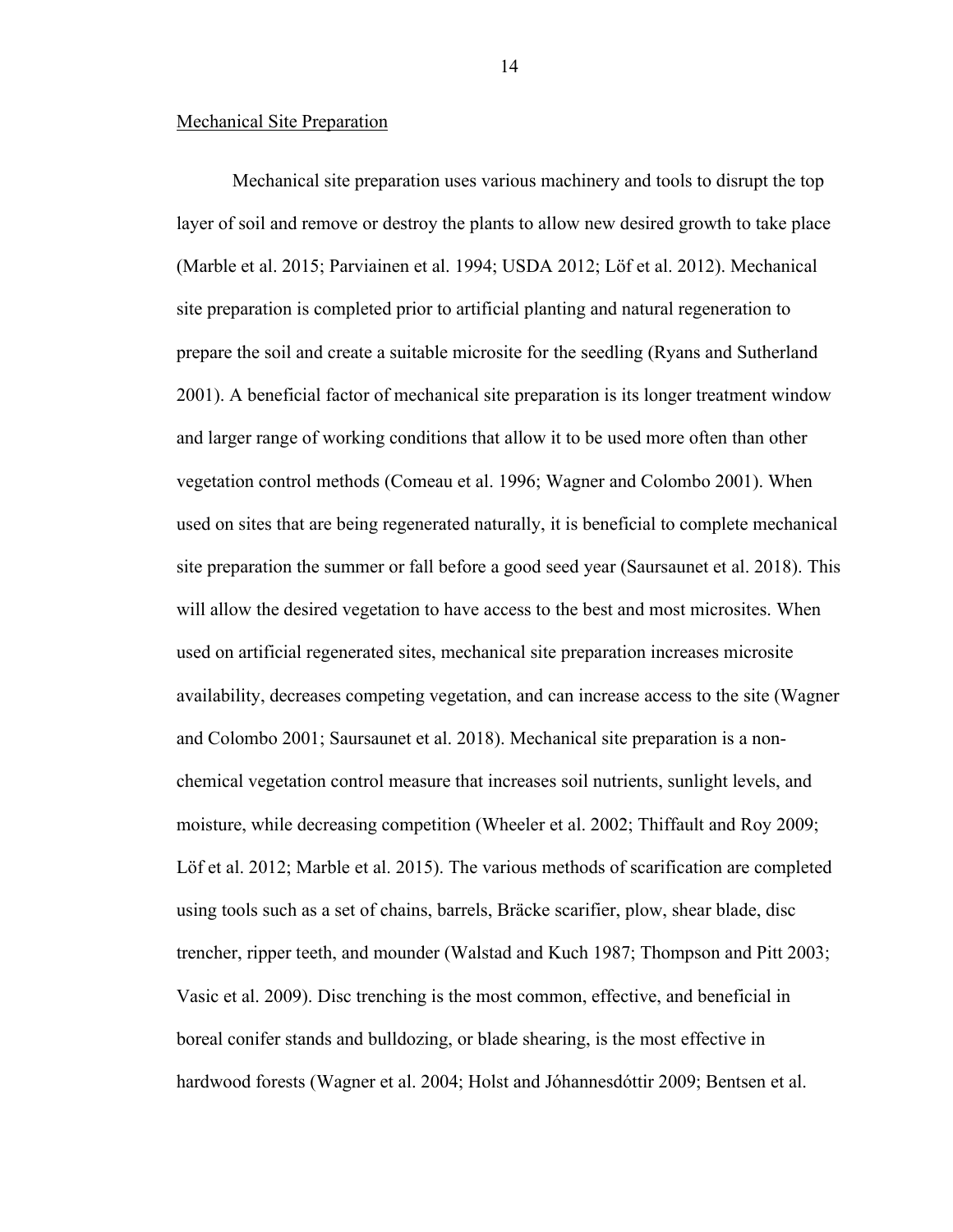2009). There are machines that remove surface debris for ease of planting access and to make more planting spot available (McMinn and Hedin 1990). Other machines partially clear the surface and disrupt the upper layers of soil, in varying ways, to remove competing vegetation and create suitable microsites for the desired plants (McMinn and Hedin 1990). The machinery combats competing vegetation by breaking up the roots of perennial vegetation, flipping the organic layer, which decreases the light condition and increasing the amount of mineral soil for artificial planting, and by dragging the seedbed away, putting the seeds in the soil at a disadvantage (Wagner and Colombo 2001). Ryans and Sutherland (2001) provide a detailed analysis of equipment where the main features, treatment objectives, working principle, and general use and comments are outlined and discussed. They also discuss environmental considerations and planning for mechanical site preparation use. Figure 2 shows the results of microsite creation using different site preparation equipment, as presented by Ryans and Sutherlands (2001).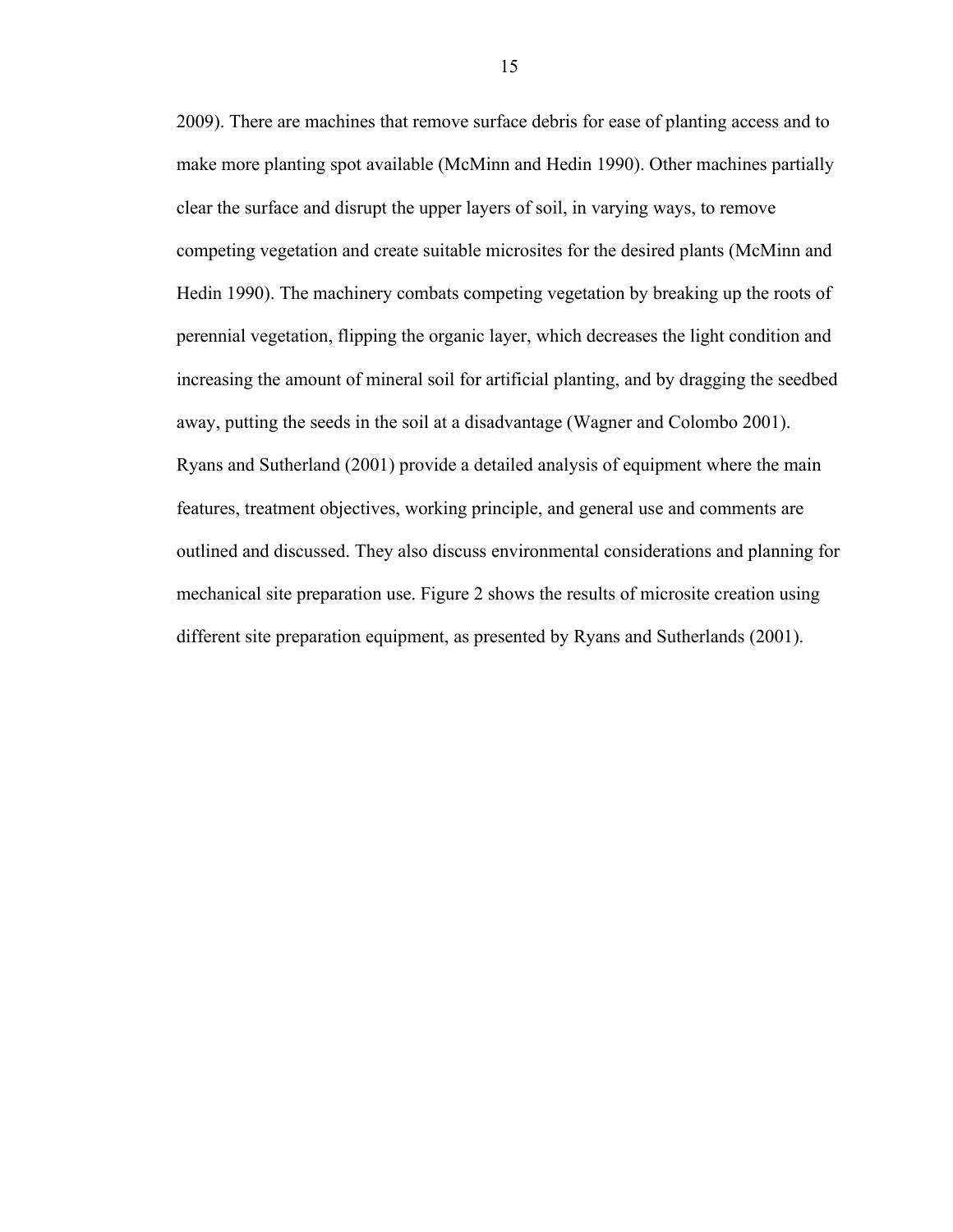|                                                                                                                                                                                                                                                                                                                                                                                                                                                                                                                                                                                                                                                                                                                                                                                                               |                              | Equipment type |                             |  |                             |                         |                                           |  |                                                 |  |                                 |                       |                               |      |                  |      |                                   |  |
|---------------------------------------------------------------------------------------------------------------------------------------------------------------------------------------------------------------------------------------------------------------------------------------------------------------------------------------------------------------------------------------------------------------------------------------------------------------------------------------------------------------------------------------------------------------------------------------------------------------------------------------------------------------------------------------------------------------------------------------------------------------------------------------------------------------|------------------------------|----------------|-----------------------------|--|-----------------------------|-------------------------|-------------------------------------------|--|-------------------------------------------------|--|---------------------------------|-----------------------|-------------------------------|------|------------------|------|-----------------------------------|--|
|                                                                                                                                                                                                                                                                                                                                                                                                                                                                                                                                                                                                                                                                                                                                                                                                               |                              |                | Heavy<br>drags <sup>a</sup> |  | Light<br>drags <sup>o</sup> |                         | Powered<br>disc<br>trenchers <sup>c</sup> |  | Patch<br>scarifiers or<br>mounders <sup>d</sup> |  | Blades or<br>plows <sup>e</sup> |                       | Choppers<br>Öľ<br>masticators |      | Rakes            |      | Mixers or<br>tillers <sup>f</sup> |  |
| Type of treatment                                                                                                                                                                                                                                                                                                                                                                                                                                                                                                                                                                                                                                                                                                                                                                                             |                              | Operational    | impediments plant           |  | seed plant                  | seed                    | plant seed                                |  |                                                 |  | plant seed plant                |                       | seed plant                    | seed | plant            | seed | plant seed                        |  |
| Overstorey removed,<br>organic and mineral layers<br>undisturbed (e.g., cut-over)                                                                                                                                                                                                                                                                                                                                                                                                                                                                                                                                                                                                                                                                                                                             | 1111.                        | heavy<br>light |                             |  |                             |                         |                                           |  |                                                 |  |                                 | ¥                     |                               |      |                  |      |                                   |  |
| L layer and part of F layer<br>removed or displaced<br>(e.g., shallow screef)                                                                                                                                                                                                                                                                                                                                                                                                                                                                                                                                                                                                                                                                                                                                 | ri                           | heavy<br>light |                             |  |                             |                         |                                           |  |                                                 |  |                                 |                       |                               |      |                  |      |                                   |  |
| LFH removed, mineral<br>soil intact (e.g., deep<br>screef)                                                                                                                                                                                                                                                                                                                                                                                                                                                                                                                                                                                                                                                                                                                                                    | 7.                           | heavy<br>light |                             |  |                             |                         |                                           |  |                                                 |  |                                 |                       |                               |      |                  |      |                                   |  |
| LFH removed, some<br>mineral soil removed<br>(e.g., deep screef)                                                                                                                                                                                                                                                                                                                                                                                                                                                                                                                                                                                                                                                                                                                                              |                              | heavy<br>light |                             |  |                             |                         |                                           |  |                                                 |  |                                 |                       |                               |      |                  |      |                                   |  |
| LFH removed, mineral<br>mound on mineral soil                                                                                                                                                                                                                                                                                                                                                                                                                                                                                                                                                                                                                                                                                                                                                                 |                              | heavy<br>light |                             |  |                             |                         |                                           |  |                                                 |  |                                 |                       |                               |      |                  |      |                                   |  |
| LFH and mineral layers<br>inverted (mineral mound<br>on organic layer)                                                                                                                                                                                                                                                                                                                                                                                                                                                                                                                                                                                                                                                                                                                                        | Nec                          | heavy<br>light |                             |  |                             |                         |                                           |  |                                                 |  |                                 |                       |                               |      |                  |      |                                   |  |
| LFH and mineral<br>mixed (e.g., tilling)                                                                                                                                                                                                                                                                                                                                                                                                                                                                                                                                                                                                                                                                                                                                                                      | 7612                         | heavy<br>light |                             |  |                             |                         |                                           |  |                                                 |  |                                 |                       |                               |      |                  |      |                                   |  |
| Part of Of removed<br>(e.g., shearblading)                                                                                                                                                                                                                                                                                                                                                                                                                                                                                                                                                                                                                                                                                                                                                                    | $\left\langle \right\rangle$ | heavy<br>light |                             |  |                             |                         |                                           |  |                                                 |  |                                 |                       |                               |      |                  |      |                                   |  |
| <b>AN</b> Organic<br>Mineral<br>Several combinations available that can affect depth control and product. May be effective in cobbly or stoney soils. Avoid planting in depressions in<br>a<br>silty or clay soils as these are prone to frost heaving, frost damage, or flooding.<br>Several combinations available. Can be effective in creating minimal disturbance on sites with thin organic layers.<br>b<br>Avoid degradation on sensitive sites, such as fine sands with thin organic layers or peaty phase soils, by applying treatment when the mineral soil is<br>с<br>frozen. Avoid planting in depressions in silty or clay soils as these are prone to frost heaving, frost damage, or flooding.<br>Suitable for silty or clay soils where minimal exposure of the mineral soil is desired.<br>đ |                              |                | Very<br>effective           |  |                             | Moderately<br>effective |                                           |  | Slightly<br>effective                           |  |                                 | Treatment<br>to avoid |                               |      | - Not applicable |      |                                   |  |

e Controlling blade or plow height can be difficult but is the key to achieving consistent results. Avoid exposing large areas of mineral soil on silty or clay soils.

 $f$  Degree of mixing can influence the effectiveness of control of competing vegetation.

# Source: Ryans and Sutherland 2001

<span id="page-23-0"></span>Figure 2. Mechanical site preparation effects in ability to create microsites.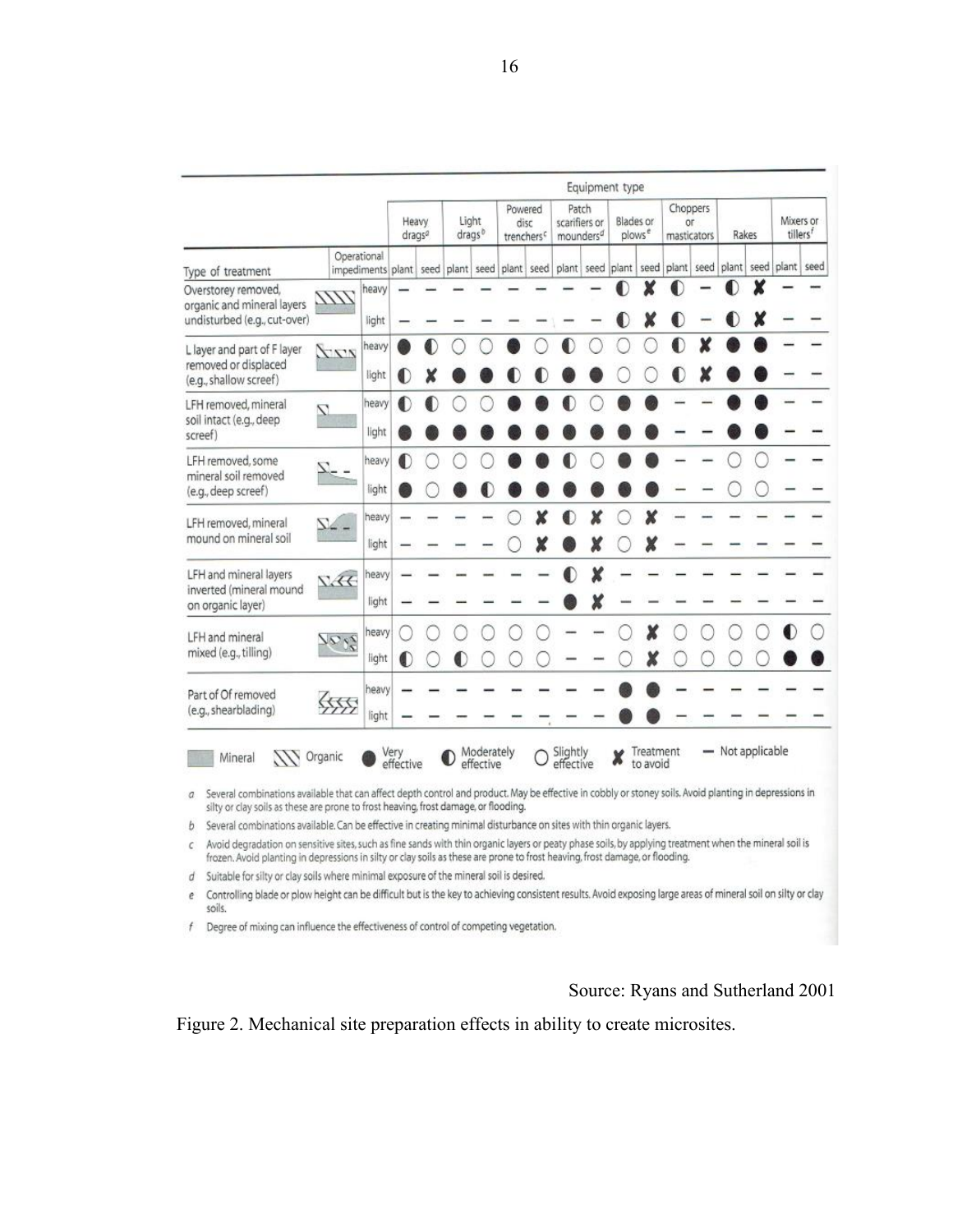Using mechanical site preparation as a method to control competing vegetation is beneficial but can lead to erosion and soil dryness if precaution is not taken (Wiloughby et al. 2009; Kraehmer et al. 2014). Negative aspects to site preparation methods include plant susceptibility to frost damage, flooding and frost heaving, droughts, and competing vegetation (Wagner and Colombo 2001). Frost damage can occur because of the increased soil temperatures and flooding, frost heaving can occur in fine-textured soils, and droughts can occur in areas with coarse-textured soils when periods of no rain occur (Wagner and Colombo 2001). When choosing to use scarification, the site must be analyzed to ensure that no adverse affects will take place (Löf et al. 2006; Wagner and Colombo 2001). This includes ensuring the site does not contain sensitive plant life or archaeological remains (Armleder and Stevenson 1994; Löf et al. 2006). An alternative method used when erosion is a concern is mulching (Willoughby et al. 2009). This will be discussed later. Another downfall to mechanical site preparation is the cost (Kraehmer et al. 2014). Site preparation is time consuming and can be complex with multiple methods used in the same harvest block, which are factors that drastically increase the cost of its use. Deep rooted perennials and larger woody plants may also not be affected by the site preparation and at times it may increase their presence (Wiloughby et al. 2009). Being aware of the impacts that site preparation can have, will allow a forester to make the best decision for individual harvest blocks and give the desired plant the best chance to grow.

The use of mechanical site preparation has increased since it first appeared in the 1960's (Weetman 1994; Wagner and Colombo 2001). Technology has improved machinery to allow for more control and placement precision, like disc trenchers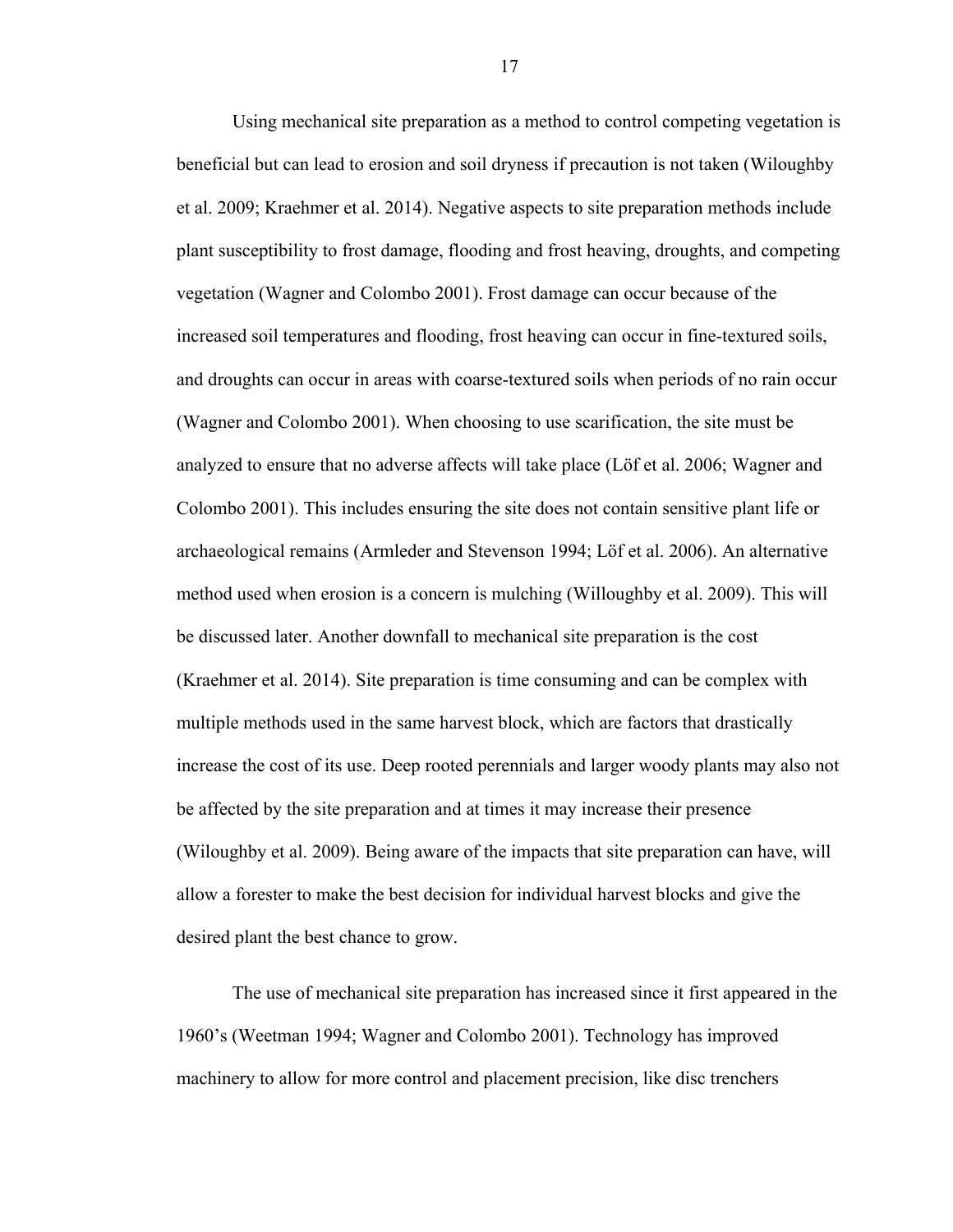replacing bulldozers (Wagner and Colombo 2001). In the past site preparation was primarily used on clearcut, even-aged harvest blocks, but it has since been used on many harvest blocks, including small-gapped partial cut systems (Wagner and Colombo 2001; Raymond et al. 2009; Westerberg 1994; Löf et al. 2012). Its use has been found to be more beneficial on sites with deeper organic layers, as it then exposes more suitable microsites for seedlings (Thiffault et al. 2003). It can be used in combination with other vegetation control measures, such as the application of herbicides to further impact competing vegetation, but this also increases the cost (Frochot er al. 2009; Wagner 1993). Some site preparation methods can be modified to include seed and seedling planting while scarifying the soil (Mitchell et al. 1990). This is often more labour intensive than completing the tasks individually but allows for better seed placement control and thus decreases the number of seeds required (Mitchell et al. 1990). In Sweden, mounding and disc trench mechanical site preparation methods are the most common (Löf et al. 2009). In 2006, they completed mechanical site preparation on approximately 170 000 ha and Finland scarified 122 300 ha (Hytönen et al. 2009; Löf et al. 2009). In 2000, Canada completed mechanical site preparation on 306 419 ha, with Ontario using it the most (Thompson and Pitt 2003).

Figure 3 shows the different vegetation treatments used throughout Canada. Thiffault and Roy (2009) combined various scarification studies completed in Quebec to create a collective article on what has been found. One result they discovered was that mechanical site preparation works best on areas with moderate competition, as high competition levels null the benefits of mechanical site preparation (Thiffault and Roy 2009).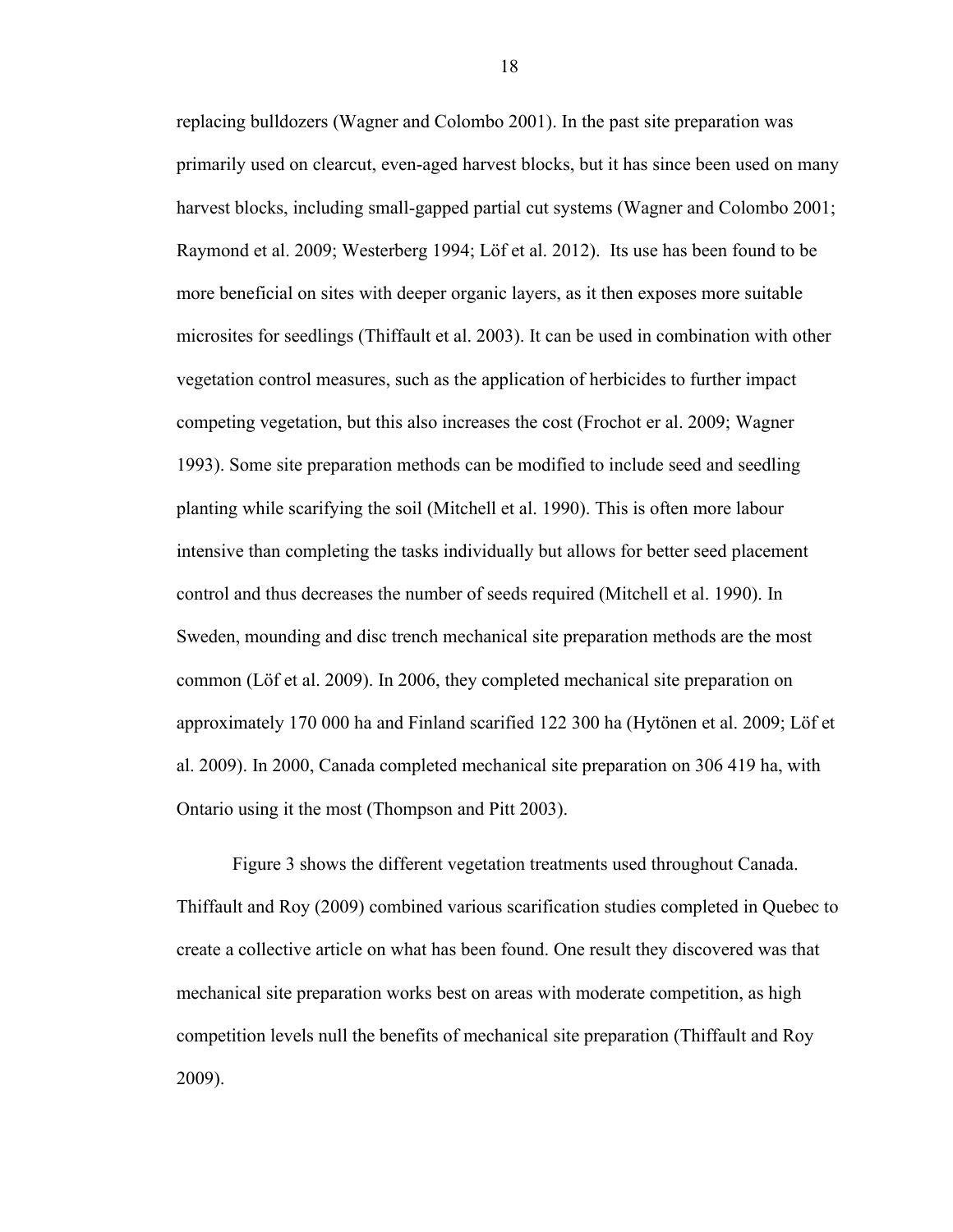

Source: Thompson and Pitt 2003

<span id="page-26-0"></span>Figure 3. Number of hectares that received site preparation, release, and precommercial thinning in 1999 throughout Canada, by province.

The research completed on mechanical site preparation is vast and has resulted in more refined use. The use of mechanical site preparation has been found to increase seedling survival rate, needle mass, basal area, and rooting (Allen et al. 2005: Wheeler et al. 2002; Walstad and Kuch 1987; Burgess and Baldock 1994; Morris and Lowry 1988). Many studies have compared the effects of one site preparation method to another and found similar results. The use of a disc trencher was found to improve seedling rooting, height, and volume, while decreasing mortality (Morris and Lowry 1988; Wheeler et al. 2002; Walstad and Kuch 1987). Bedding increased nitrogen levels in the soil, and increased seedling height and volume, (Morris and Lowry 1988; Wheeler et al. 2012). The use of mounds as a site preparation method increased *Quercus robur L.* seedling survival (90% compared to 58% on undisturbed soils) and stated that it is comparable to the results from herbicidal spray (Löf et al. 2006). All of these findings are allowing the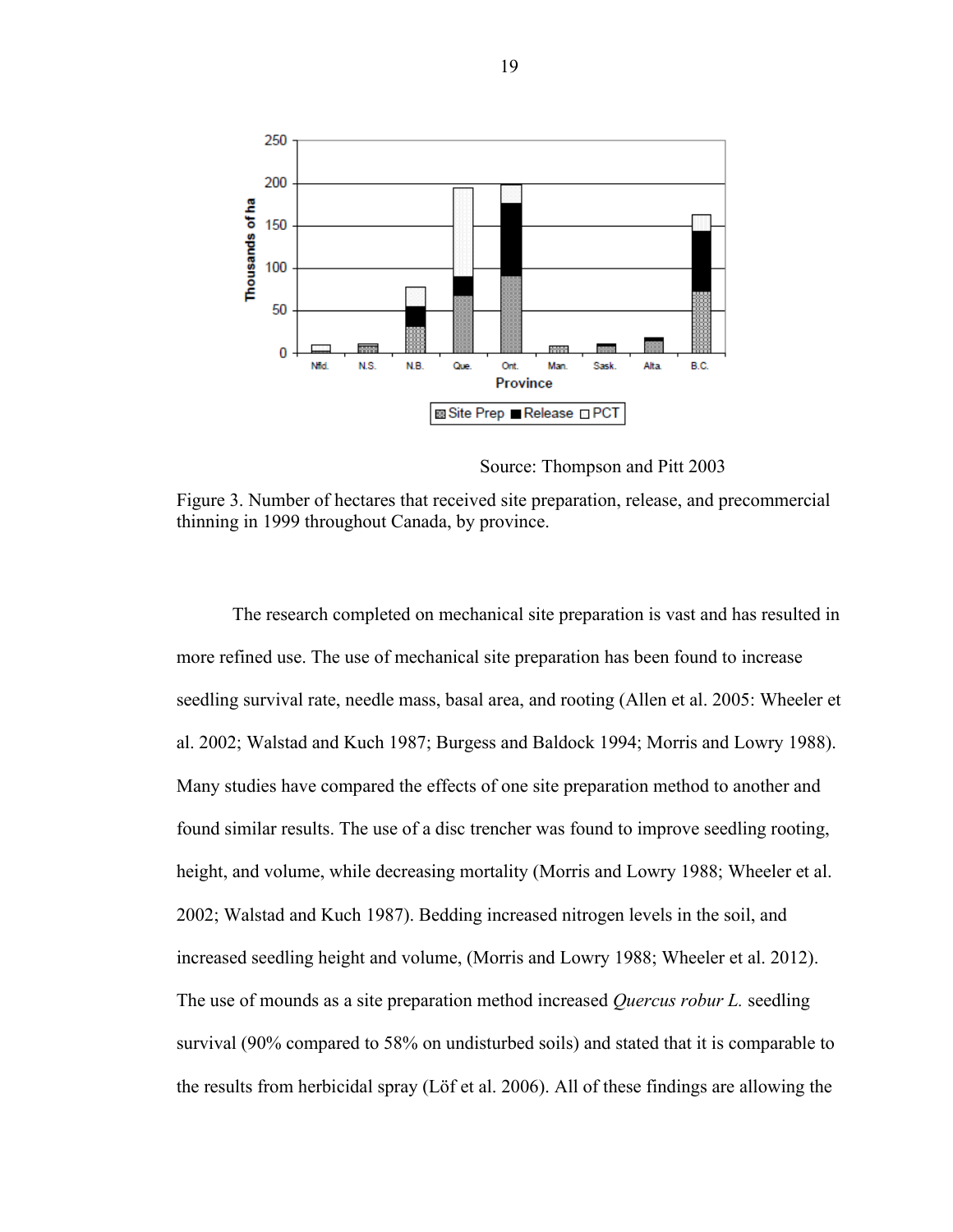forest industry to move away from the use of herbicides and to only have to use them when there is no other option to regenerate (Löf et al. 2006). A study comparing tillage to fertilization, and to hand and chemical weed control, found that tillage was most significant with an increase in height and diameter at breast height of 5-36% and 8- 130%, respectively (Albaugh et al. 2004). A combination of tillage with fertilization and weed control is also effective, but costly (Albaugh et al. 2004). Many of the studies completed analyze the short-term results of site preparation, but more research on the long-term effects is necessary (Wagner 1993).

#### <span id="page-27-0"></span>Herbicides

Herbicides were introduced to the forest industry in the 1960's (Wagner et al. 2004). Their use has significantly changed regenerating forest stands to have appropriate stocking at an earlier age without damaging the environment, or wildlife (Frochot et al. 2009; Otchere-Boateng and Herring 1990: Newton and Comeau 1990). Herbicides are used to kill and control growth of undesired vegetation and thus assist with seedling survivability and growth (Frochot et al. 2009; Wagner et al. 2004). Herbicides can be used 1-2 years before artificial or natural regeneration takes place (Wagner et al. 2004). This will allow the herbicide to combat hardy competitive species and avoids the desired species needing to be tolerant of the herbicide (Malinauskas and Suchockas 2009; Wagner et al. 2004). Some herbicides can be used 1-2 months before planting to combat herbaceous weeds, or can be used after planting. Herbicides can be used after planting as soon as the next month or up to many years later to assist in desired vegetation release (Malinauskas and Suchockas 2009; Newton and Comeau 1990; Wagner et al. 2004).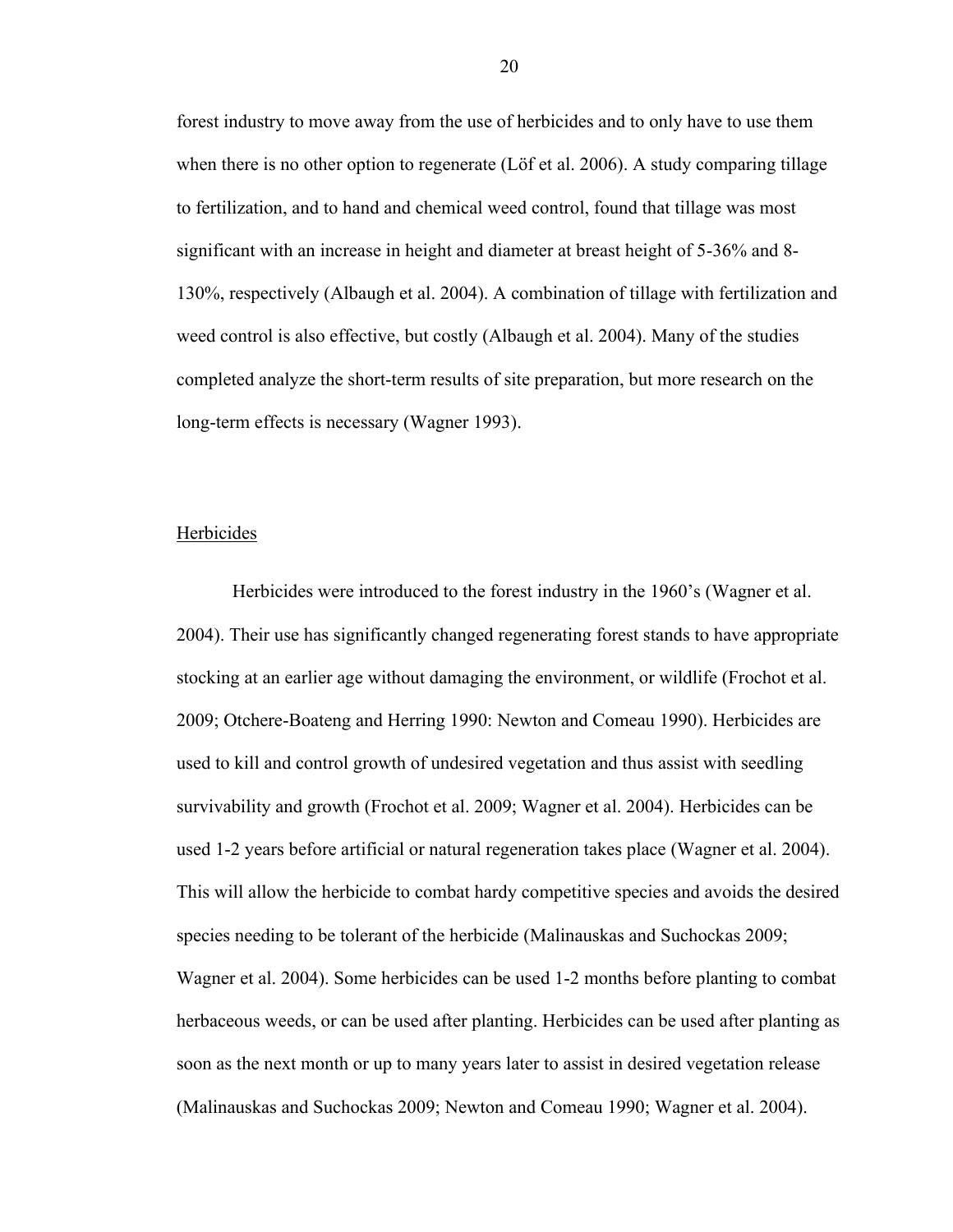Herbicides can be used on slopes, in remote and hard to access areas, areas where soil nutrient depletion may be an issue, sites where erosion is a concern, and on sites where other vegetation control measures would stimulate new growth or sprouting of undesired plants (Otchere-Boateng and Herring 1990; Thompson et al. 2012). Herbicides can reduce invasive species, create snags and downed debris that is useful for wildlife, maintain early successional species composition in late successional stands, and maintain woody and herbaceous species for animal browsing (Wagner et al. 2004). In 1990, 85% of the total herbicides used was for tending, including using it for seedling release, and 15% of the total herbicide use was for site preparation (Campbell 1990).

Herbicides can be applied aerially or by ground application (Willoughby et al. 2009; Otchere-Boateng and Herring 1990). Fixed wing planes and helicopters can apply herbicides from the air in broadcast, banded, or gridded patterns (Campbell 1990; Wagner et al. 2004). Ground applications can include broadcast ground spraying, ground spot treatment, vehicle-mounted spraying, stem injections, and basal spraying, each containing their own set of pros and cons (Otchere-Boateng and Herring 1990; Wagner et al. 2004). Ground application is limited by terrain, site slope, logging debris, and size of target vegetation and the forester should be aware of these to ensure a proper application method is used (Otchere-Boateng and Herring 1990). Aerial spray is most effective in areas with a large quantity of debris and shrubbery, steep terrain, large areas, and sites that are inaccessible (Otchere-Boateng and Herring 1990). Aerial spray is the most common due to its cost effectiveness and timeliness but cannot be used on all sites (Otchere-Boateng and Herring 1990; Allen et al. 2005; Campbell 1990). The application time of the herbicide is important to its effectiveness. Otchere-Boateng and Herring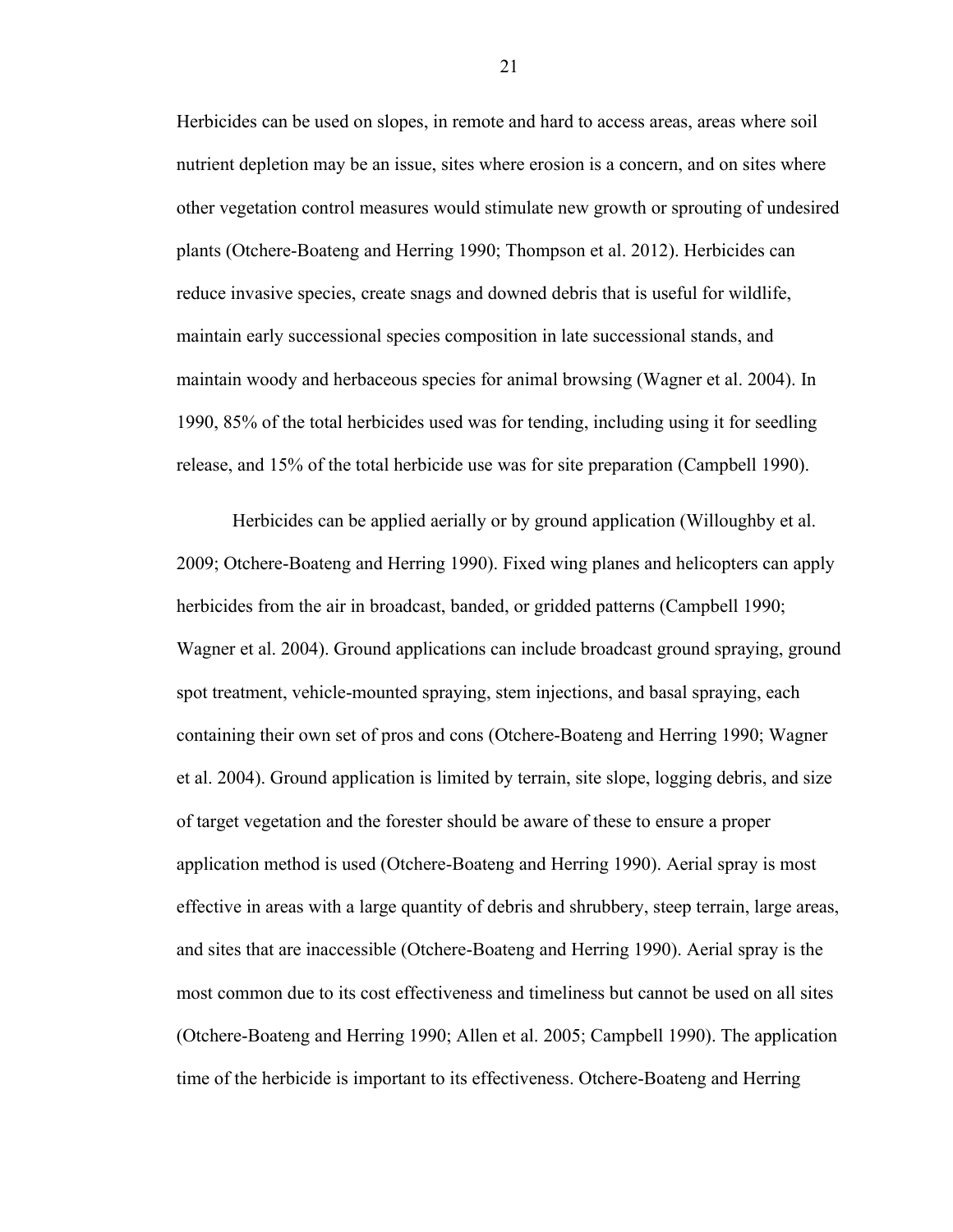(1990) created a figure to display the most effective application time for the 5 herbicides that were registered for use in British Columbia (Figure 4) and a herbicide evaluation matrix that outlines damage and effectiveness of herbicides on tree, shrub, grasses, and other vegetation types (Figure 5).



FIGURE 13.2. Optimum herbicide application timing for site preparation.

## Source: Otchere-Boateng and Herring 1990

<span id="page-29-0"></span>Figure 4. The most effective months to apply herbicides on target species.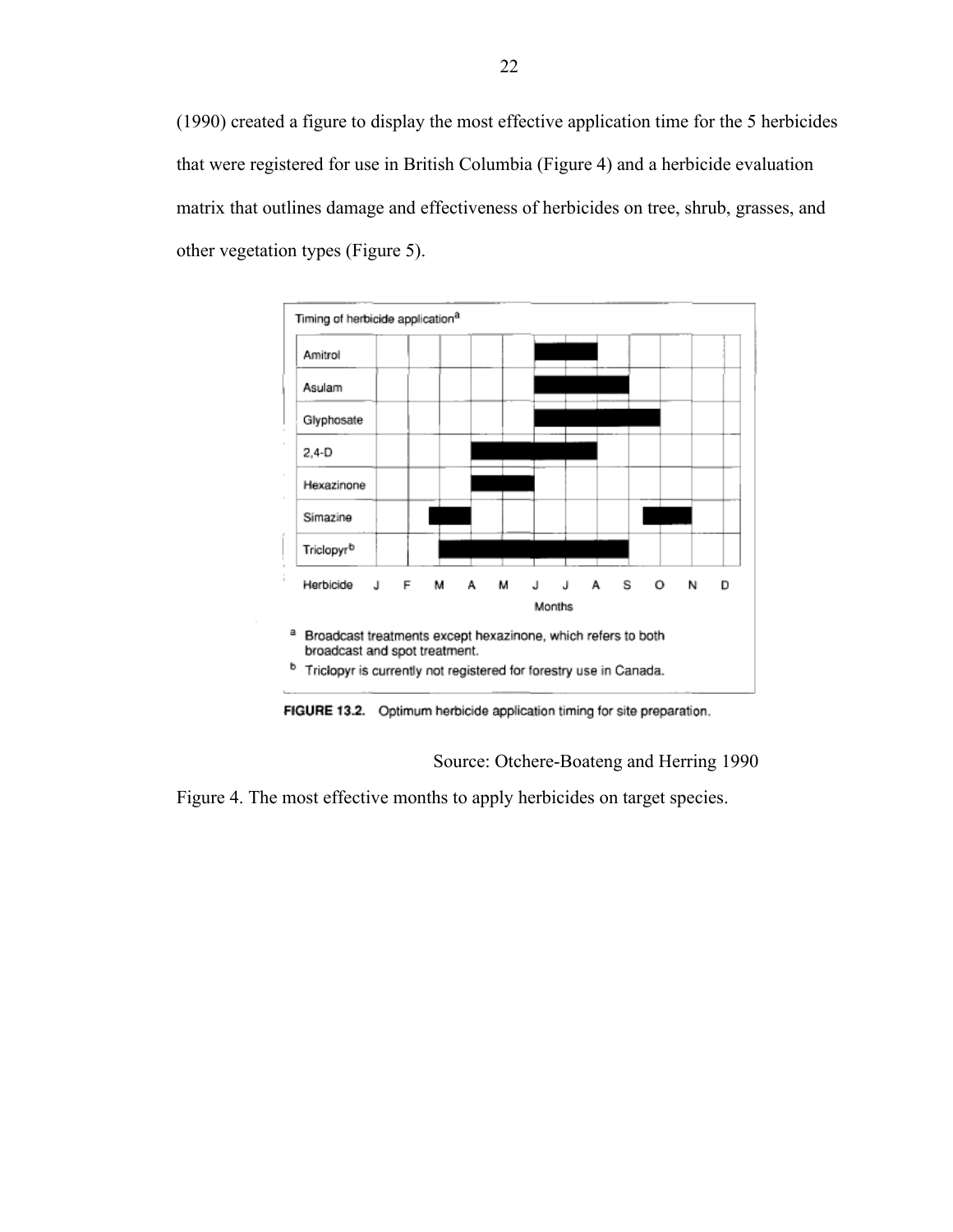

Source: Otchere-Boateng and Herring 1990.

<span id="page-30-0"></span>Figure 5. Herbicide evaluation matrix created by Otchere-Boateng and Herring (1990).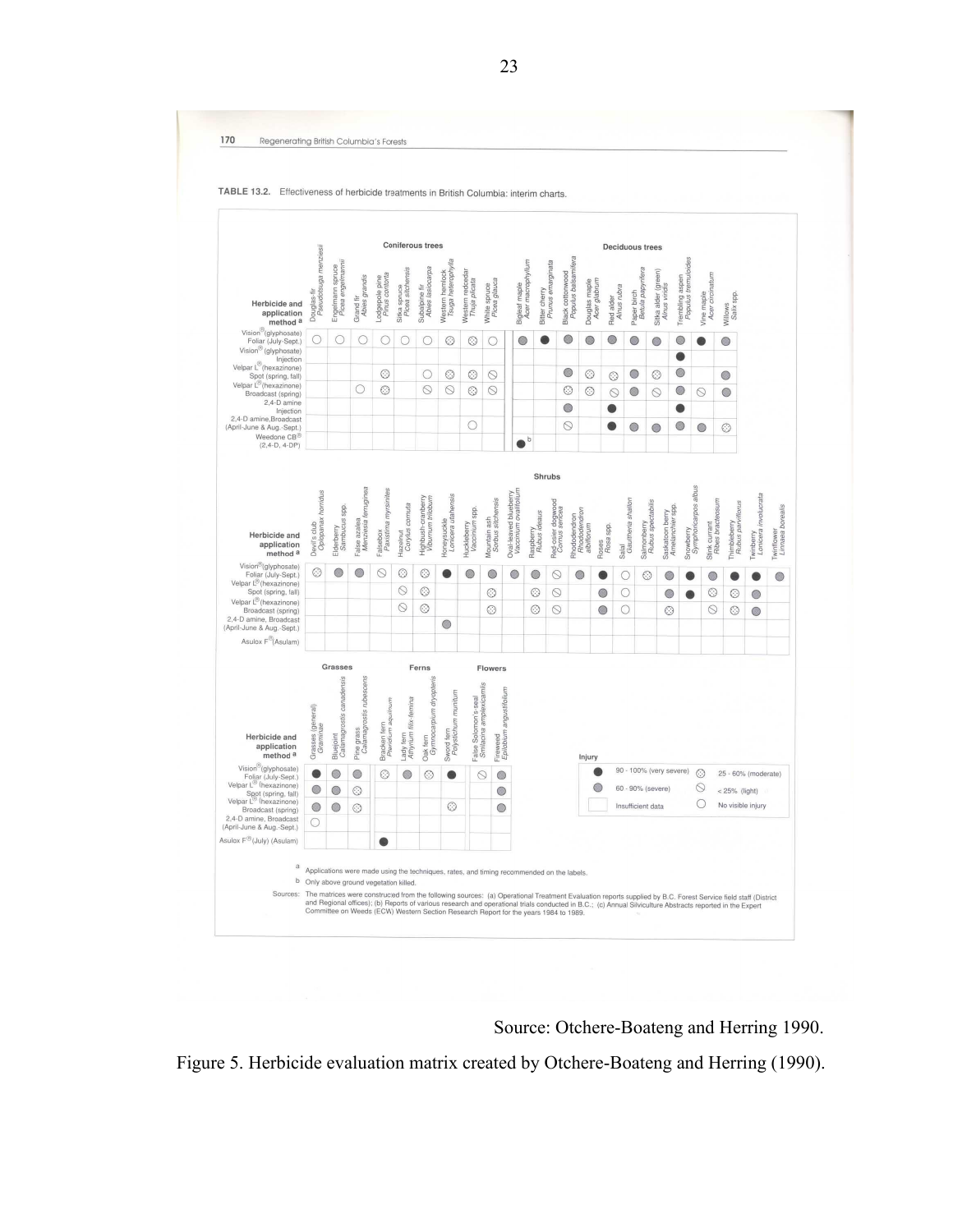When planning to use herbicide on a site a forester can analyze the site pre- and post-harvest to predict which competing vegetation species will be present, what herbicides can be used, and if a combined site preparation method is needed to minimize seedling establishment time (Otchere-Boateng and Herring 1990). Monitoring of the site should take place while the herbicide treatment is taking place, with post-treatment assessments completed to analyze the herbicide effectiveness and long-term assessments to evaluate reforestation objectives (Otchere-Boateng and Herring 1990). The forester's choice of application method will be influenced by herbicide registration, extent and nature of treatment, urgency of treatment, accessibility, labour, cost, and sensitivity of herbicide site (Otchere-Boateng and Herring 1990). The key to effective herbicide use includes appropriate selection of herbicide, herbicide carrier, application rate and spray volume, application season, application method, and monitoring (Otchere-Boateng and Herring 1990).

The most common herbicide that is currently regulated in most countries is glyphosate (Thompson and Pitt 2003). Glyphosate came onto the market in the 1970's with triclopyr, another herbicide (Wagner et al. 2004). Simazine, atrazine, and hexazinone were introduced in the 1960's for forestry use, but they are not used as frequently due to being a more selective and because glyphosate covers the same target species (Wagner et al. 2004). Later, the herbicides imazapyr, hexazinone, sulfonylurea, and metsulfuron were introduced to control specialized vegetation that other herbicides could not control (Wagner et al. 2004). In Canada, there are 5 main herbicides, 2,4-D, glyphosate, simazine, hexazinone, and triclopyr, that are registered for use (Thompson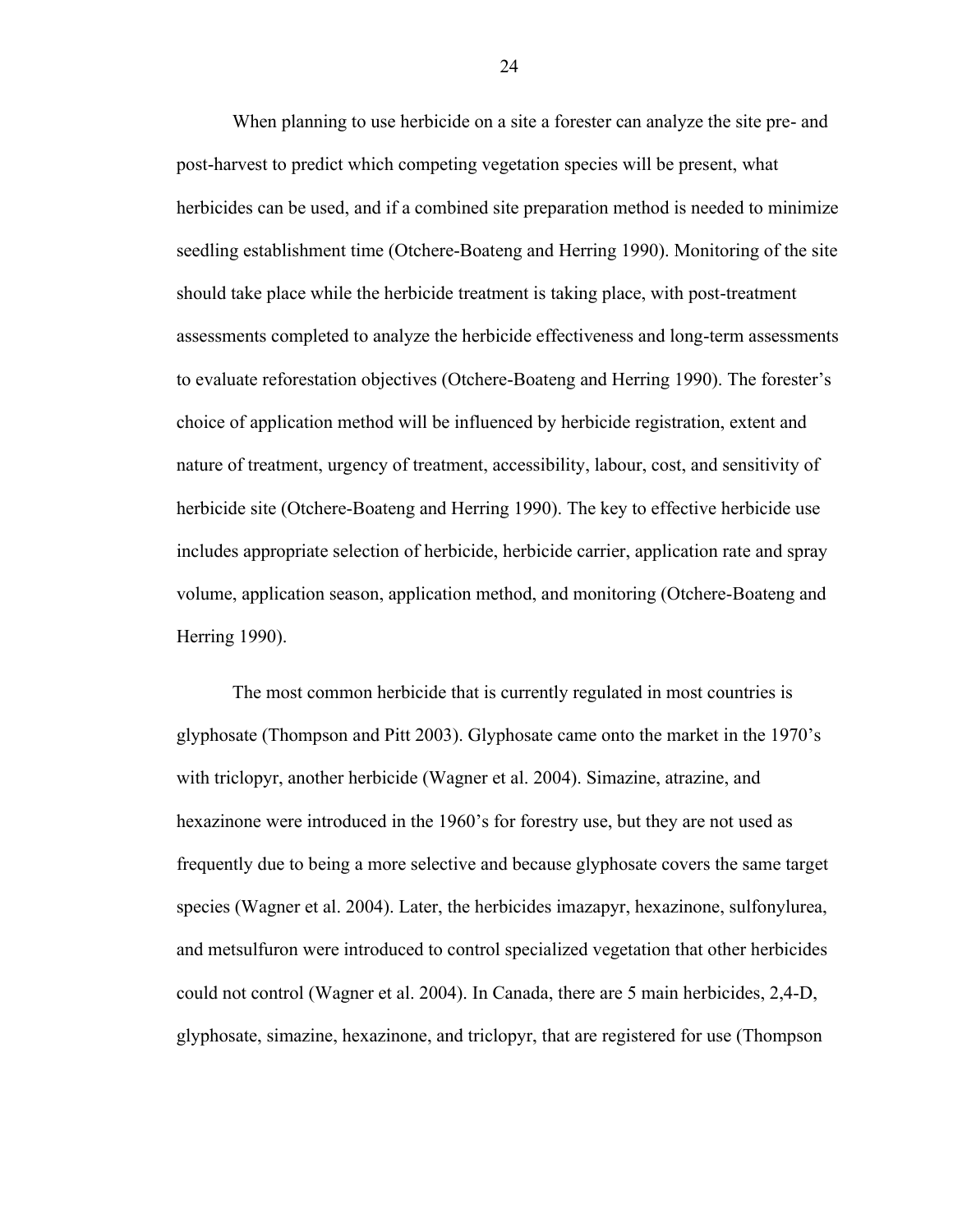and Pitt 2003). There are also many specialized herbicides registered, but these are in lesser amounts (Thompson and Pitt 2003).

2,4-D is used on broadleaved-herbs and some deciduous species and can be used as a stump or stem injection for spot treatments (Otchere-Boateng and Herring 1990). 2,4-D will negatively affect ponderosa pine (*Pinus ponderosa*) and Douglas-fir (*Pseudotsuga menziesii*) if applied before August (Otchere-Boateng and Herring 1990). When combined with a prescribed burn site preparation treatment, a 1-month gap should take place between treatments to allow herbicide to fully affect area (Otchere-Boateng and Herring 1990).

Glyphosate is effective on deciduous hardwoods and shrubs, grasses, ferns, and herbaceous broadleaf species (Otchere-Boateng and Herring 1990). It has low mobility and degrades quickly, which means no waiting period is required when used as site preparation (Otchere-Boateng and Herring 1990). Conifers are tolerant to glyphosate in the fall and winter after their buds harden and some sites need 1-year post-harvest so the vegetation can recover and the glyphosate to be the most effective (Otchere-Boateng and Herring 1990). Glyphosate accounts for 90% of all herbicide use (Thompson and Pitt 2003). Glyphosate is sprayed on 200 000 ha per year in Canada with Ontario using it the most and B.C. and New Brunswick spraying slightly less (Thompson and Pitt 2003). Its use is most effective during the first year of seedling growth (Pellens et al. 2018). Simazine is most effective on grass species when applied in the late fall (Otchere-Boateng and Herring 1990). It is beneficial to use this herbicide on sites that could have re-invasion from seed germination, making it unique from other herbicides (Otchere-Boateng and Herring 1990).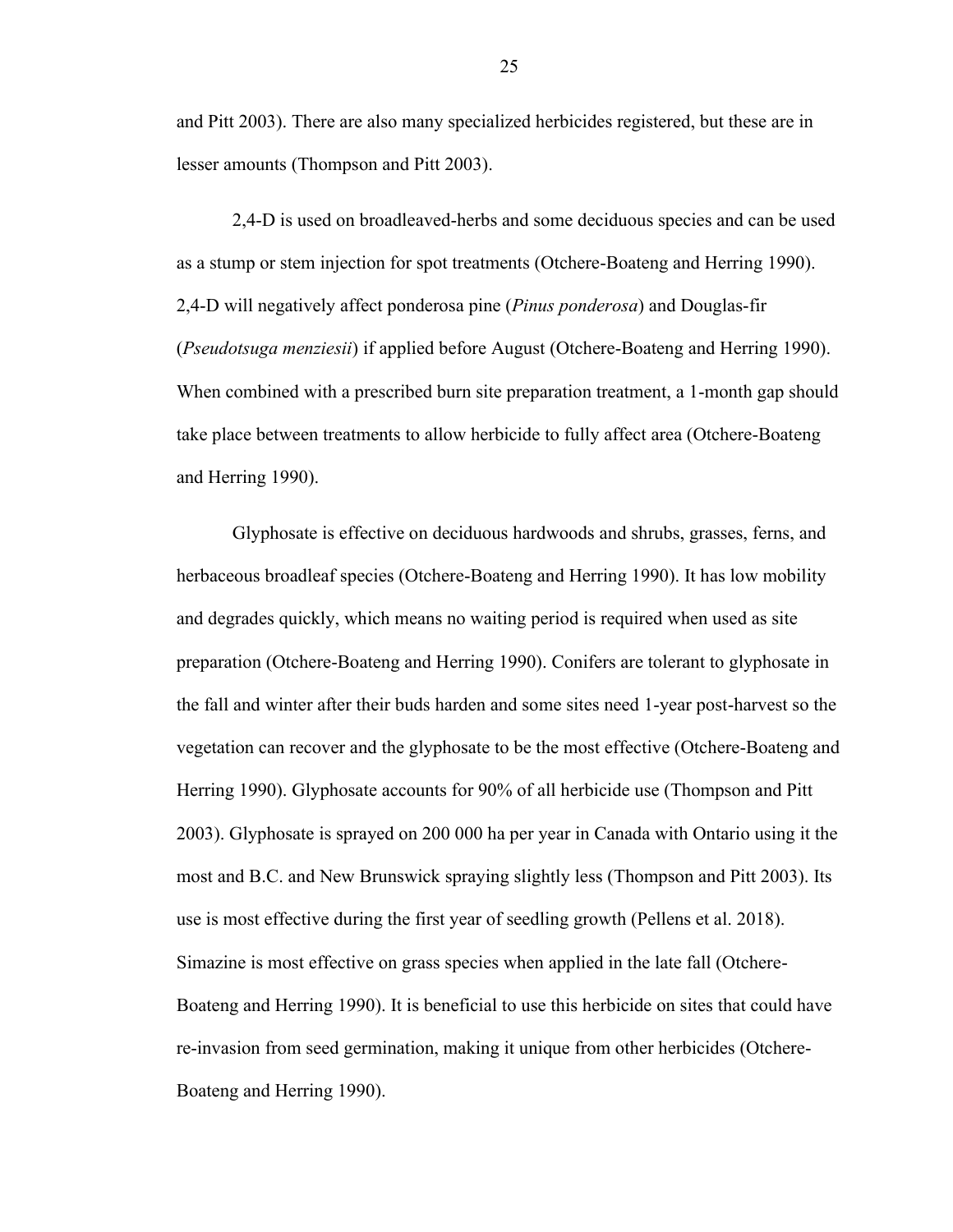Simazine is registered for conifer release for white pine and balsam fir species (Campbell 1990). This herbicide has specialized use and only combats herbaceous species in old fields (Campbell 1990). This is the major reason why its use in so low (Campbell 1990).

Hexazinone is a soil-active herbicide and requires some water to move it into the soil of the target area (Otchere-Boateng and Herring 1990). Hexazinone is not recommended for sites that have poor drainage and is a specialized herbicide (Otchere-Boateng and Herring 1990). It must be applied in the spring and is effective on herbaceous broadleaves, grasses, and some woody broadleaves, with some pines being tolerant to it (Otchere-Boateng and Herring 1990). Pine, larch, and Douglas-fir are susceptible to damage from hexazinone so caution must be taken (Newton and Comeau 1990). If hexazinone is to be combined with a prescribed burn treatment, the burning should take place 60-90 after an adequate rainfall to allow the herbicide to be fully brought into the plant (Otchere-Boateng and Herring 1990).

Triclopyr is a growth regulator that suppresses sprouting when applied in the spring (Otchere-Boateng and Herring 1990). Ground applications controls woody species, raspberries, aspen, and maple (Campbell 1990).

Imazapyr is another herbicide that is registered for use and is used in small amounts. It is used on brush and herbaceous weeds and is best used the year before planting takes place, due to a larger conifer tolerance (Campbell 1990).

Herbicide use varies in each country and the registration is controlled by federal and provincial governments (Otchere-Boateng and Herring 1990). Aerial sprays and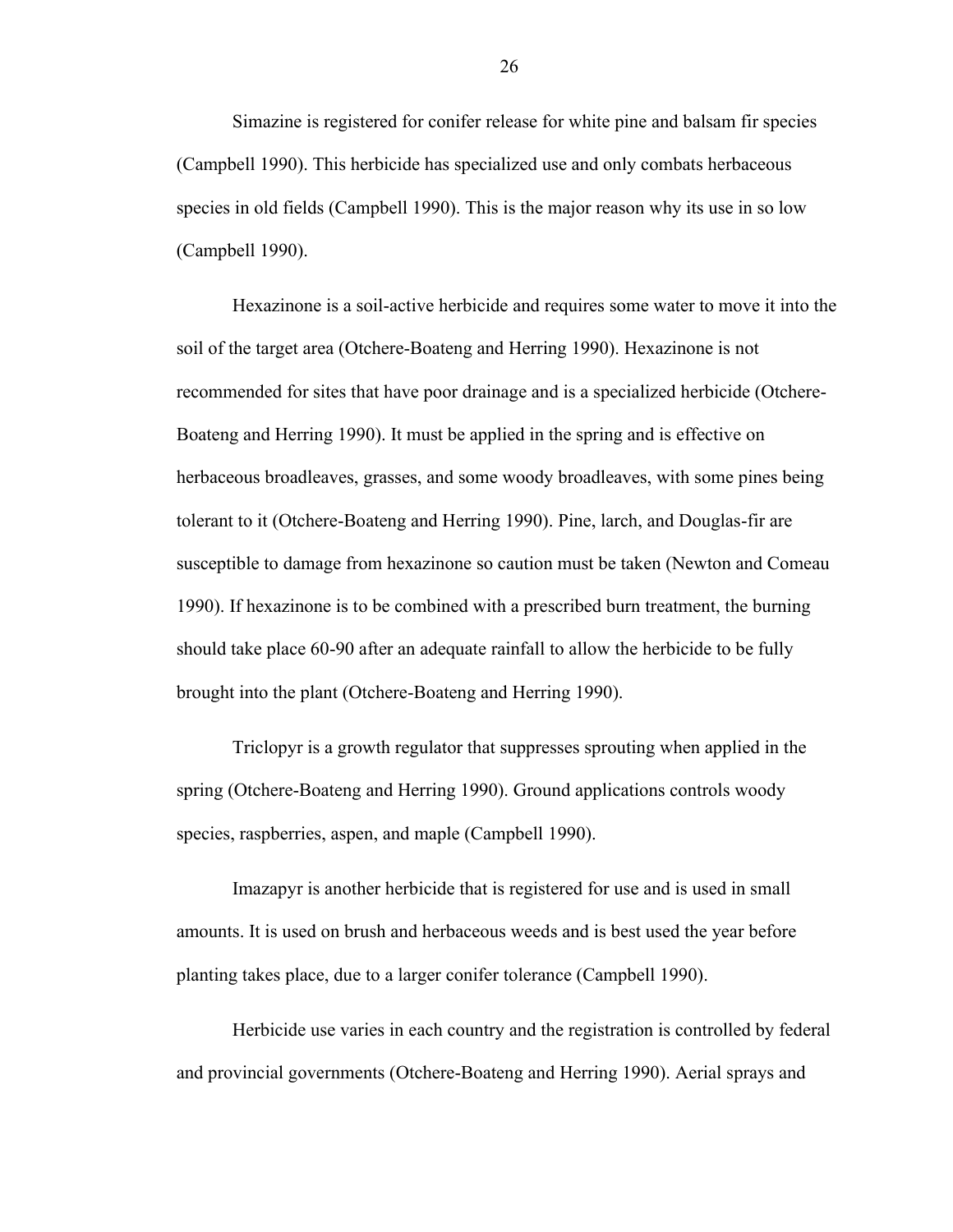grounds spraying is regulated separately and the workers applying the herbicide must have an up-to-date pesticide licence and permit and must use pesticides and herbicides as outlined by the manufacturer and label. (Otchere-Boateng and Herring 1990). The development and discovery of new herbicides is limited by the vigorous testing that a herbicide must go through to be registered (Kraehmer et al. 2014). This vigorous testing is expensive, which increases the cost to use the herbicide once registered (Kraehmer et al. 2014). Therefore, a herbicide must be widely used to make it economically feasible (Kraehmer et al. 2014).

Herbicide can be used with other vegetation control measures (Wheeler et al. 2002). In the past it has been used with mechanical site preparation to assist in microsite access and safety for artificial planting as well as allow better growth and survival of seedlings (Otchere-Boateng and Herring 1990). It has also been combined with prescribed burn treatments to stabilize the fuel load, achieve an even burn, and increase safety, as well as target a select species group before or after the burn to better control the vegetation on site (Otchere-Boateng and Herring 1990; Weber and Taylor 1992; Ditomaso et al. 2006). The landscape industry uses herbicide-treated mulches to achieve long term results (Marble 2015). This only works with specialized herbicides, like oryzalin and flumioxazin, and similar results can be achieved by using the two vegetation control measures separately (Marble 2015).

Using herbicides to combat undesired vegetation is effective, easy to apply, and economic (Ferrini et al. 2009; Vasic et al. 2009; Wagner et al. 2004; Thompson et al. 2012). There are many concerns when it comes to herbicide safety and plant evolution. Since the mid 1980's the social acceptability of using herbicides on forest stands has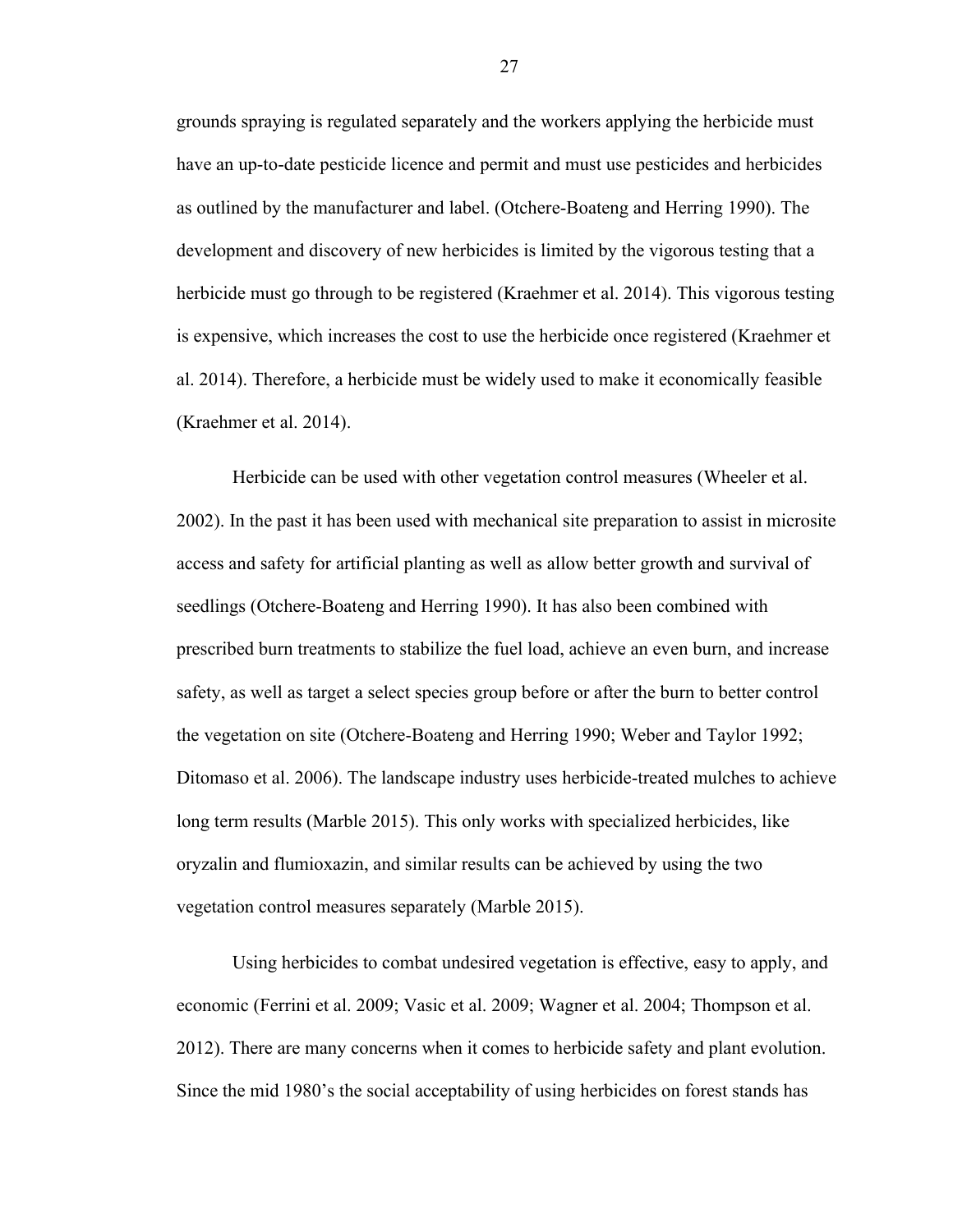been controversial (Campbell 1990). Since this wide unacceptance, herbicide use has decreased significantly and, in some places, has been banned all together (Wagner et al. 2004; Otchere-Boateng and Herring 1990). Quebec quickly decreased and banned the use of herbicides after social unacceptance and has been herbicide free since 2001 (Thompson and Pitt 2003; Thiffault and Roy 2009). Another reason for less herbicide being used is the increased ability of a forester to better judge when and how much herbicide is necessary and when alternative methods can be used (Campbell 1990). In the forest industry, herbicides are now only used when necessary and when alternative methods cannot be used (Otchere-Boateng and Herring 1990; Wagner et al. 2004).

Considerable research has been completed in this area due to social concerns about herbicide use being detrimental for the environment and wildlife (Frochot et al. 2009). These studies have found no significant damage to unsuspecting plants, environment or wildlife have been reported (Frochot et al. 2009; Otchere-Boateng and Herring 1990: Newton and Comeau 1990). The undesired vegetation developing resistance to herbicides is a concern that has occurred in agriculture and ways to reduce this possibility in forestry are being researched (Otchere-Boateng and Herring 1990). New research on using safeners, or antidotes, and protectants on the desired species to prevent injury from herbicides is being completed (Kraehmer et al. 2014). The outcome is not expected to be significant, but experiments are still occurring (Kraehmer et al. 2014).

Using herbicides has allowed a higher percentage of seedlings to survive and allow the seedlings to have increased stem volume (Wagner et al. 2004; Thompson et al. 2012). Research and technology advancements have improved mitigation techniques and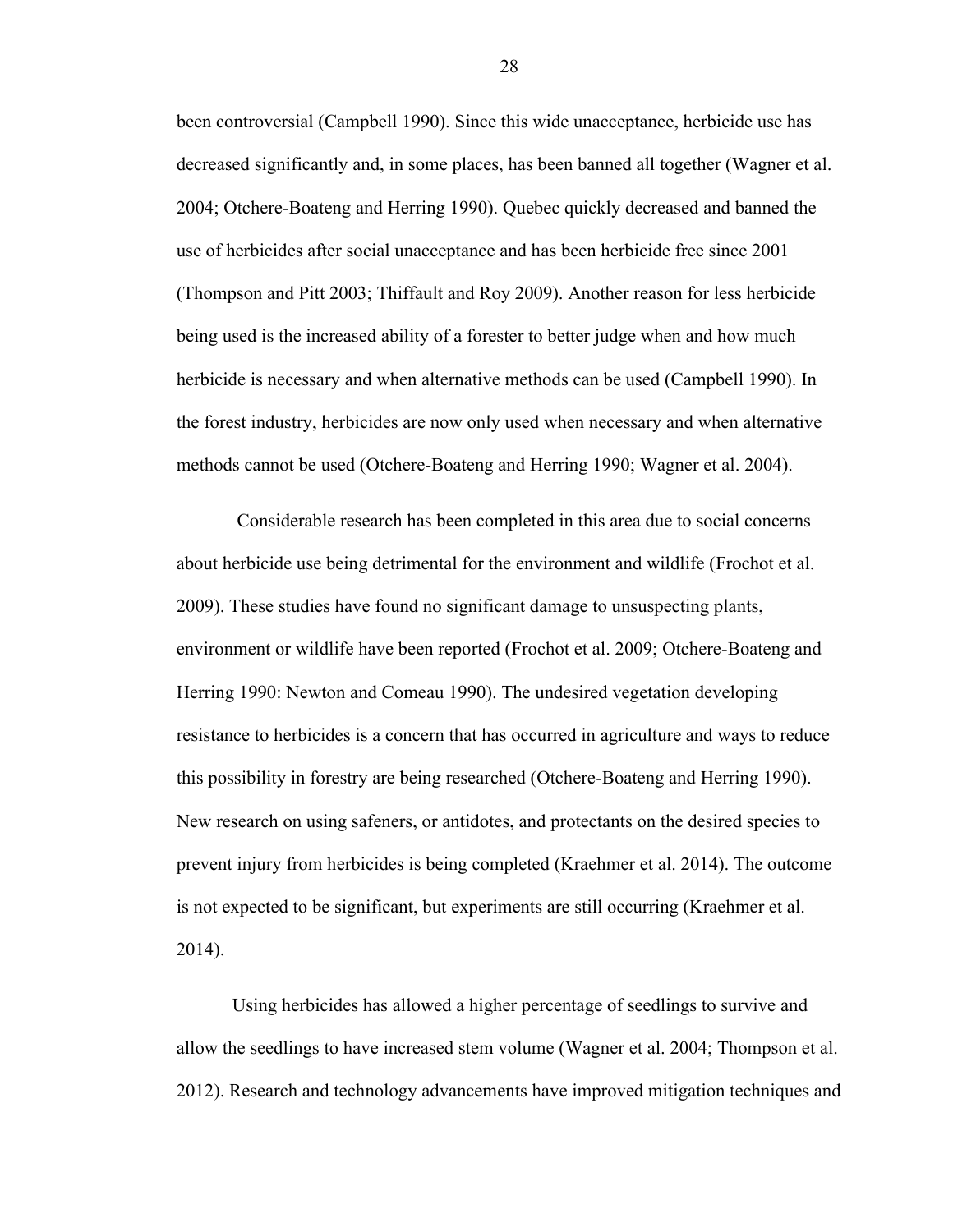allowed for improved herbicide application (Thompson et al. 2012). In southeastern US forests, volume gains of 65% have been realized with the use of herbicides (Wagner et al. 2004). Many studies have compared herbicide sites to control sites and found an increase in survivability and growth, both in height and diameter (MacLean and Morgan 1983; Albaugh et al. 2004; Burgess and Baldock 1994). Jack pine (*Pinus banksaina*) and black spruce (*Picea mariana*) sites had an increase in seedling survival, height and volume growth, and in needle mass (Burgess and Baldock 1994). A study analyzing the effects of herbicide use on white spruce (*Picea glauca*) found that only minor damage was found on the seedlings, including current year growths stunting, clubbiness of new needles and bleaching of new foilage (Mihajlovich et al. 2004). More research is needed on optimum timing and extent, and duration of weed control required to meet silviculture objectives on specific site types when using herbicides (Thompson and Pitt 2003). More efficient application methods also need to be researched to better use herbicides and policy changes may enable better usage of registered herbicides and allow for better risk and environmental mitigation (Thompson and Pitt 2003). Herbicide use around the world is similar to that of within Canada and the United States, with glyphosate being used the most and many herbicides being heavily regulated and banned in areas (Willoughby et al. 2009). Some countries like Lithuania, Republic of Bulgaria, Italy, Iceland and others have not had to use herbicides as other vegetation control measures are still economical (McCarthy 2009; Ferrini et al. 2009, Malinauskas and Suchockas 2009; Willoughby et al. 2009).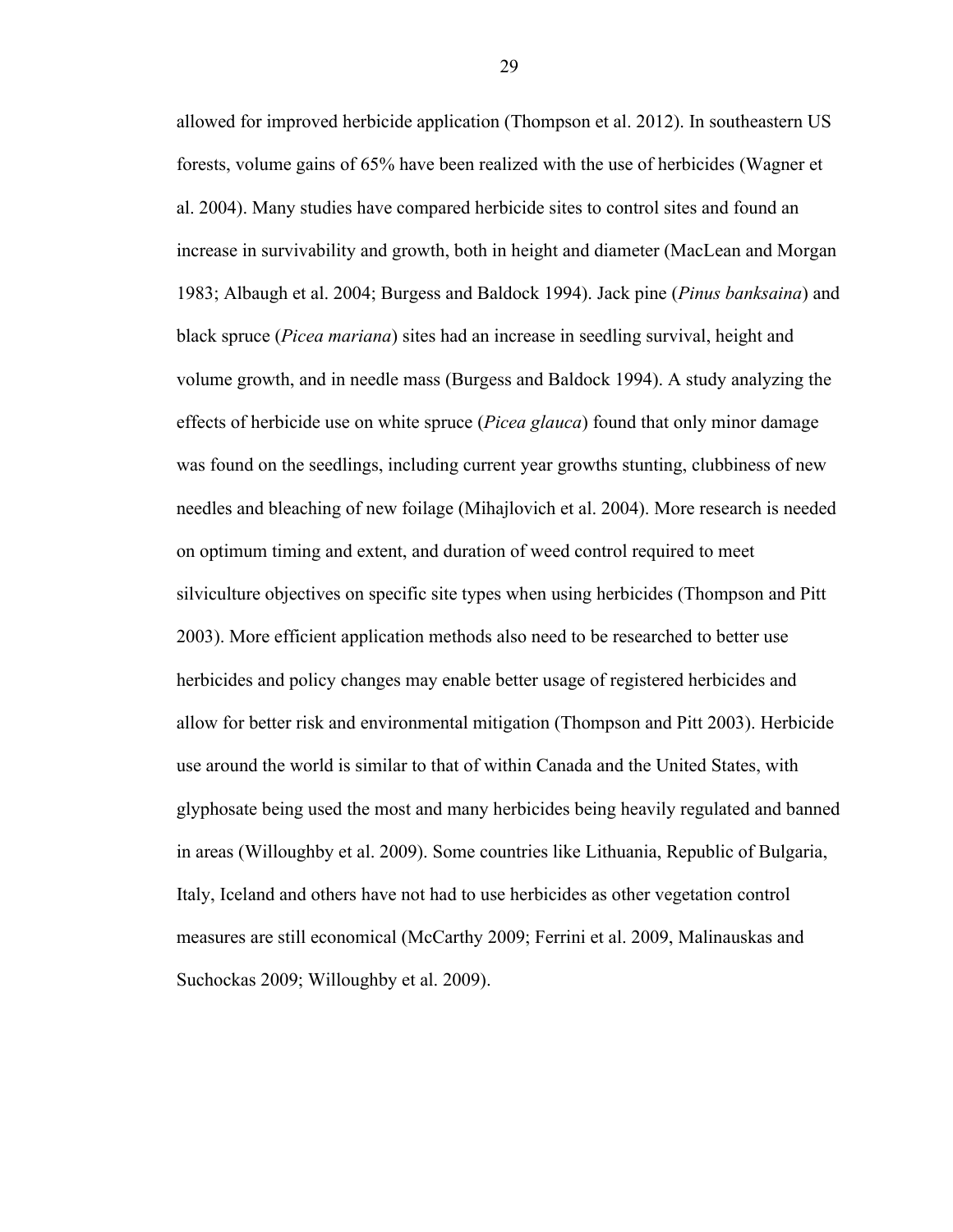#### <span id="page-37-0"></span>Mulching

Mulching is a vegetation control measure that spreads material, organic or inorganic, around the desired vegetation to combat establishment and growth of undesired species (Marble et al. 2015; Wagner 1993). The material provides a physical barrier against competing vegetation, which allows the desired vegetation to access more of the nutrients and enable it grow more that year (Marble et al. 2015; Wagner 1993). There are many materials that can be used as mulch and a mixture of materials can also be used (Marble et al. 2015). The material chosen will depend on the site and the desired vegetation species (Marble et al. 2015). Organic materials can include wood and bark pieces of different species and sizes, pine needles, pine straw, straw, hydromulch, composted material mixed with wood shavings, sawdust, grass clippings, newspaper, nut hulls, seas shells, and pulp and mechanical slurries (Carr 1980; Marble et al. 2015; Frochot et al. 2009; Ferrini et al. 2009; Guariglia and Thompson 1984). Inorganic materials can include the use of quarry dust, sand, gravel, sheet mulches, paper-based mulches, polyethylene films, gravel, rocks, sand, and other landscape fabrics (Carr 1980; Marble et al. 2015; Frochot et al. 2009; Ferrini et al. 2009; Guariglia and Thompson 1984). Sheet mulches are plastic materials that come in various sized sheets or mats (Siipilehto 2001). They are made of various materials including polyethylene, typar, and plastic fabrics (Guariglia and Thompson 1984; Marble et al. 2015). To apply these materials, it can be labourious and time consuming. Some organic materials are applied using a blow truck, where the mulch is blown through a large pipe onto the site, the other common method is to apply it by hand. The optimal depth of mulch is 7 cm (3 in), but a thicker layer is recommended for sites with hardy competition (Marble et al. 2015).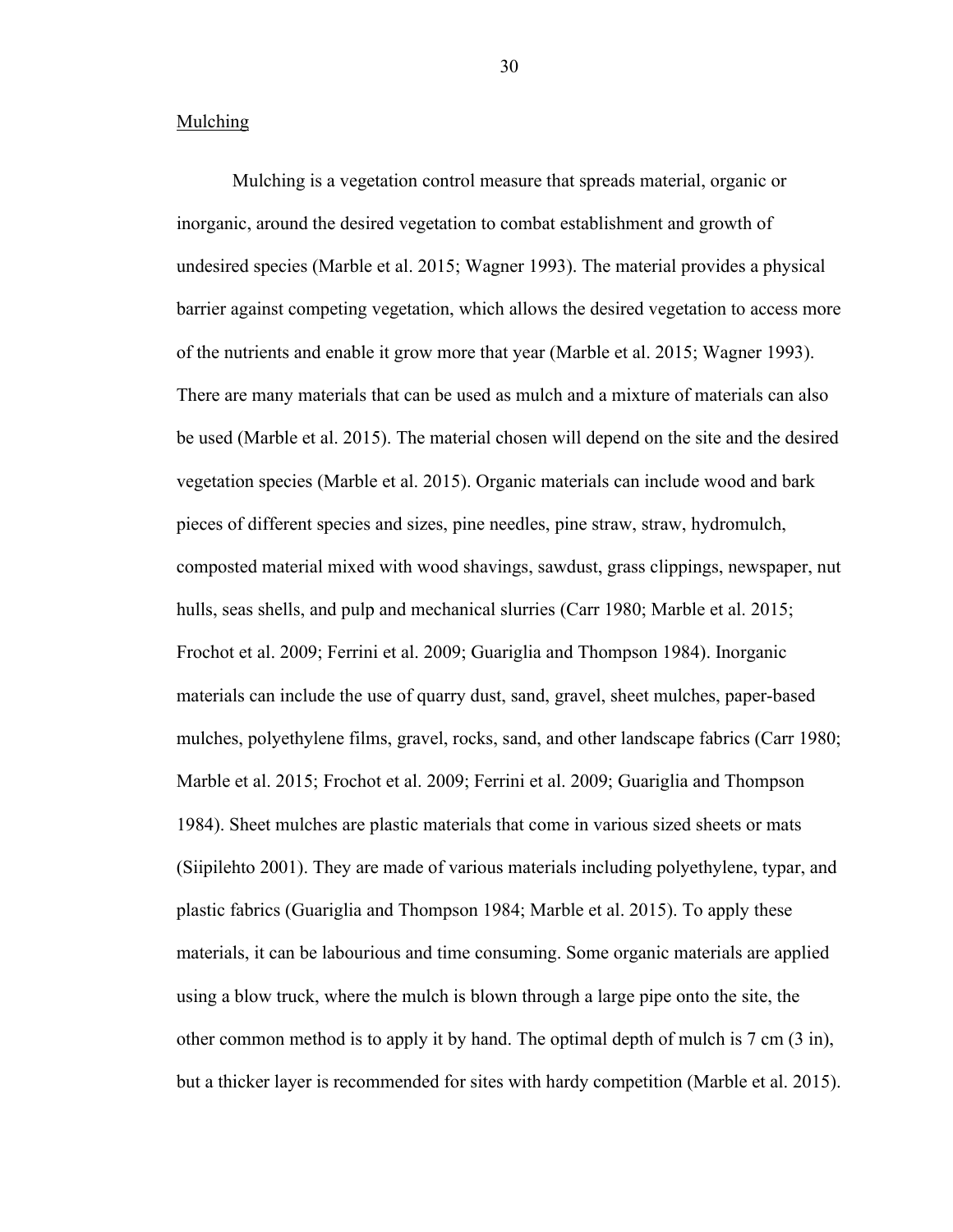1000-2000 kg/ha of organic mulch will provide adequate coverage, with the range depending on the mulch size (Carr 1980). The sheet mulch, and polyethylene films and fabrics are applied by hand and require careful placement to ensure that the seedlings are not damaged (Davies 1988). They can be placed between plantation rows or placed over the seedling (Davies 1988; Ferrini et al. 2009). The mats and sheets are impervious and come in varying thickness and do not require a 7 cm (3 in) layer (Davies 1988). These inorganic materials need to be removed from the site as well, which is, again, labourious and time consuming, especially when some competing vegetation makes its way through the mulch (Davies 1988). This vegetation control measure can only be used on sites that are planted or already regenerating as the mulch will not allow anything to grow through it. This is an expensive vegetation control measure that yields desired results (Hytönen et al. 2009; Marble et al. 2015; Wagner 1993). When choosing to implement this vegetation control measure, the forester should evaluate the cost of the material, if the chosen material is allowed for use in a forestry setting, labour intensity, and amount of time needed to install and potentially remove the mulch (Wagner 1993; Marble et al. 2015).

This vegetation control measure is beneficial for desired vegetation growth as it increases soil moisture and decreases temperatures (Carr 1980; Marble et al. 2015; Ferrini et al. 2009; Mitchell et al. 1990; Thomas et al. 2001). Traux and Gagnon (1992) found that the organic herbicide, straw, decreased the soil temperature more than the inorganic black plastic mulch, with each having an average of 24.8  $\rm{°C}$  and 34.7 $\rm{°C}$ , respectively. Adding a layer of mulch decreases undesired vegetation growth because light exclusion takes place, and the soil surface remains out of sight of the sun which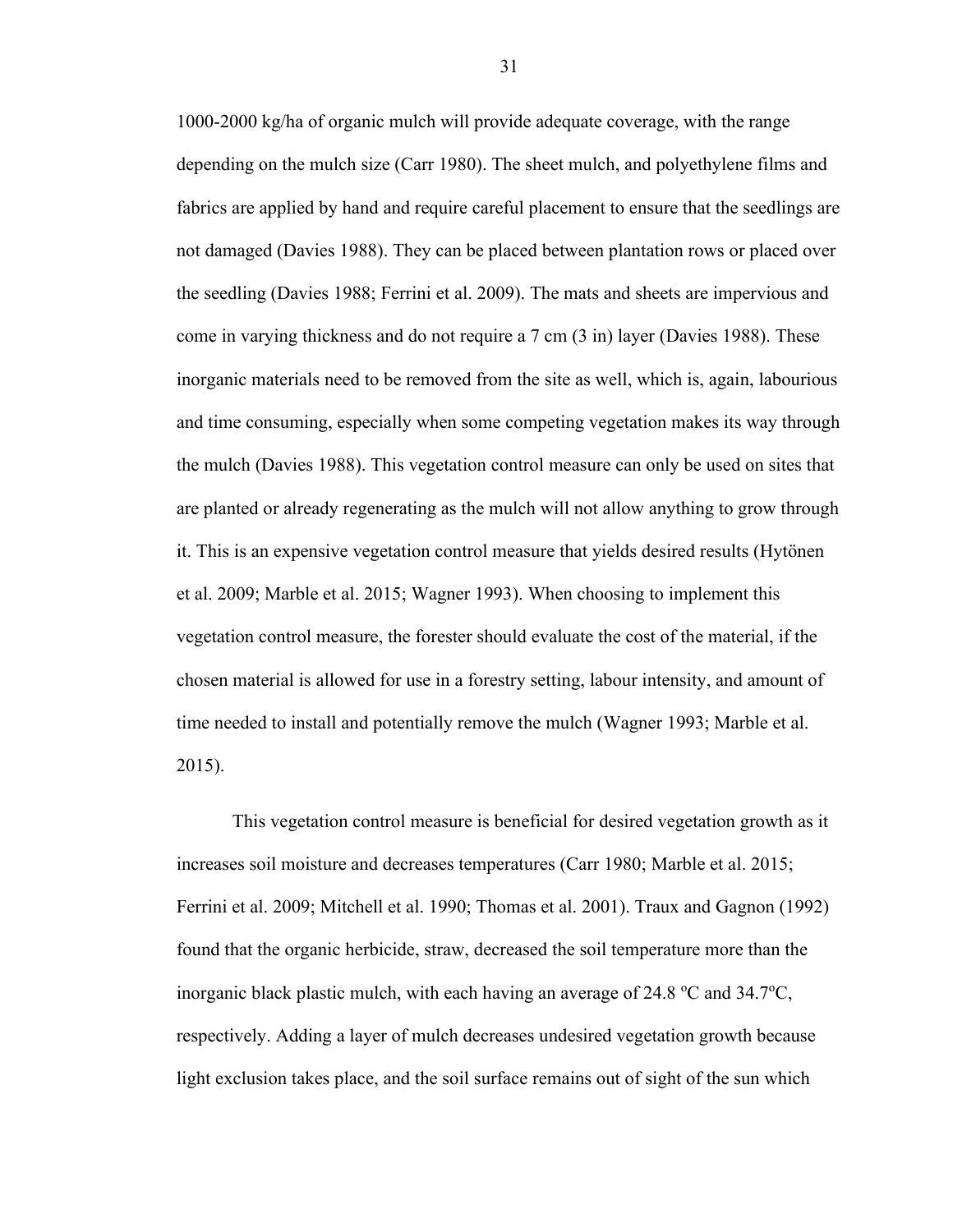allows it to stay at a cooler temperature and hold moisture for a longer period (Marble et al. 2015). These characteristics are beneficial for seedling growth, especially on sites that are dry (Marble et al. 2015; Wagner 1993). Dry sites are also prone to soil erosion and a mulch layer can help the site retain moisture and mitigate water runoff by having a mulch that is made up of larger particles, like a wood nugget or large wood chips (Carr 1980; Marble et al. 2015). In addition to not being easily carried away by the water, these larger pieces of material will not dry out as quickly and block more light (Marble et al. 2015). This will allow the site to hold onto the valuable nutrients that the desired vegetation species needs to grow (Ferrini et al. 2009). By using organic mulches on a harvest site, you are providing protection from competing species initially, and providing nutrients for the future (Ferrini et al. 2009). Organic mulches are also environmentally friendly and are largely socially accepted (Ferrini et al. 2009). The soil being protected can also prevent early frost damage on the trees (Carr 1980). Organic mulching also protects against frost heaving damage in the spring but can also lead to drying injuries and freezing injuries on the seedlings (Daniels and Simpson 1990; Siipilehto 2001). Although mulch does inhibit the growth of competing vegetation species, some materials encourage rodents and other small pest activity, such as mice, voles, termites, and pine weevil (Marble et al. 2015; Hytönen et al. 2009; Ferrini et al. 2009). These animals use it for shelter and feed on the mulch and desired vegetation (Marble et al. 2015; Hytönen et al. 2009). The mulch material used must also be free of seeds to maintain control of competing vegetation (Ferrini et al. 2009). This risk can be minimized by limiting the area that is mulched and by using different types of mulch (Shirish et al. 2013). Mulch can also be used with herbicide or mechanical site preparation. When using mulch with herbicide, studies have found that applying the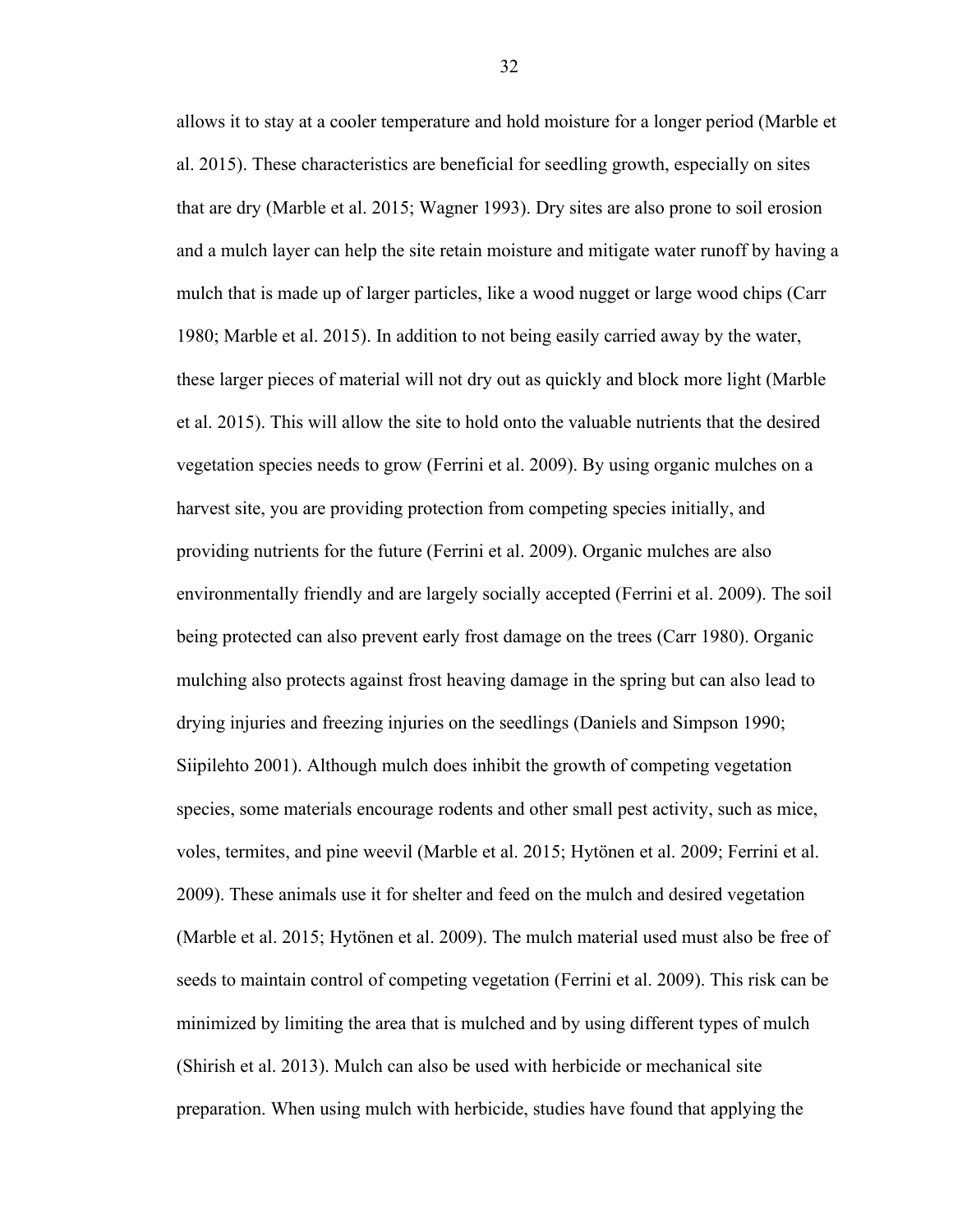herbicide before laying the mulch results in increased control of undesired vegetation and the need for less than 7 cm (3 in) mulch layer (Marble et al. 2015). Mulch is typically only used with mechanical site preparation on compact sites and reforestation areas (Frochot et al. 2009). The mechanical site preparation loosens the soil to provide better microsites for seedlings and the mulch allows the site to retain moisture and provides some nutrients to the soils (Frochot et al. 2009; Marble et al. 2015).

Although the results of using mulch are not as significant as other vegetation control measures, they are effective and valuable on specific sites, as well as being generally beneficial for sites (Ferrini et al. 2009). Studies have shown that the undesired vegetation growth has been decreased by 50% (Marble et al. 2015). Organic mulches have an expensive transportation cost and are used locally when the cost is affordable (Ferrini et al. 2009; Siipilehto 2001). Inorganic mulches are cheaper, but the labour to implement the vegetation control measure is expensive. Due to the high cost, mulch is only used on a small scale in some counties, Italy and Finland use organic mulch and Sweden and Germany use sheet mulch (Hytönen et al. 2009; Ammer et al. 2009; Ferrini et al. 2009; Löf et al. 2009). An experiment compared organic mulch depths and found that 7 cm (3 in) was the ideal thickness to combat competing vegetation, while keeping costs down (Marble et al. 2015). The downfall is that reapplication is necessary the following year to maintain control of the vegetation (Marble et al. 2015). Inorganic materials were also compared, and no significant difference was found between the material types, but they all produced increased seedling height (Appleton et al. 1990). When compared 2 and 3 years after application the sheet mulch was the most durable mulch (Siipilehto 2001). The newspaper slurry was the next most durable with wood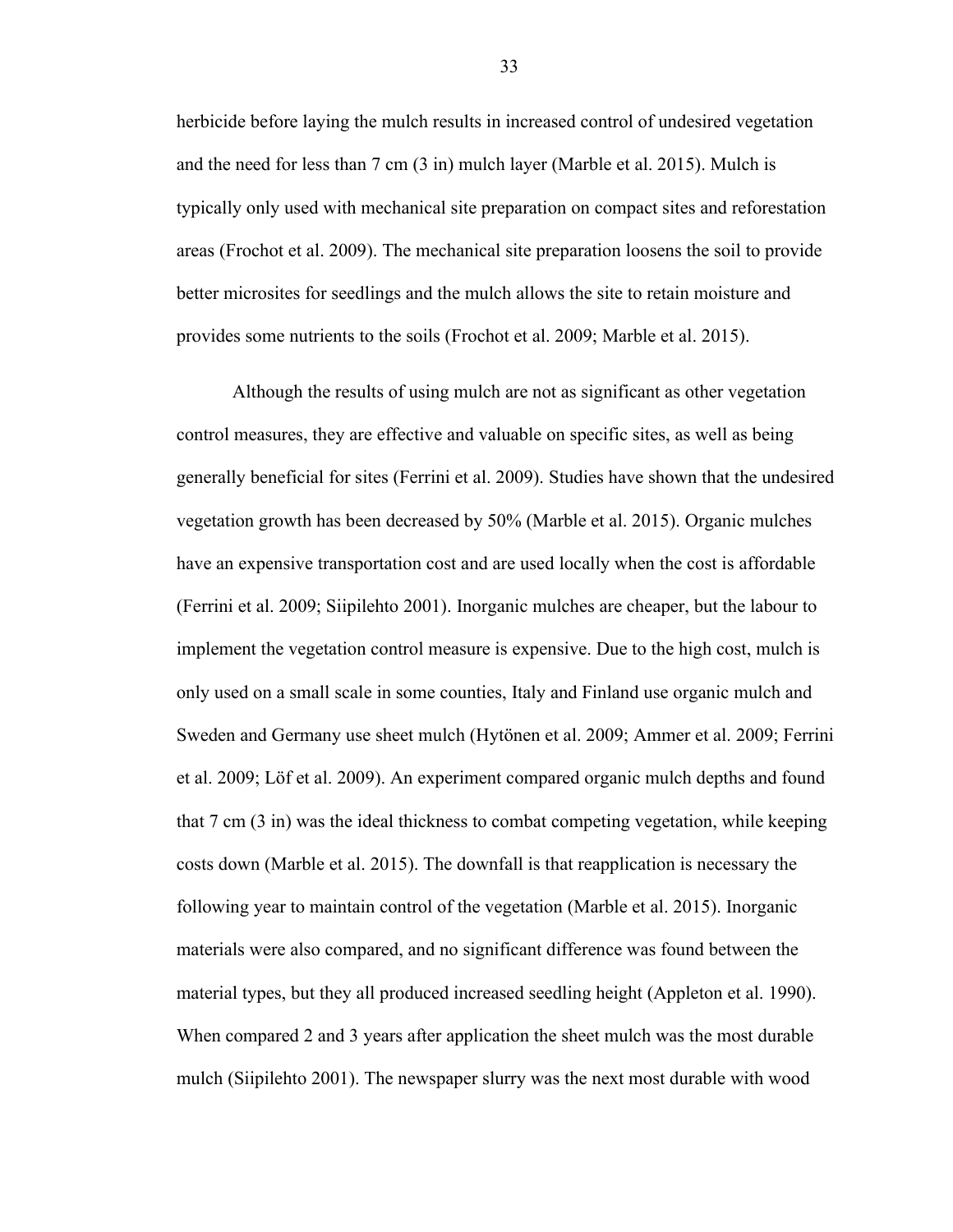fibre slurry and wood chip mulch following it (Siipilehto 2001). When mulch was compared to other vegetation control measures the organic and inorganic mulches achieved varying results (Siipilehto 2001). Organic mulches, such as wood chips, wood shavings, sawdust, and newspaper, achieved the overall best results (Siipilehto 2001). Mulching and mechanical site preparation yield similar seedling growth results but are not typically used on the same types of sites (Siipilehto 2001). Soil erosion is increased with mechanical site preparation but decreased with mulching (Siipilehto 2001; Willoughby et al. 2009). This shows that there are vegetation control measures available for many sites. Herbicide yields more significant or similar results as mulching and it is more economic (McCarthy 2009). Chen et al. (2013) compared organic mulches and found the best results occurred when mulch was combined with a herbicide treatment. This is due to the high efficiency of herbicide, and when paired with mulch the site can have an extended competition free period (Marble et al. 2015; Davies 1988). The roots of the competing vegetation provide physical barriers so that water does not carry the soil and the nutrients within it away. Mulch replaces these roots with a low ground, nonintrusive material that allows the above ground portion of the seedling to photosynthesize, while the below ground portion of the seedling can spread it roots without being encroached (Marble et al. 2015). When compared to control sites, mulching improved seedling height growth by 20.0 cm after two years on wood chip mulch sites and newspaper mulch sites (Siipilehto 2001). Mulch use was also found to significantly decrease these species of undesired vegetation including horseweed, dandelions, and annual grasses (Chen et al. 2013). Sowthistle (*Sonchus oleraceus*) populations were increased with mulch use and so foresters should be cautious if this species is present (Chen et al. 2013).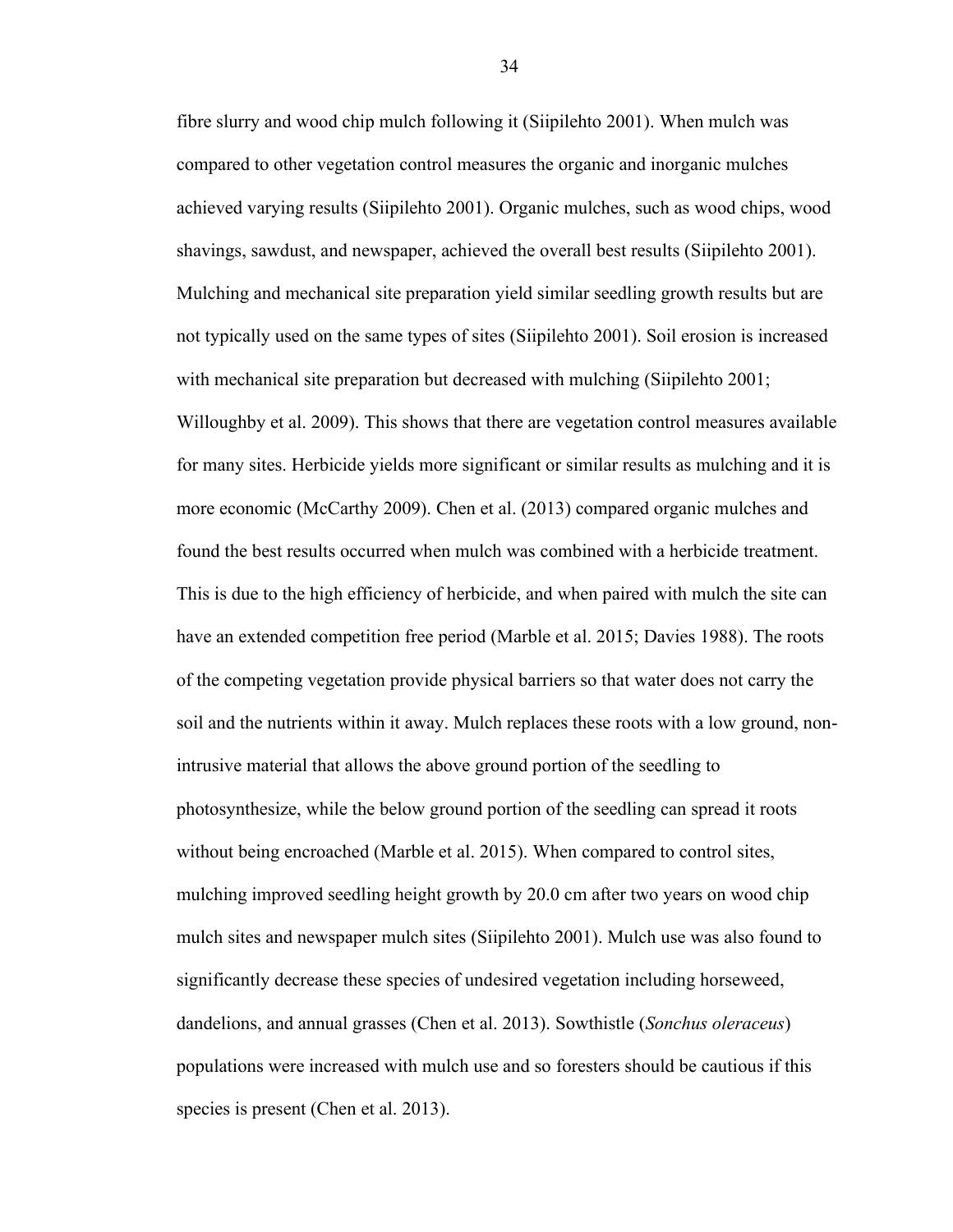Mulching is typically used on plantation sites, or sites with high-value desired species to help mitigate its high cost (Löf et al. 2012). Research has shown that it is effective on ash (*Fraxinus*), horse chestnut (*Aesculus x carnea* Hayne), European linden (*Tilia x europaea* D.C.), *Pinus patula*, *Eucalyptus grandis*, *Acacia mearnsii*, bur oak (*Quercus macrocarpa*), Douglas-fir (*Pseudotsuga menziesii*), hybrid poplar species (*Populus x*), and hornbeam (*Carpinus betulus*) (Ferrini et al. 2009; Truax and Gagnon 1992; Siipilehto 2001; Davies 1988). Wood chip mulching was found to be beneficial for spruce and birch species and sheet mulch with aspen species (Siipilehto 2001). More research is needed on machinery and equipment to apply mulch at a large scale, and what the effects of using mulch on wet sites are (Ferrini et al. 2009; Wagner 1993). Herbicide pairings with mulch and its efficacy also need to be researched to be better used together at a larger scale (Marble et al. 2015).

# <span id="page-42-0"></span>Cover Cropping

Cover cropping is planting shrub or low height vegetation to act as a barrier to the growth of undesired vegetation (Frochot et al. 2009; Wagner 1993; OMNR 1994). Cover cropping has been used in horticulture, agriculture, vineyards, and nursery settings but not widely used as a vegetation management tool in the forest industry (Wagner 1993; Frochot et al. 2009; Ferrini et al. 2009; Government of Ontario 2021). A cover crop is most effective on sites that have undesired species that reproduce through seed, rather than roots because the cover crop will be able to better compete (Thompson and Steen 1996). There are a few different ways to apply cover crops and the best results occur when it is paired with mechanical site preparation or prescribed burns because of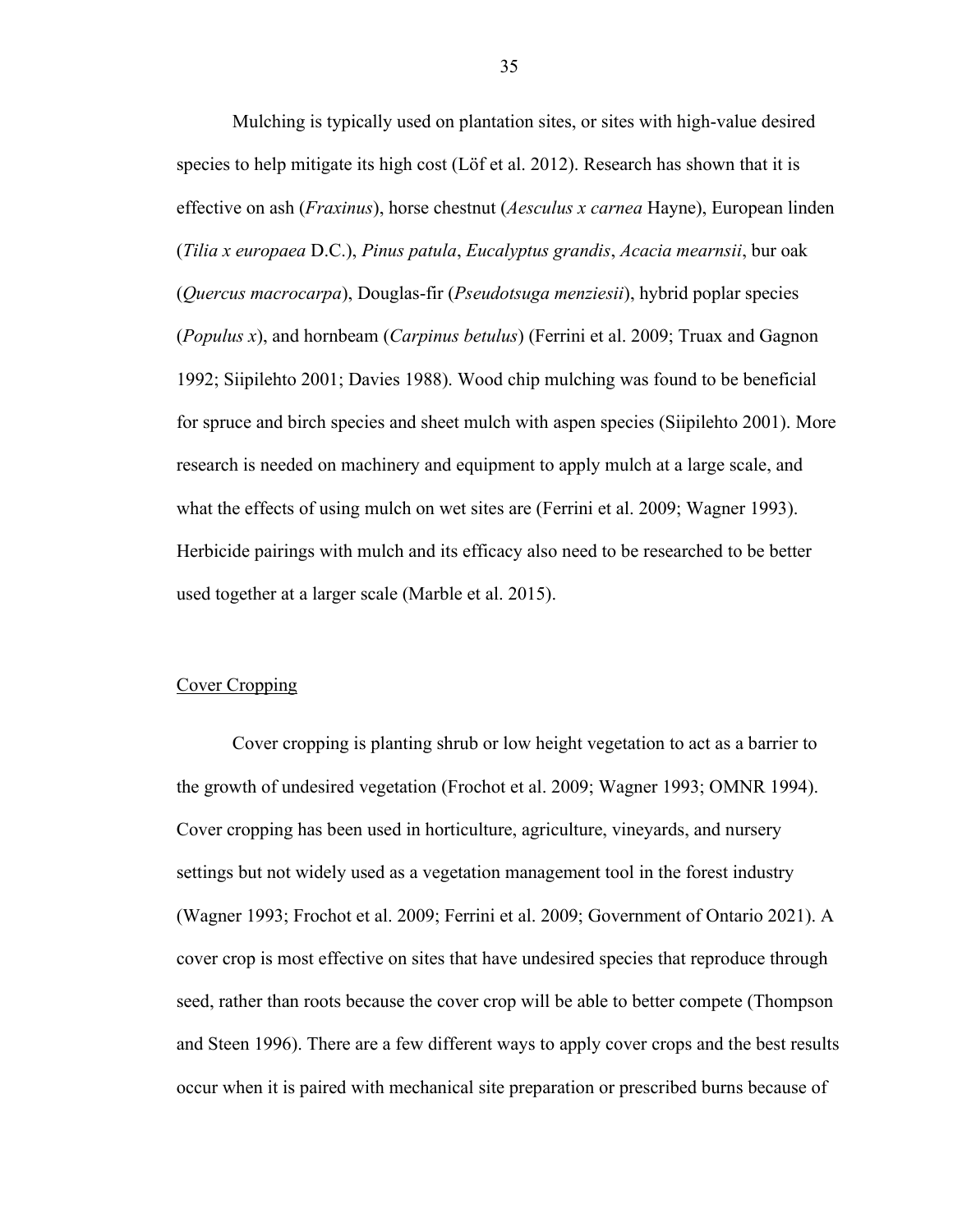the improved microsite availability (Thompson and Steen 1996). If using seeds they can be distributed by hand, machine, or aerially (Thompson and Steen 1996; OMNR 1994). The different sized and weighted seeds will be distributed differently, so increased monitoring is required to ensure adequate, even coverage is taking place (Thompson and Steen 1996). Cover crops can also be artificially planted, but this is more labourious, and costly (OMNR 1994). The desired vegetation can also be seeded or artificially planted with or after the cover crop, depending on germination sensitivity (Thompson and Steen 1996; Ferrini et al. 2009). Cover cropping is applied in rows with the desired vegetation in between each row and it can be combined with other vegetation control measures (Thompson and Steen 1996; OMNR 1994). Cover cropping is applied mostly to highvalue, broadleaved species on small sites that are reclaimed and/or afforested due to their fast growth, ease of access, and site maneuverability (Holst and Jóhannesdóttir 2009; Ferrini et al. 2009; OMNR 1994). Cover cropping is usually applied mid- to latesummer or fall (Thompson and Steen 1996). When applied in summer, germination occurs within the same year, and when applied in the fall, it is completed as close to the first snow fall to ensure germination is delayed until the spring (Thompson and Steen 1996; OMNR 1994).

Characteristics of the cover crop species include a native species that has trailing or spreading growth habit, covers the soil surface, a low mature height, dense, fast establishment, and is competitive but balanced with the desired vegetation to ensure the desired vegetation is not killed (Marble et al. 2015; Frochot et al. 2009; Thompson and Steen 1996). The site will benefit and maintain its state of being free of undesired vegetation longer, with a cover crop that is a mix of multiple species and includes both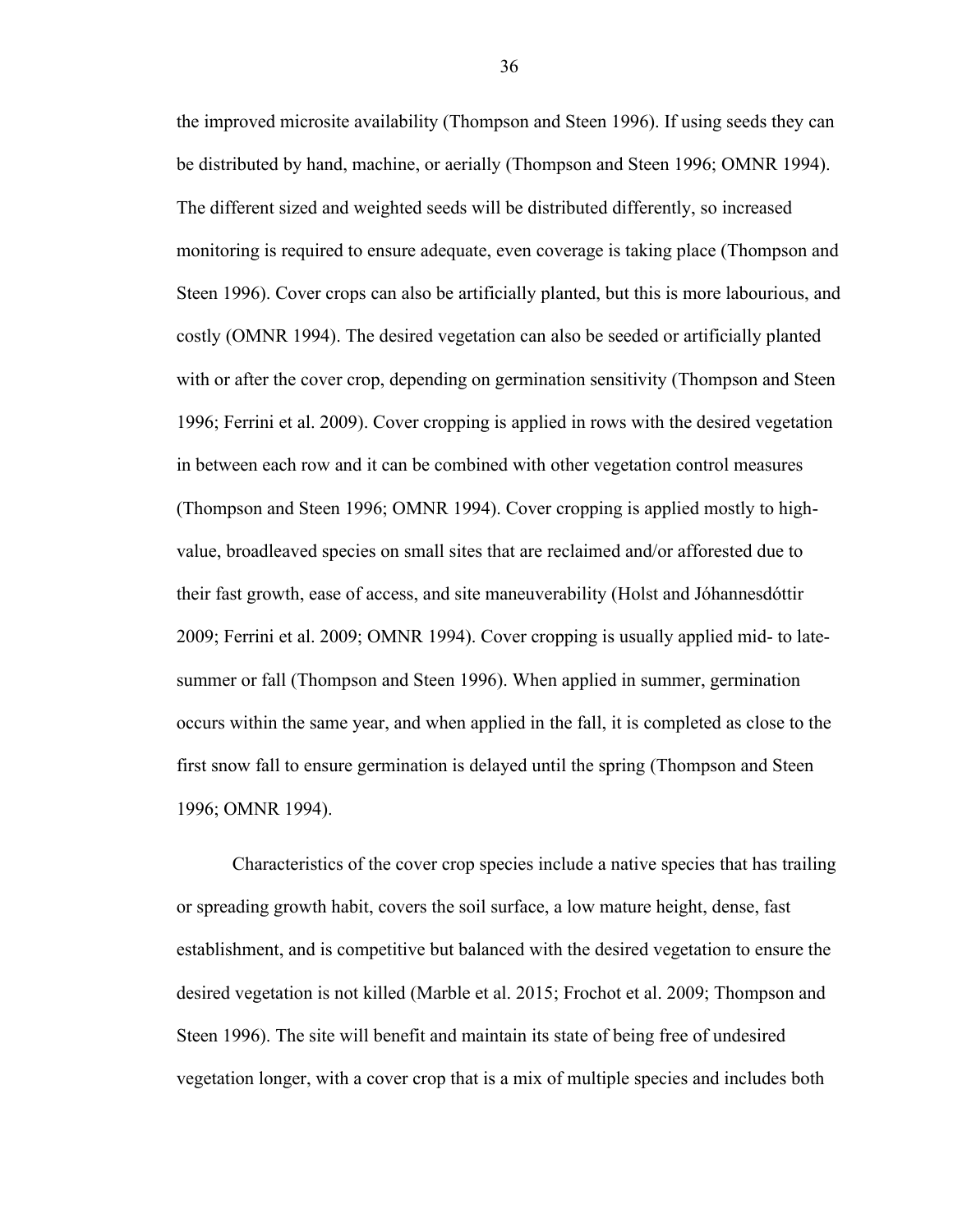annuals and perennials (Thompson and Steen 1996). Other beneficial characteristics of cover crop species includes palatable species for foraging, nitrogen-fixing legumes for foliar mass, and sod-forming species for soil erosion (Thompson and Steen 1996). Common species include native grasses, legumes, and fescues (Carr 1980; Marble et al. 2015; Thompson and Steen 1996). Species that have been studied and are effective include rye grass (*Lolium perenne L*.), clover (*Trifolium spp*.), *Alchemilla mollis*, *Nepeta* x *faassenii*, *Phlox subulata*, *Acaena inermis*, *Muehlenbeckia axillaris*, *Solidago sphacelata*, Alaskan lupin (*Lupinus nootkaensis*), alfalfa (*Medicago sativa L*.), fescue (*Festuca spp*.), and birds-foot trefoil (*Lotus corniculatus* L.) (Carr 1980; Marble et al. 2015; Wagner 1993; Holst and Jóhannesdóttir 2009; Wiensczyk et al. 2011: Thompson and Steen 1996; Government of Ontario 2021; OMNR 1994). Thimbleberry (*Rubus parviflorus*), fireweed (*Epilobium angustifolium* L.), alder (*Alnus* sp.), and cottonwood (*Populus trichocarpa* Torr. & Gray) have been studied and are all susceptible to cover crop species (Thompson and Steen 1996). When choosing the cover crop species mix, local experience and clearly defined objectives should be used, as well as consideration for the cover crops growth habits, if overwintering necessary, sensitivity to herbicide (if necessary), establishment patterns, and pest management (Government of Ontario 2021; Thompson and Steen 1996; OMNR 1994). The amount of seed and species needed will depend on seed availability, allowability, and budget (Government of Ontario 2021).

The main objective of the cover crop is to reduce the impact of undesired vegetation on desired vegetation (Ferrini et al. 2009; Wagner 1993; Thompson and Steen 1996; Government of Ontario 2021). There are many other benefits of using a cover crop, including its ability to reduce soil erosion, soil temperature, soil compaction,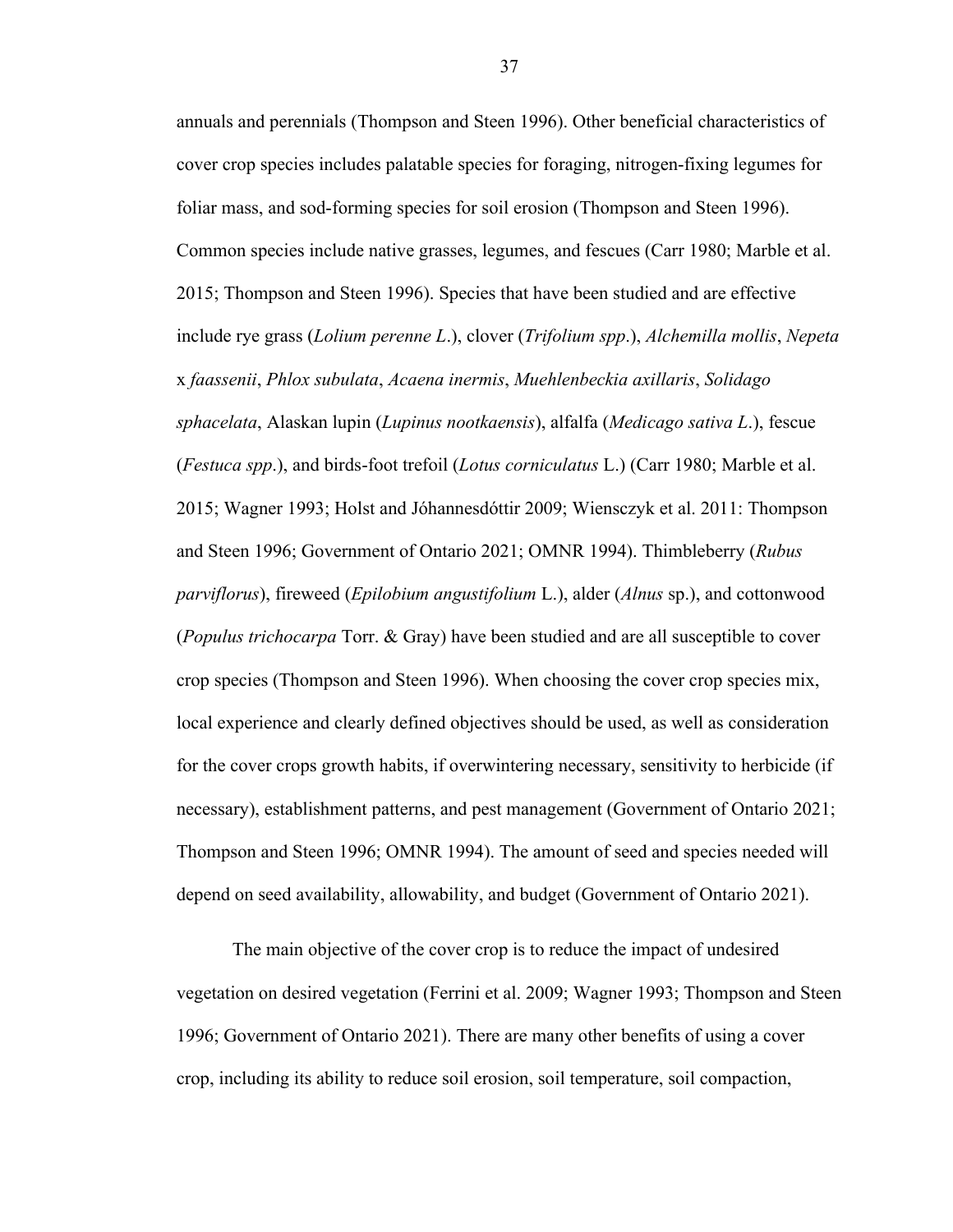invasive species spread, and damage from frost, as well as its ability to maintain and increase nutrients in the soil for the desired vegetation (Frochot et al. 2009; Ferrini et al. 2009; OMNR 1994). Cover crops also allow better access for harvesting and maintenance of productive sites, as well as improve foliar mass, accelerate organic matter replacement, and increase visual green-up (Ferrini et al. 2009; Thompson and Steen 1996).

Some aspects of using a cover crop can appear negative, but there are ways to mitigate the risks and ensure the cover crop is beneficial for the site. Increased vegetation will occur on the site, but less of the undesired vegetation will be present (Thompson and Steen 1996; OMNR 1994). When grass is used as a cover crop, dense patches can damage seedlings as well as rodent and rabbit populations can increase and potentially damage the desired vegetation (Thompson and Steen 1996; Wiensczyk et al. 2011). Livestock grazing and increased habitat for raptors can help alleviate the potential damage to the desired vegetation (Thompson and Steen 1996). Early growth of the desired vegetation has been slowed because of cover crop competition, but once established the desired vegetation has increase growth compared to uncontrolled sites (Thompson and Steen 1996).

Cover cropping is an alternative vegetation control measure to herbicides but can still be combined with other vegetation control measures, and often is. Cover cropping decreases the need for herbicide vegetation control but can still be used on sites that have hardy, competitive undesired vegetation (Wagner 1993; Wiensczyk et al. 2011; OMNR 1994). The use of herbicide can be decreased as much as 50% and having savings of up to \$25/ha (OMNR 1994). Cover cropping can also be used with mulch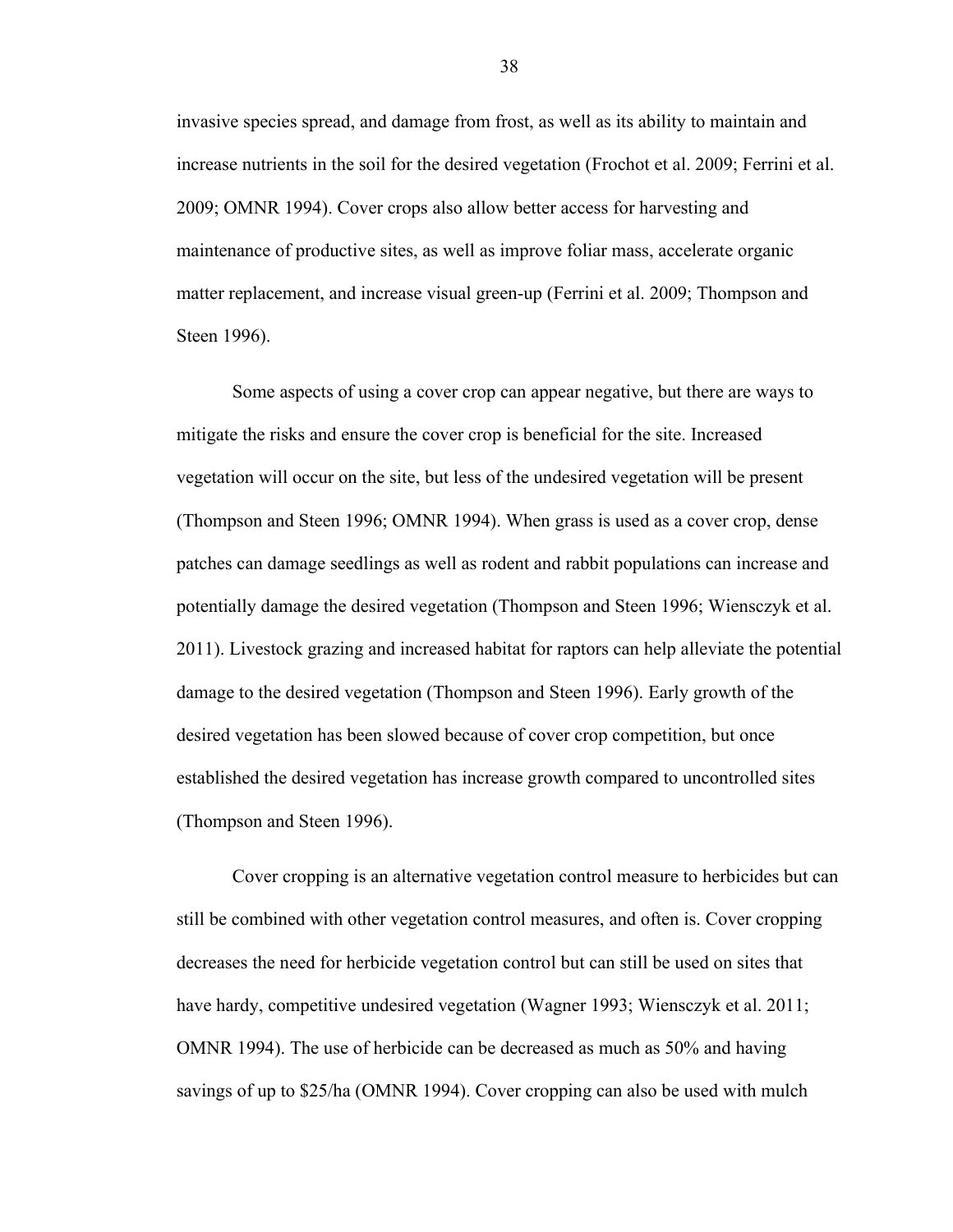placed around the base of the planted areas (Ferrini et al. 2009). This combination will help combat undesired vegetation further and allow the desired vegetation to have increased growth (Ferrini et al. 2009). It can be used with prescribed fire to establish the site with a desirable vegetation that has less damaging effects on the desired vegetation (DiTomaso et al. 2006). When palatable cover crop species are used, cover cropping can be combined with livestock grazing to further benefit the site (OMNR 1994; Thompson and Steen 1996). This combination may lead to increased wildlife browsing also (Wagner 1993; OMNR 1994).

Cover cropping is not recommended for some regeneration techniques or specific sites. Direct seeding or seedlings that are sensitive when germinating should not use cover cropping because the cover crop species will quickly take over the site and the desired species will not be able to grow (Ferrini et al. 2009). Extremely dry sites should also be avoided because the cover crop will compete for water and if the desired species is not established it will die (Ferrini et al. 2009; Wiensczyk et al. 2011; Thompson and Steen 1996). Lowland sites should be avoided due to their extreme soil moisture negating the cover crop's ability to grow (Ferrini et al. 2009; OMNR 1994). Silt loam to clay soils should be mechanically scarified the fall before planting and sandy loam and loam soils should be mechanically scarified in the spring, directly before planting (OMNR 1994). This will assist the cover crop in establishment on the site (OMNR 1994).

Throughout the world, the use of cover cropping is low. This is due to the high cost of preparing, planting, and maintaining the site, as well as its effects not being well researched for a variety of cover crop species and climates (Ferrini et al. 2009; Wiström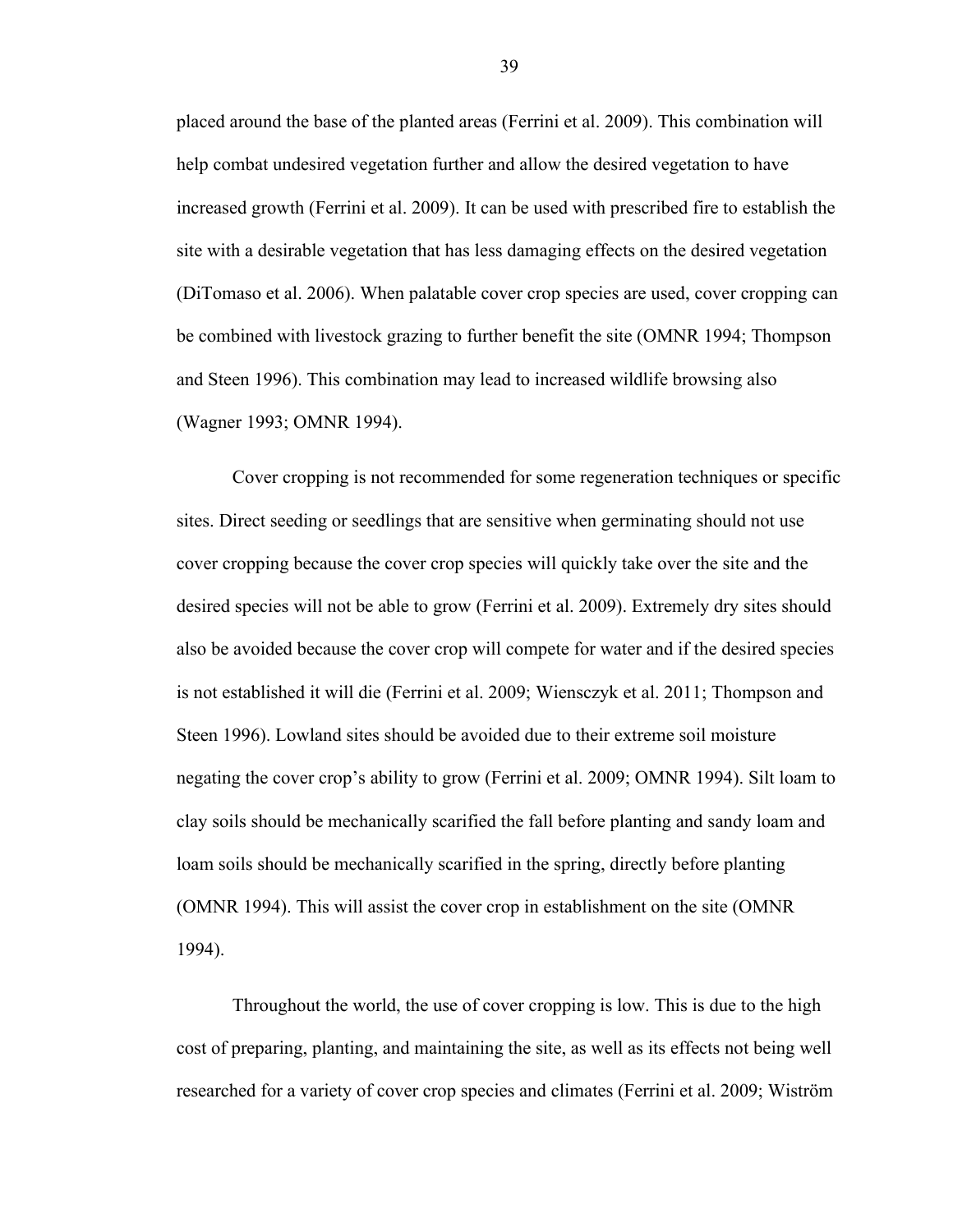et al. 2018). In Denmark and France, the use of cover crops is being researched (Bensten et al. 2009; Frochot et al. 2009). In France, rye and other grains have been planted with oak and pine seeds successfully (Frochot et al. 2009). Cover crop vegetation control has been used periodically in British Columbia since the 1980's (Thompson and Steen 1996). When grasses and legumes were used as a cover crop the seedling growth was initially negatively impacted, but the forgeability of the site was increased, and the growth was significantly increased a couple years later (Thompson and Steen 1996). The basal area of sessile oak (*Quercus petraea*) and sycamore maple (*Acer pseudoplatanus* L.) were increased with the use of a cover crop, but height was not significantly impacted (Davies 1985). The effects of cover cropping have been successfully experimented on Douglas-fir (*Pseudotsuga menziesii*), yellow pine (*Pinus ponderosa*  Laws.), lodgepole pine (*Pinus contorta* Dougl.), Sitka spurce (*Picea sitchensis*), and Engelmann spruce (*Picea Engelmannii* Parry) plantations (Thompson and Steen 1996).New Zealand tested twelve potential cover crop species for the area and found that when planted with a sawdust mulch on fine sandy loam, *Acaena inermis*, *Muehlenbeckia axillaris, Ajuga reptans, Coprosma acerosa, Grevillea lanigera, Juniperus procumbens, Pimelea prostrata, Sedum mexicanum,* and *Veronica peduncularis* were all effective during the 2-year study (Foo et al. 2011).

Research for cover cropping will improve its use, and availability to be used on a larger scale. More research is needed on cover crop species' ability to outcompete undesired vegetation and which species are appropriate to use on specific soils and climates (Marble et al. 2015; Frochot et al. 2009). The introduction of potential cover crop species to a harvest site needs to be studied to assess its impact on the site and the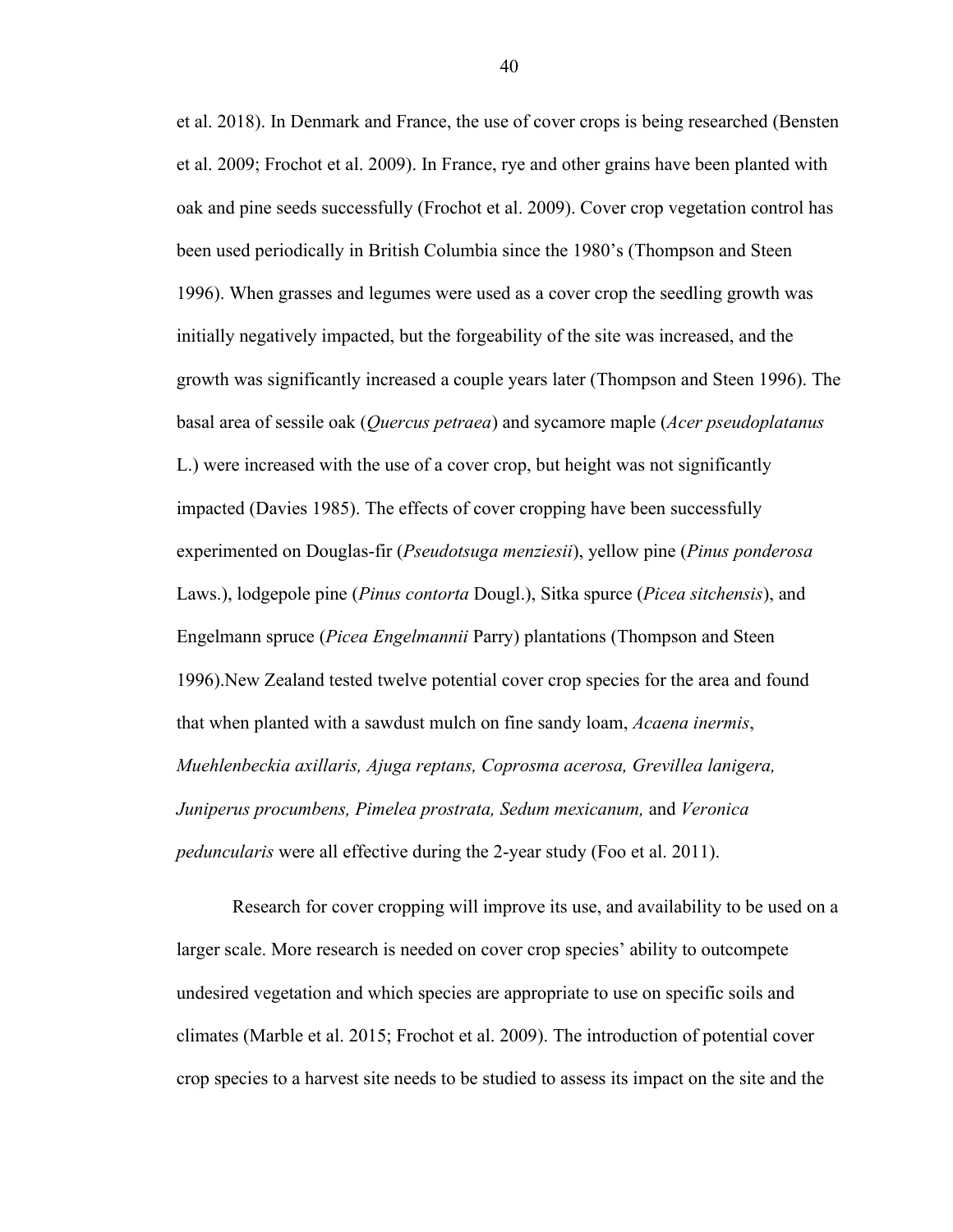ecosystem (Wagner 1993). Comparison research is needed for cover crops effectiveness against mechanical site preparation and other vegetation control measures (Wiström et al. 2018). A potential cover crop species needs to be evaluated extensively before it is used. The pros and cons, cost, and effectiveness need to be well-researched before cover cropping can be used on a larger scale (OMNR 1994). This research and the funding to provide it are part of the reason that cover cropping is not used as widely as other vegetation control measures (Thompson and Steen 1996; OMNR 1994).

#### <span id="page-48-0"></span>Tree Shelters

Tree shelters are the most complex vegetation control measure and required the most monitoring (Kerr 1995). Tree shelters are structures that are placed around the seed or transplanted desired vegetation, and act as an individual greenhouse (Devine and Harrington 2008; Mitchell et al. 1990). Graham Tuley us the inventor of tree shelters, inventing the first shelter in 1979 (Kerr 1995). The designs of tree shelters vary, but most are plastic, semi-transparent tubes, that can be vented or unvented, and can be different colours (Devine and Harrington 2008; Dominy and Wood 1986; Kerr 1995). They are typically made from polypropylene and degrade over time from ultraviolet radiation, but other biodegradable and photodegradable shelters are available (Dominy and Wood 1986; Kerr 1995; Mitchell et al. 1990). Seeds or seedlings can be used with tree shelters, and they are all hand planted, which is tedious and labour intensive (Mitchell et al. 1990). A lot of materials are used with tree shelters and must be individually placed, which increases the cost (Löf et al. 2019). The tree shelters must be placed over top the desired vegetation, placed into the ground slightly to stop rodents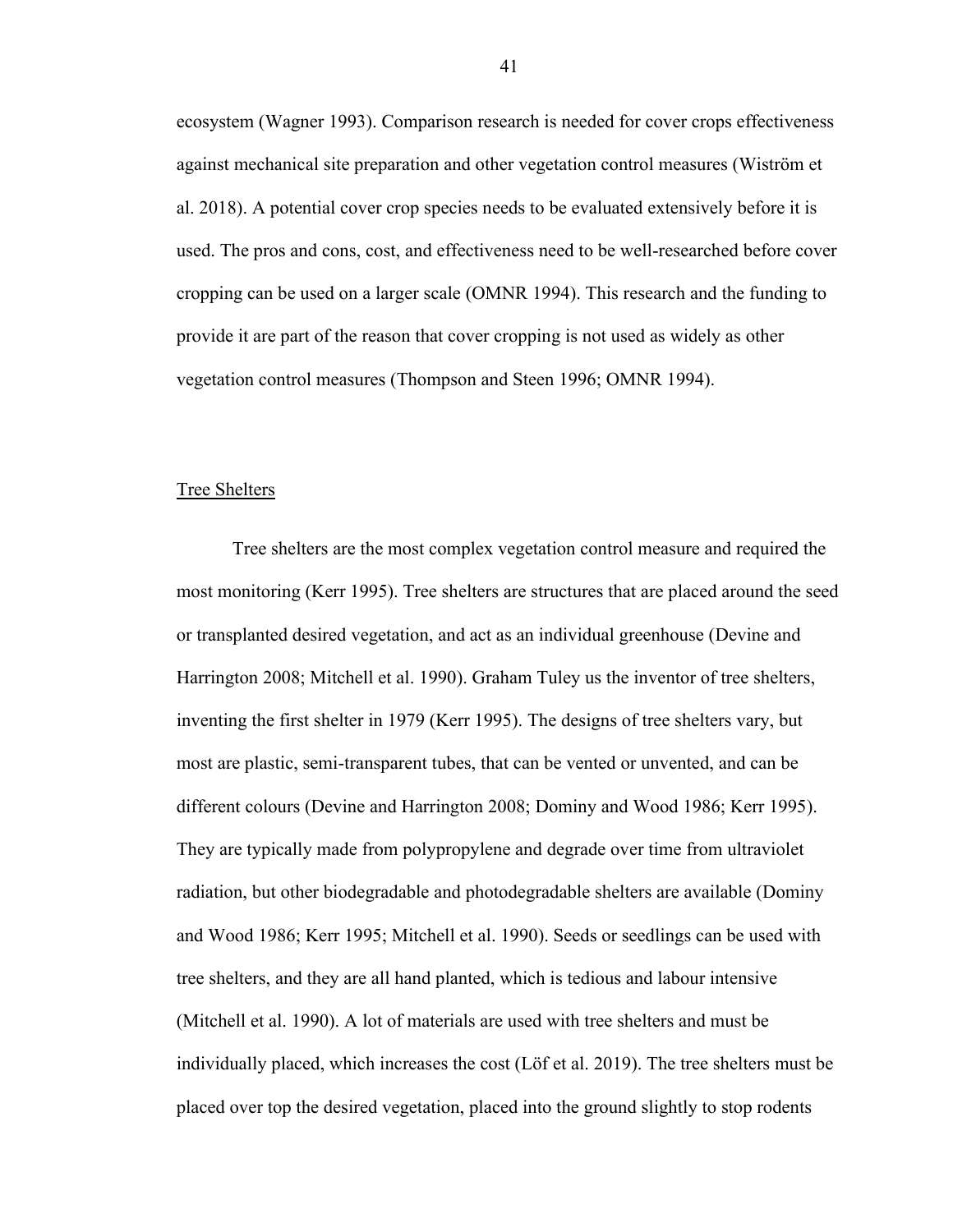from eating the desired vegetation, then a stake must be placed next to the tree shelter to stabilize it (Dominy and Wood 1986). The tree shelters come in different heights to accommodate the anticipated height growth of different desired vegetation (Defaa et al. 2015).). They can be placed whenever the site has adequate soil moisture and warm temperatures, typically early spring after any chance of frost has passed (Mitchell et al. 1990). Cost, durability, and ease of installation must be factored in when choosing to use tree shelters and when choosing a design (Devine and Harrington 2008; Löf et al. 2019).

The purpose of tree shelters is to improve height and survivability of the desired vegetation (Mitchell et al. 1990; Davies 1985; Kerr 1995). The tube increases soil and air temperature, along with humidity and vapour pressure deficit, which creates optimal growing conditions for the desired vegetation (Ceacero et al. 2014; Kerr 1995). This added growing time allows the desired vegetation to become more resistant to frost and heaving damage (Dominy and Wood 1986). The tube also protects the desired vegetation from direct sunlight, which can decrease the temperature on hot dry days (Coll et al. 2009; Mitchell et al. 1990). The tube protects the desired vegetation from being eaten by rodents as a seed and a young plant and protects it from browsing as it becomes established (Mitchell et al. 1990; Dominy and Wood 1986; Davies 1985). The desired vegetation being protected means less seeds or seedlings need to be planted, decreasing the cost (Mitchell et al. 1990; Dominy and Wood 1986). The tree shelters can be different shapes, colours, have different features and be made of different materials. In Italy, coconut fibre tree shelters were experimented, and in Canada, cone-shaped, mesh tree shelters were experimented with (Dominy and Wood 1986; Ferrini et al. 2009). Once the desired vegetation has emerged out of the tree shelter, 2-3 years after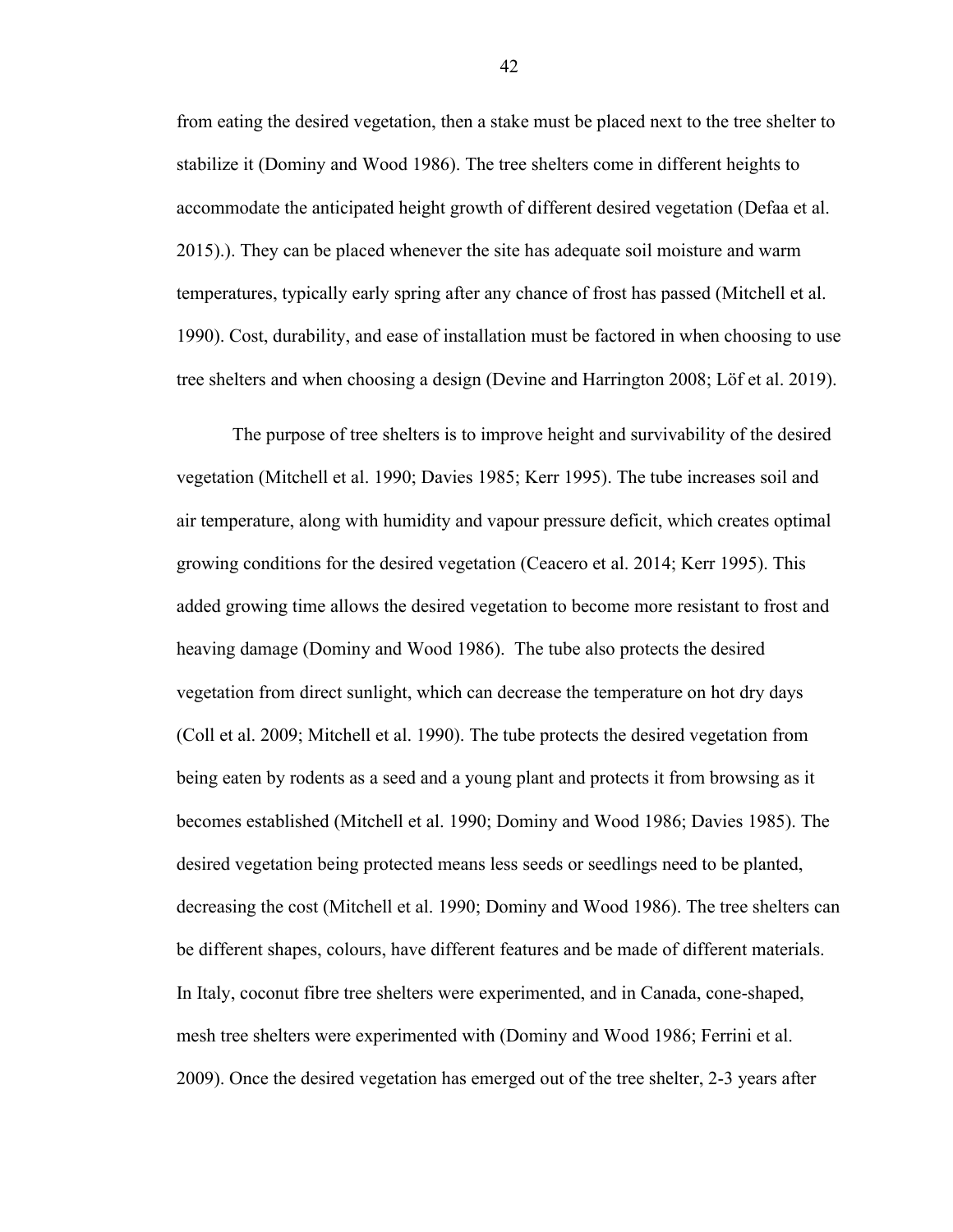installation, the tree shelter and stakes must be removed, if not degraded (Kerr 1995). Like cover cropping, this vegetation control measure is typically completed on broadleaved species that have a high-value, and sites that are small and easy to access due to its high cost and monitoring needs (Löf et al. 2019; Kerr 1995). The tree shelters must be an adequate height to protect the seedling and have smooth tops, that are slightly arced to not cut into the desired vegetation causing damage (Kerr 1995).

The Mediterranean uses this vegetation control measure semi-regularly with success (Löf et al. 2019). They have used it on Argan (*Argania spinosa*), a species that is endemic to the area and have successfully lessened its risk of extinction using tree shelters (Defaa et al. 2015). The tree shelters increased the survival by 20% for a total survival of 94%, and increased height by 30 cm (Defaa et al. 2015). It has been tested on some conifer species, black spruce (*Picea mariana*), white spruce (*Picea glauca*), and Jack pine (*Pinus banksiana*) and all were improved in height growth (Dominy and Wood 1986). During this study the authors stated that, over the 5-year study 70% of the shelters fully degraded with the highly shaded and dense sites containing the most left over shelters (Dominy and Wood 1986; Kerr 1995). With this information they recommend tree shelters be used only on sites that were cool, exposed, and had little vegetation (Dominy and Wood 1986). Sessile oak (*Quercus petraea*), sycamore maple (*Acer pseudoplatanus* L.), Eucalyptus, cottonwood, walnut, chestnut, ash, beech, cherry, cherrybark oak, and holm oak (*Quercus ilex* L. *ballota*) sites were improved with the use of tree shelters (Davies 1985; Defaa et al. 2015; Ceacero et al. 2014, Sena et al. 2014; Kerr 1995). When used on black spruce, more significant results can be realized on strip cut sites than clear cut sites (Dominy and Wood 1986). In all of these studies the basal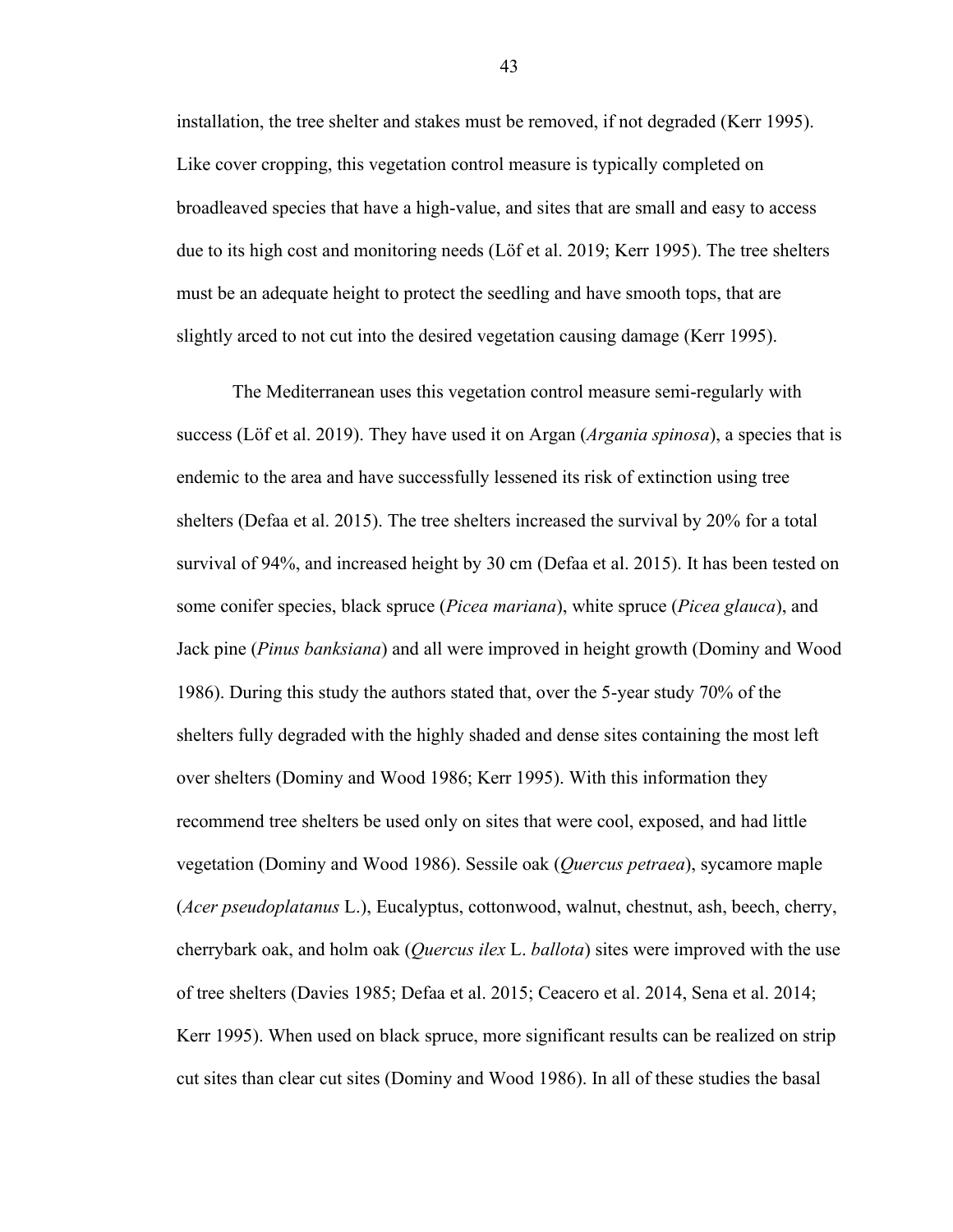area was not increased, this could impact the growth and quality of the desired vegetation in the future (Defaa et al. 2015; Davies 1985; Dominy and Wood 1986). Testing was completed to compare different tree shelter designs on two species, western red cedar (*Thuja plicata*) and Oregon white oak (*Quercus garryana*) (Devine and Harrington 2008). In this study Devine and Harrington (2008) found that mesh-walled shelters were cooler than the solid-walled shelters, the vented shelters did not impact humidity or temperature, and the blue shelters increased the height on both species but hindered the stem diameter growth on Oregon white oak. Tree shelters are seldom used for conifer regeneration because the high cost outweighs the benefits, as conifer regeneration is typically completed on a large scale (Kerr 1995).

Tree shelters are typically incorporated with other vegetation control measures to improve their success (Coll et al. 2009; Ceacero et al. 2014; Kerr 1995). When used with herbicide the desired vegetation has increased growth due to increased sunlight, root growth room, and nutrients availability (Ceacero et al. 2014). Mechanical site preparation will increase available microsites and allow for easier planting and installation of tree shelters (Ceacero et al. 2014). When implemented with livestock grazing, the undesired vegetation can be defeated without concern for damages to the desired vegetation (Ferrini et al. 2009). In Italy tree shelters were used during a thinning treatment to protect the desired vegetation from herbivory (Ferrini et al. 2009). It can be used with mulch, but in a study completed by Ceacero et al. (2014) when they used this combination, it resulted in the least amount of survival and is therefore not recommended.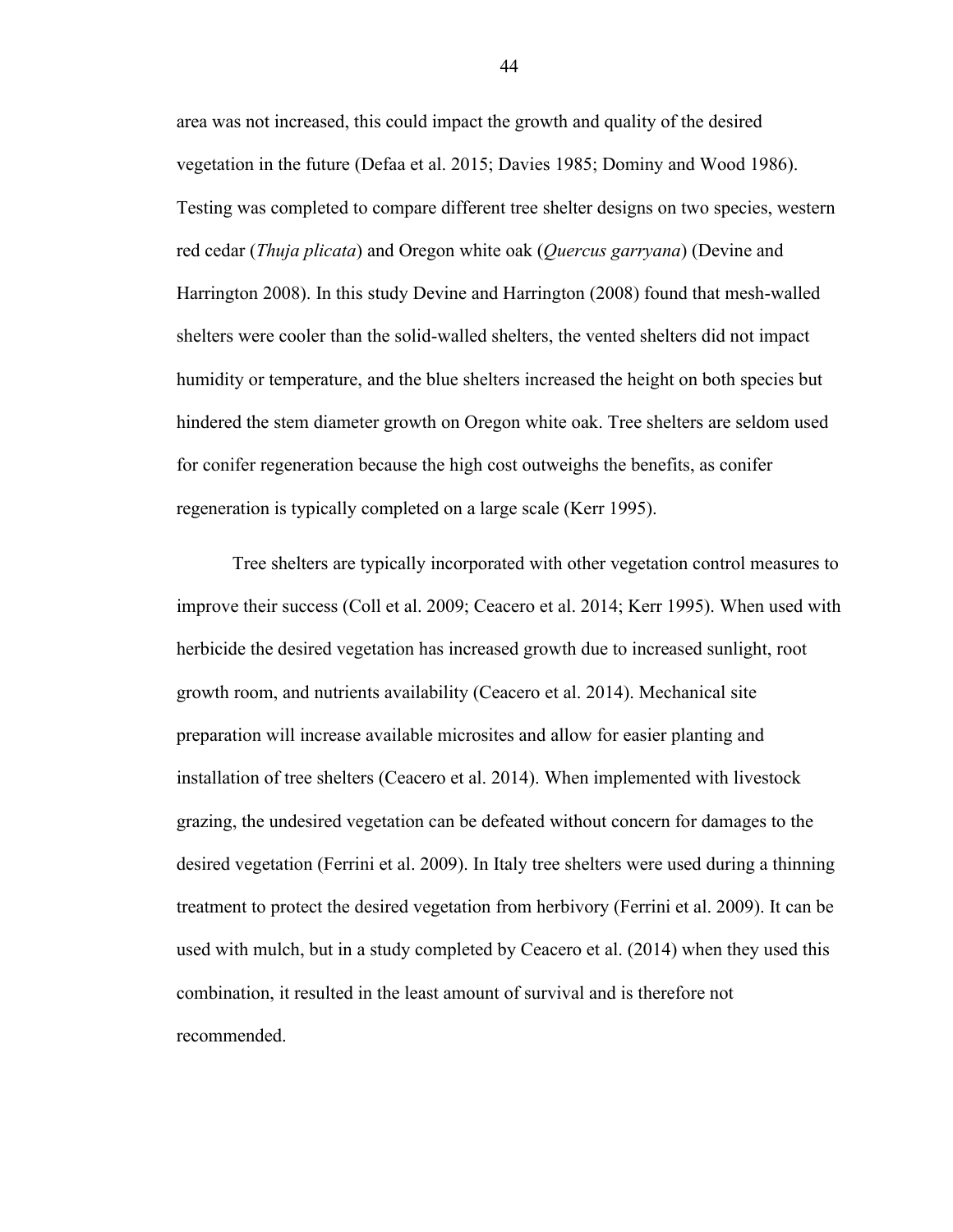This vegetation control measure is not used globally due to little research on its effectiveness and species that it can be used with (Löf et al. 2019; Kerr 1995). Sites that have less than optimal temperatures should undergo testing to better understand the capabilities of tree shelters (Dominy and Wood 1986). The long-term effects of the degrading tree shelters on the site also needs to be further researched (Dubois et al. 2000). Tree shelters use in winter climates also needs to be researched to analyze the effects of snowpress and snow presence inside the tree shelter.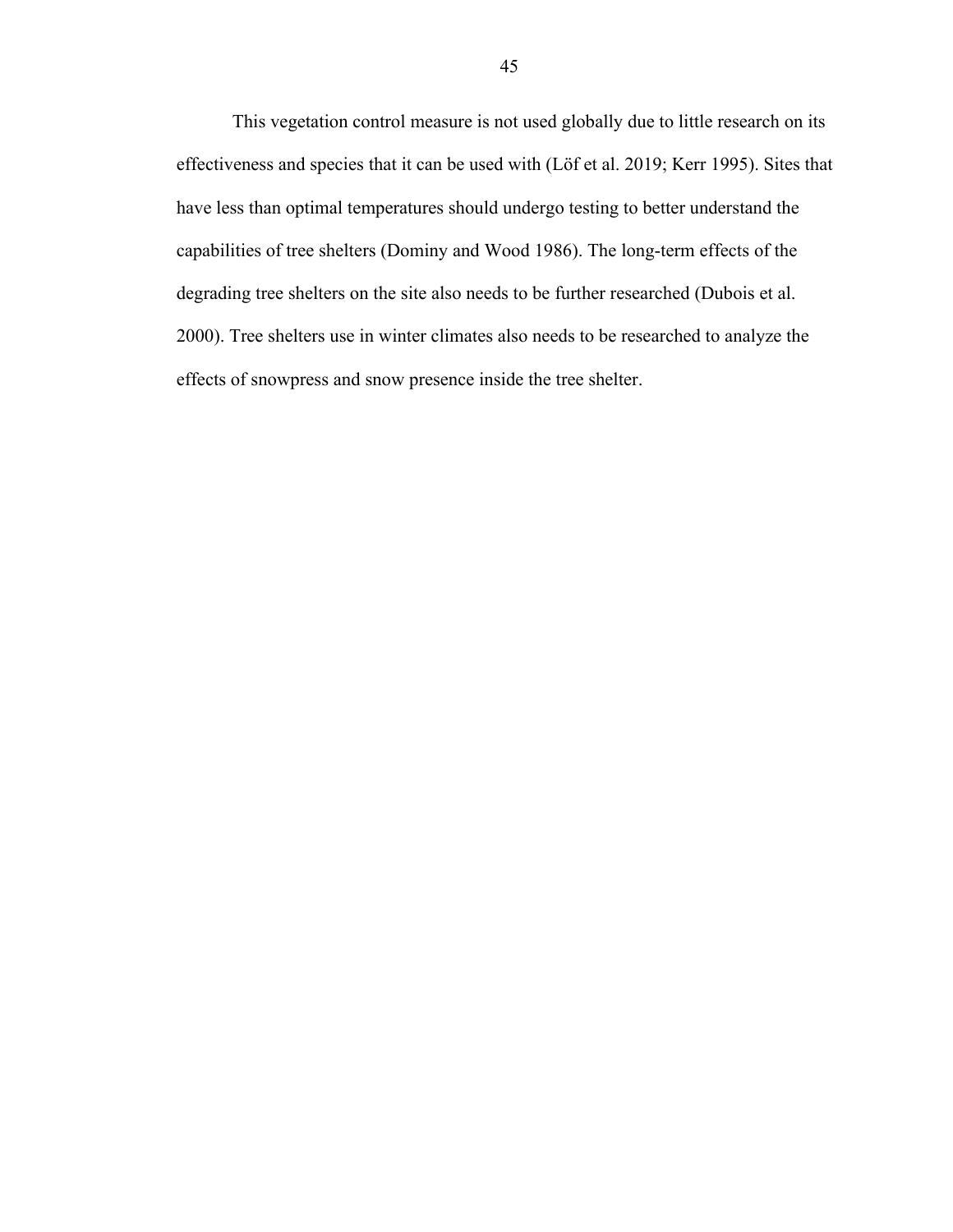#### **CONCLUSIONS**

<span id="page-53-0"></span>Controlling vegetation is vital for forests to be regenerated in an economical timeframe. The methods used to control vegetation have changed over time with some vegetation control measures fluctuating in use, like herbicide and tee shelters, while other measures have been steadily rising since their introduction, like mechanical site preparation. Each vegetation control measure is beneficial on specific sites and can often be combined with other control measures to obtain increased results. Partial harvesting can be completed with shade tolerant species. Prescribed burns must be completed before regeneration can take place. Livestock grazing is best used on sites where the desired vegetation is protected or is not a palatable species. Mechanical site preparation has many applications because of the variety of machinery that can be use. Herbicide is the most widely used vegetation control measure with glyphosate being the most popular herbicide. Mulch has different application methods each with their own pros and cons. Cover crops are often paired with other vegetation control measures and are expensive to implement and monitor. Tree shelters are also expensive and used on high value sites to offset the cost. A forester's knowledge to implement the best vegetation control measure is limited by cost, labour and equipment availability, access, among others. By continuing to research and compile scientific information about vegetation control measures the forest industry and foresters will be able to maintain high quality forests while minimizing damages to the environment.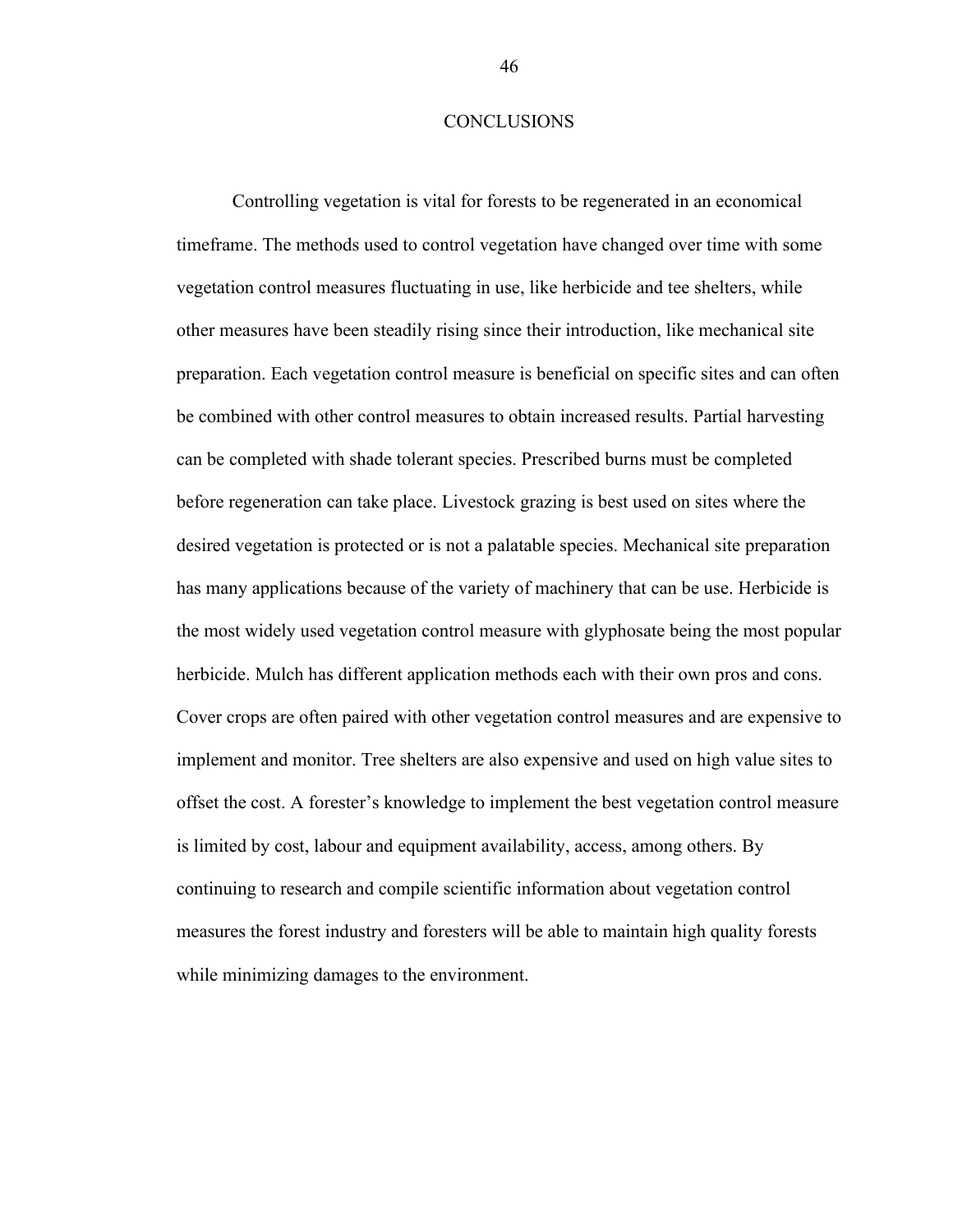#### LITERATURE CITED

- <span id="page-54-0"></span>Albaugh, T.J., R.A. Rubilar, J. Alvarez, H.L. Allen. 2004. Radiata pine response to tillage, fertilization, and weed control in Chile. Bosque 25(2):5-15.
- Allen, H.L., T.R. Fox, and R.G. Campbell. 2005. What is ahead for intensive pine plantation silviculture in the south. South J. Appl. For. 29(2):62-69
- Ammer, C., P. Balandier, N.S. Bensten, L. Coll, and M. Löf. 2010. Forest vegetation management under debate: an introduction. Eur. J. of Forest. Res. 130:1-5
- Ammer, C., M. Blaschke, and P. Muck. 2009. Germany pp. 43-50 *in* Willoughby, I., P. Balandier, N.S. Bensten, N. Mac Carthy, and J. Claridge. Forest vegetation management in Europe: current practice and future requirements. European cooperation in science and technology (COST) office. Brussels, UK. 156 pp.
- Appleton, B.L., J.F. Derr, and B.B. Ross. 1990. The effect of various landscape weed control measures on soil moisture and temperature, and tree root growth. Journal of Arboriculture 16(10):264-268
- Armleder H.M., and S.K. Stevenson. 1994. Silviculture systems to maintain caribou habitat in managed British Columbia forests pp. 83-87 *in* C.R. Bamsey. Innovative Silviculture Systems in Boreal Forests. October 2-8, 1994. Nat. Can. Edmonton, AB. 106 pp.
- Bensten, N.S, P. Madsen, and H.P. Ravun. 2009. Denmark pp. 15-24 *in* Willoughby, I., P. Balandier, N.S. Bensten, N. Mac Carthy, and J. Claridge. Forest vegetation management in Europe: current practice and future requirements. European cooperation in science and technology (COST) office. Brussels, UK. 156 pp.
- Burgess, D., and J.A. Baldock. 1994. Scarification, fertilization and herbicide treatment effects on seedling growth and quality, and soil fertility pp. 95-101 *in* C.R. Bamsey. Innovative Silviculture Systems in Boreal Forests. October 2-8, 1994. Nat. Can. Edmonton, AB. 106 pp.
- Campbell, R.A. 1990. Herbicide use for forest management in Canada: where we are and where we are going. The Forestry Chronicle 355-360 pp
- Carr, W.W. 1980. A Handbook for Forest Roadside Erosion Control in British Columbia. Ministry of Forests Province of British Columbia, Victoria, British Columbia. 43 pp.
- Ceacero, C.J., R.M. Navarro-Cerrillo, J.L. Diaz-Hernández, and A.D. Del Campo. 2014. Is tree shelter protection an effective complement to weed competition management in improving the morphophysiological response of holm oak planted seedlings? iForest http://www.sisef.it/iforest/contents/?id=ifor1126-007.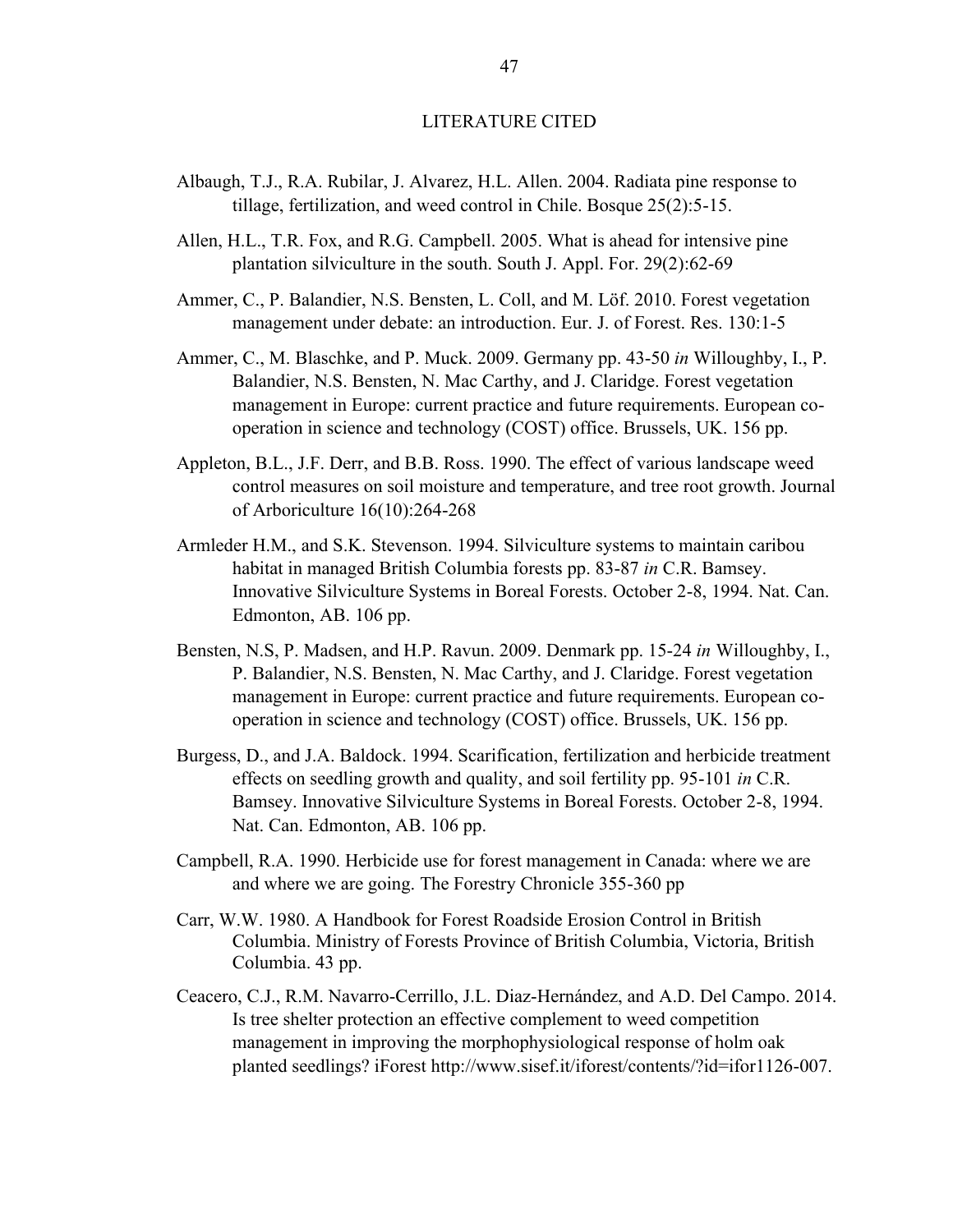- Chen, Y., R.E., Strahan, and R.P. Bracy. 2013. Effects of mulching and preemergence herbicide placement on yellow nutsedge control and ornamental plant quality in landscape beds. HortTechnology 23:651-658
- Coll, L., R.M.N. Cerrillo, and P. Vericat. 2009. Spain pp. 131-138 *in* Willoughby, I., P. Balandier, N.S. Bensten, N. Mac Carthy, and J. Claridge. Forest vegetation management in Europe: current practice and future requirements. European cooperation in science and technology (COST) office. Brussels, UK. 156 pp.
- Comeau, P. G., G. Harper, M.E. Blache, J.O. Boateng, and L. Gilkeson. 1996. Integrated forest vegetation management: Options and applications. Canada-British Columbia Partnership Agreement on Forest Resource Development. Proceedings of the fifth B.C. Forest Vegetation Management Workshop, November 29 and 30, 1993, Richmond, B.C.
- Cudlin, P., P. Banar, and R. Krejcir. 2008. Czech Republic. Forest Vegetation Management in Europe: current practice and future requirements. COST Office, Brussels. 7-14 pp.
- Daniels, T.G., and D.G. Simpson. 1990. Seedling production and processing: bareroot 206-225 pp *in* Lavender, D.P., R. Parish, C.M. Johnson, G. Montgomery, A. Vyse, R.A. Willis, and D. Winston. Regenerating British Columbia's Forests. University of British Columbia, Vancouver, B.C. 372 pp
- Davies, R.J. 1985. The importance of weed control and the use of shelters for establishigng broadleaved trees on grass-dominated sites in England. Forestry 58(2):167-180
- Davies, R.J. 1988. Sheet mulching as an aid to broadleaved tree establishment II. Comparison of various sizes of black polyethene mulch and herbicide treated spot. Forestry, Fort Augustus, Invernesshire, Scotland 61:107-124
- Defaa, C., S. Elantry, S.L. El Alami, A. Achour, A. El Mousadik, and F. Msanda. 2015. Effects of tree shelters on the survival and growth of Argania spinosa seedlings in Mediterranean Arid Environment. International Journal of Ecology 6 pp. Article ID 124075. http://dx.doi.org/10.1155/2015/124075
- Devine, W.D., and C.A. Harrington. 2008. Influence of four tree shelter types on microclimate and seedling performance of Oregon white oak and western redcedar. Res. Pap. PNW-RP-576. Portland, OR: U.S. Department of Agriculture, Forest Service, Pacific Northwest Research Station. 35 p.
- Diaci, J., D. Rozenbergar, G. Fidej, and T.A. Nagel. 2017. Challenges for uneven-aged silviculture in restoration of post-disturbance forests in Central Europe: A synthesis. Forests 378(8) 20 pp.
- DiTomaso, J.M., M.L. Brooks, E.B. Allen, R. Minnich, P.M. Rice and G.B. Kyser. 2006. Control of invasive weeds with prescribed burning. Weed Technology. 20(2):535-548.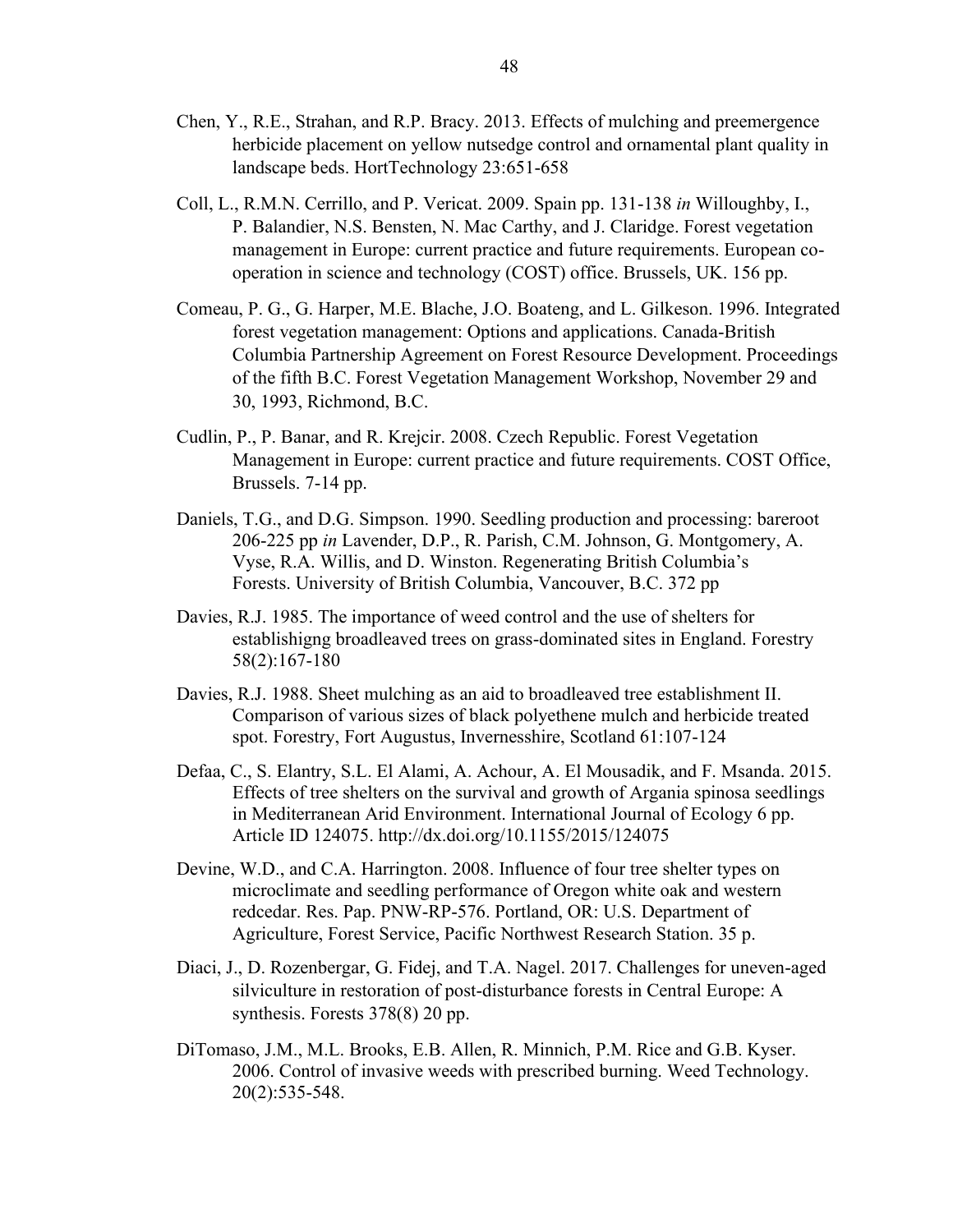- Dominy, S.W.J., and J.E. Wood. 1986. Shelter spot seeding trials with Jack pine, black spruce and white spruce in Northern Ontario. The Forestry Chronicle 446-450 pp
- Dubois, M.R., A.H. Chappelka, E. Robbins, G. Somers, and K. Baker. 2000. Tree shelters and weed control: Effects on protection, survival and growth of cherrybark oak seedlings planted on a cutover site. New Forests 20:105-118
- Environmental Canada. 1984. Tables for the Canadian Forest Fire Weather Index System. Canadian Forestry Service. Report 25. 49 pp. <https://d1ied5g1xfgpx8.cloudfront.net/pdfs/31168.pdf>
- Ferrini, F., I. Sartorato, and G. Sanesi. 2009. Italy pp. 75-84 *in* Willoughby, I., P. Balandier, N.S. Bensten, N. Mac Carthy, and J. Claridge. Forest vegetation management in Europe: current practice and future requirements. European cooperation in science and technology (COST) office. Brussels, UK. 156 pp.
- Floistad, I.S., A. Granhus, and K.H. Hanssen. 2009. Norway pp. 91-98 *in* Willoughby, I., P. Balandier, N.S. Bensten, N. Mac Carthy, and J. Claridge. Forest vegetation management in Europe: current practice and future requirements. European cooperation in science and technology (COST) office. Brussels, UK. 156 pp.
- Foo, C.L., K.C. Harringtion, and M.B. MacKay. 2011. Weed suppression by twelve ornamental ground cover species. New Zealand Plant Protection 64:149-154
- ForestInfo. 2020. Which herbicides are used in forest vegetation management. ForestInfo. [https://forestinfo.ca/faqs/which-herbicides-are-used-in-forest](https://forestinfo.ca/faqs/which-herbicides-are-used-in-forest-%09vegetation-management/)[vegetation-management/.](https://forestinfo.ca/faqs/which-herbicides-are-used-in-forest-%09vegetation-management/) Accessed October 26, 2020.
- Frochot, H., P. Balandier, R. Michalet, and P. Van Lerberghe. 2009. France pp. 33-42 *in* Willoughby, I., P. Balandier, N.S. Bensten, N. Mac Carthy, and J. Claridge. Forest vegetation management in Europe: current practice and future requirements. European co-operation in science and technology (COST) office. Brussels, UK. 156 pp.
- Fuller, A.K., D.J. Harrison and H.J. Lachowski. 2004. Stand scale effects of partial harvesting and clearcutting on small mammals and forest structure. Forest Ecology and Management 191(1-3):373-386.
- Government of Ontario. 2021. Cover Crops. Ministry of Agriculture, Food and Rural Affairs. Government of Ontario. [http://www.omafra.gov.on.ca/english/crops/facts/cover\\_crops01/covercrops.htm.](http://www.omafra.gov.on.ca/english/crops/facts/cover_crops01/covercrops.htm) Accessed March 18, 2021.
- Groot, A. 1994. Silvicultural systems for black spruce ecosystems. Innovative Silviculture Systems in Boreal Forests. Clear Lake Ltd. Edmonton, Alberta. 47- 51 pp.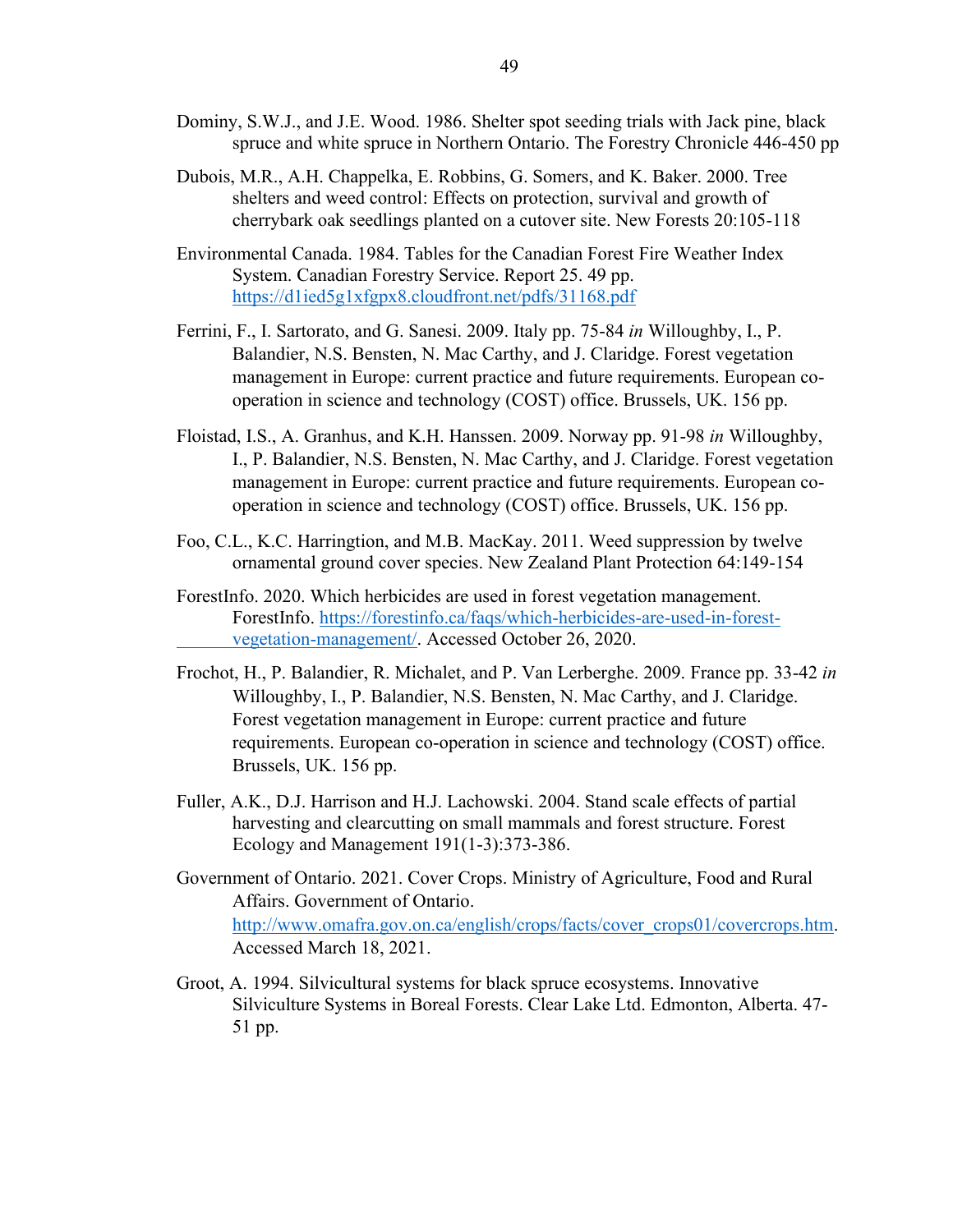- Guariglia, R.D., and B.E. Thompson. 1984. The effect of sowing depth and mulch on germination and 1+0 growth of Douglas-fir seedlings. Western Forest Nursery Council and Intermountain Nurseryman's Association, Coeur d'Alene, ID, August 14-16, 1984.
- Hadley, M.J., P.K. Diggie, D.L. Handley and M.H. Wyeth. 1990. Pre-harvest assessment and prescription pp. 85-97 *in* Lavender, D.P., R. Parish, C.M., Johnson, G. Montgomery, A. Vyse, R.A. Willis, and D. Winston. Regenerating British Colombia's Forests. Gov. of Can. Vancouver, B.C. 372 pp.
- Hawkes, B.C., M.C. Feller, D. Meehan. 1990. Site preparation: fire 131-149 pp. *in* Lavender, D.P., R. Parish, C.M. Johnson, G. Montgomery, A. Vyse, R.A. Willis, and D. Winston. Regenerating British Columbia's Forests. University of British Columbia Press, Vancouver 372 pp.
- Holst, J.W., and H. Jóhannesdóttir. 2009. Iceland pp. 65-68 *in* Willoughby, I., P. Balandier, N.S. Bensten, N. Mac Carthy, and J. Claridge. Forest vegetation management in Europe: current practice and future requirements. European cooperation in science and technology (COST) office. Brussels, UK. 156 pp.
- Hytötnen, J., N. Kiljunen, and M. Poteri. 2009. Finland pp. 25-32 *in* Willoughby, I., P. Balandier, N.S. Bensten, N. Mac Carthy, and J. Claridge. Forest vegetation management in Europe: current practice and future requirements. European cooperation in science and technology (COST) office. Brussels, UK. 156 pp.
- Johnston, M., and P. Woodard. 1985. The effect of fire severity level on postfire recovery of hazel and raspberry in east-central Alberta. Can. J. Bot. 63: 672-677.
- Kerr, G. 1995. The Use of Treeshelters 1992 Survey. Forestry Commission Technical Paper 11.
- Klenk, N.L., G.Q. Bull and J.I. MacLellan. 2009. The "emulation of natural disturbance" (END) management approach in Canadian forestry: a critical evaluation. The Forestry Chronicle 85(3):440-445 pp.
- Kraehmer H., B. Laber, C. Rosinger, and A. Schulz. 2014. Herbicides as weed control agents: state of the art: I. weed control research and safener technology: the path to modern agriculture. Plant Physiology. Vol 166: 1119-1131.
- Lavender, D.P., R. Parish, C.M. Johnson, G. Montgomery, A. Vyse, R.A. Willis, and D. Winston. 1990. Regenerating British Columbia's Forests. University of British Columbia Press, Vancouver 372 pp.
- Lieffer, V.J. 1994. Ecology and dynamics of boreal understory species and their role in partial-cut silviculture. Innovative Silviculture Systems in Boreal Forests. Clear Lake Ltd. Edmonton, Alberta. 33-39 pp
- Löf, M., D. C. Dey, R.M. Navarro, D.F. Jacobs. 2012. Mechanical site preparation for forest restoration. New Forests 43:825-848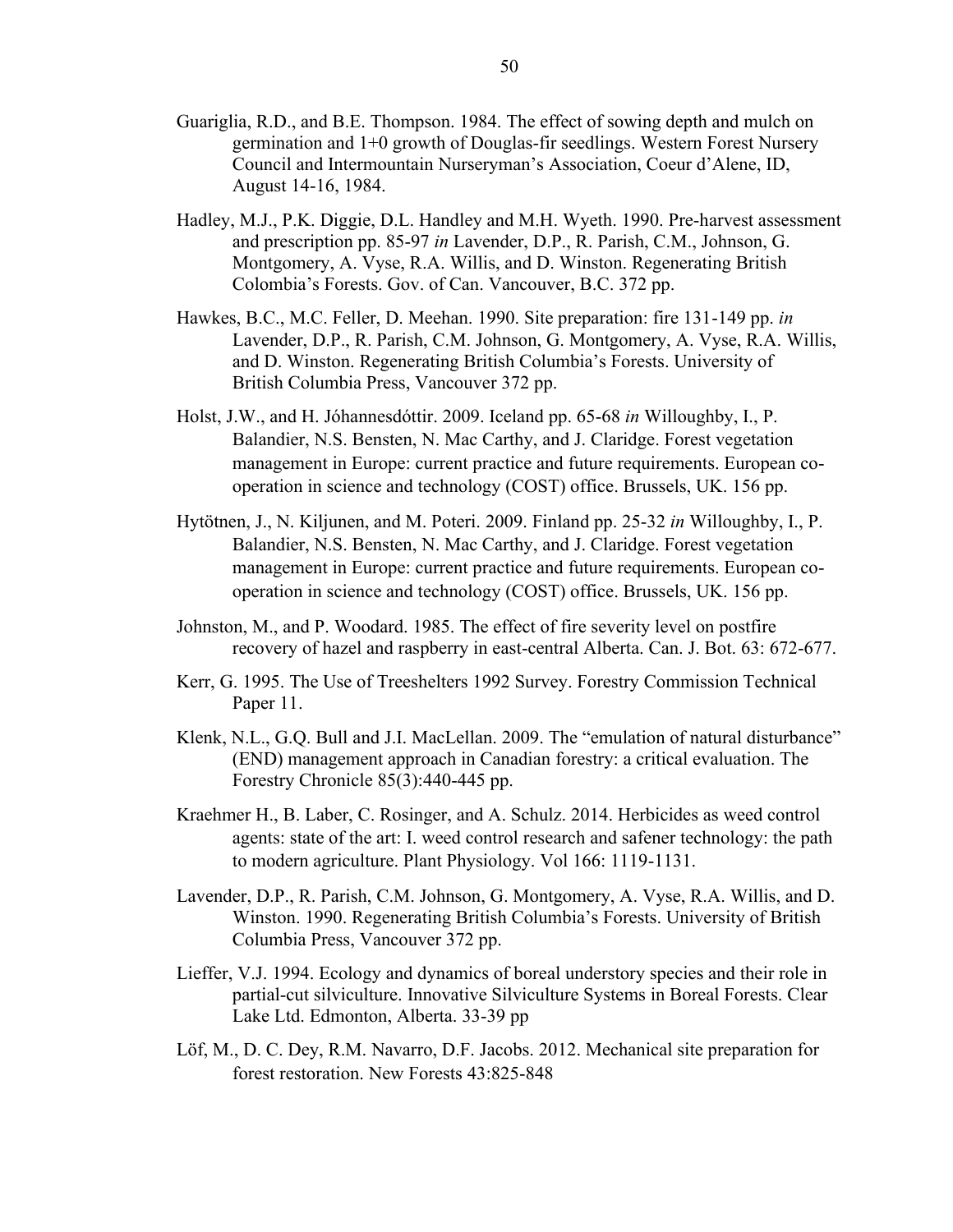- Löf, M., D. Rydberg, and A. Bolte. 2006. Mounding site preparation for forest restoration: Survival and short term growth response in *Quercus robur* L. seedlings. Forest Ecology and Management Vol. 232(1-3) 19-25 pp.
- Löf, M., G. Hallsby, K.A. Högberg, and U. Nilsson. 2009. Sweden pp.139-144 *in* Willoughby, I., P. Balandier, N.S. Bensten, N. Mac Carthy, and J. Claridge. Forest vegetation management in Europe: current practice and future requirements. European co-operation in science and technology (COST) office. Brussels, UK. 156 pp.
- Löf, M., P. Madsen, M. Metslaid, J. Witzell, and D.F. Jacobs. 2019. Restoring forests: regeneration and ecosystem function for the future. New Forests 50:139-151
- MacLean, D.A., and M.G. Morgan. 1983. Long-term growth and yield response of young fir to manual and chemical release from shrub competition. The Forestry Chronicle 177-183 pp
- Malinauskas, A., and V. Suchockas. 2009. Lithuania 85-90 pp *in* Willoughby I., P. Balandier, N.S Bentsen, N. Mac Carthy, and J. Claridge. 2009. Forest vegetation management in Europe: current practice and future requirements. European cooperation in science and technology (COST) Office, 156 pp. hal-00468013
- Marble, S.C. 2015. Herbicide and mulch interactions: a review of the literature and implications for the landscape maintenance industry. Weed Technology 29:341- 349 pp
- Marble, S.C., A.K. Koeser, and G. Hasing. 2015. A review of weed control practices in landscape planting beds: part I- nonchemical weed control measures. HortScience 50(6):851-856.
- Masek. J.G., W.B. Cohen, D. Leckie, M.A. Wilder, R. Vargas, B. de Jong, S. Healey, B. Law, R. Birdsey, R.A. Houghton, D. Mildrexler, S. Goward and W.B. Smith. 2011. Recent rates of forest harvest and conversion in North America. J. Geophys. Res. 116: G00K03.
- McCarthy, N. 2009. Ireland pp. 69-74 *in* Willoughby, I., P. Balandier, N.S. Bensten, N. Mac Carthy, and J. Claridge. Forest vegetation management in Europe: current practice and future requirements. European co-operation in science and technology (COST) office. Brussels, UK. 156 pp.
- McLean A. 1969. Fire resistance of forest species as influenced by root systems. Journal of Range Management: Society for range management. 22(2): 120-122 pp.
- McMinn, R.G., and I.B. Hedin. 1990. Site preparation: mechanical and manual pp. 150- 163 *in* Lavender, D.P., R. Parish, C.M., Johnson, G. Montgomery, A. Vyse, R.A. Willis, and D. Winston. Regenerating British Colombia's Forests. Gov. of Can. Vancouver, B.C. 372 pp.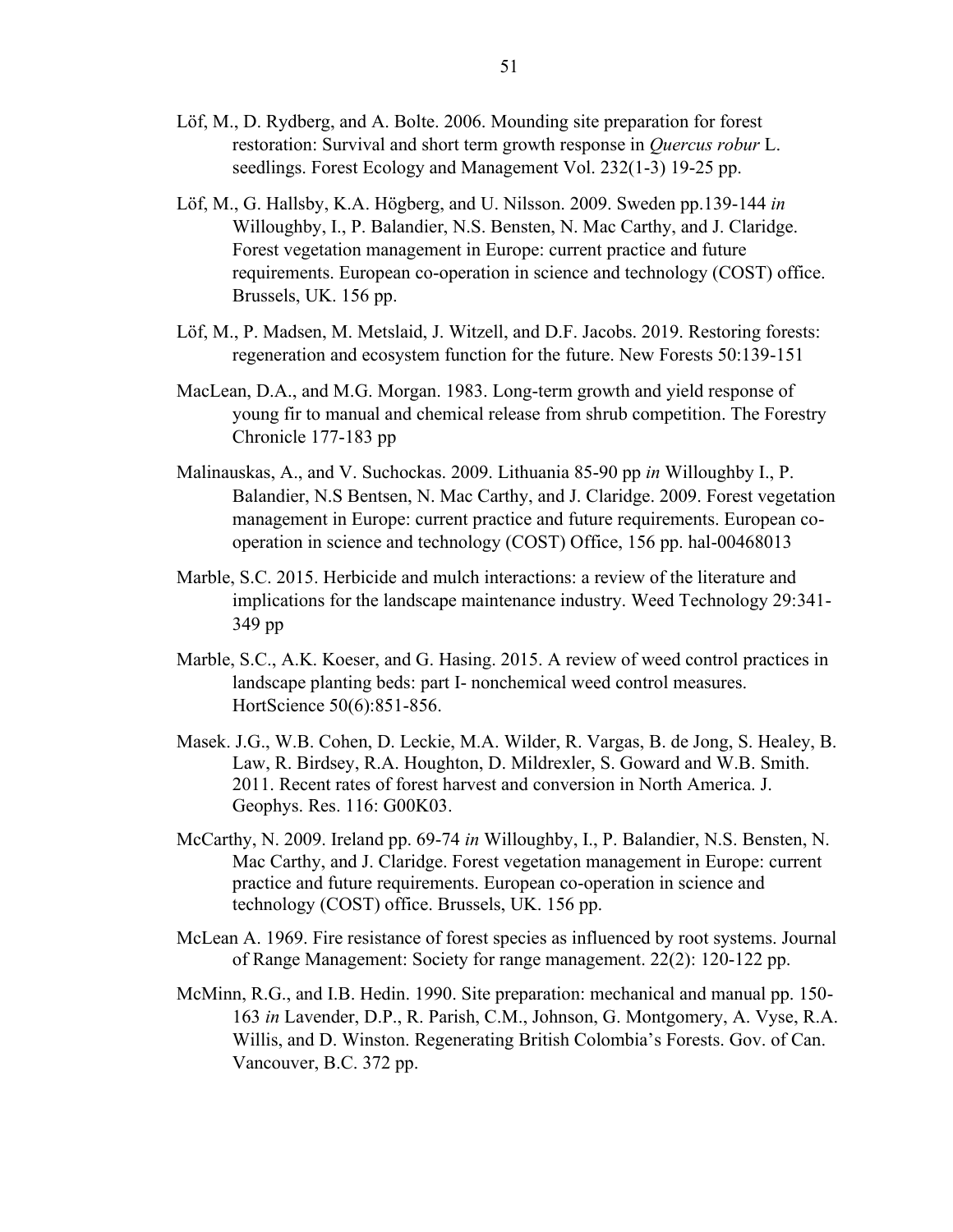- Menke, J.W. 1992. Grazing and fire management for native perennial grass restoration in California grasslands. Fremontia J. of the Cal. Nat. Plant Society 20(2):22-25 pp.
- Methven, I.R., W.G. Murray. Using fire to eliminate understory balsam fir in pine management. The Forestry Chronicle. 50:77-79
- Mihajlovich, M., D.G. Pitt, and P. Blake. 2004. Comparison of four glyphosate herbicide formulations for white spruce release treatments. The Forestry Chronicle 80(5):608-611 pp
- Mitchell, W.K., G. Dunsworth, D.G. Simpson, and A. Vyse. 1990. Planting and seeding pp. 235-253 *in* Lavender, D.P., R. Parish, C.M., Johnson, G. Montgomery, A. Vyse, R.A. Willis, and D. Winston. Regenerating British Colombia's Forests. Gov. of Can. Vancouver, B.C. 372 pp.
- Morris, L.A., and R.F. Lowery. 1988. Influence of site preparation on soil conditions affecting stand establishment and tree growth. South. Jour. App. For. 12: 170- 178 pp.
- Newman, R.F., T.D. Hooper, G.W. Powell, and F.M. Njenga. 2003. The influence of range practices on waterborne disease organisms in surface water of British Columbia: a problem analysis. Res. Br., B.C. Min. For.,Victoria, B.C. Tech. Rep. 008.
- Newton, M., and P.G. Comeau. 1990. Control of competing vegetation 256-266 *in* Lavender, D.P., R. Parish, C.M. Johnson, G. Montgomery, A. Vyse, R.A. Willis, and D. Winston. 1990. Regenerating British Columbia's Forests. University of British Columbia Press, Vancouver 372 pp.
- OMNR. 1994. Cover Crops Help Tree Seedlings Beat Weed Competition. Extension Notes. Ontario Ministry of Natural Resources, Ontario 6 pp.
- OMNR. 2003. Silviculture guide to managing spruce, fir, birch, and aspen mixedwoods in Ontario's boreal forest. Version 1.0. Ont. Min. Nat. Resour., Queen's Printer for Ontario. 286 pp.  $+$  Appendices
- OMNR. 2019. Prescribed Burn Manual. AFFES Publication No. P00443. 21 pp. <https://files.ontario.ca/mnrf-prescribed-burn-manual-en-2019-10-03.pdf>
- Otchere-Boateng, J., and L.J. Herring. 1990. Site Preparation: Chemical 164-178 pp *in*  Lavender, D.P., R. Parish, C.M. Johnson, G. Montgomery, A. Vyse, R.A. Willis, and D. Winston. Regenerating British Columbia's Forests. University of British Columbia Press, Vancouver 372 pp.
- Painter, M.F., D. Cooligan. 2006. Silviculture. The Canadian Encyclopedia. [https://www.thecanadianencyclopedia.ca/en/article/silviculture#:~:text=In%20](https://www.thecanadianencyclopedia.ca/en/article/silviculture#:~:text=In%20th e%20shelterwood%20silvicultural%20system,place%20naturally%20from%20th eir%20seeds)<sup>th</sup> [e%20shelterwood%20silvicultural%20system,place%20naturally%20from%20](https://www.thecanadianencyclopedia.ca/en/article/silviculture#:~:text=In%20th e%20shelterwood%20silvicultural%20system,place%20naturally%20from%20th eir%20seeds)th [eir%20seeds.](https://www.thecanadianencyclopedia.ca/en/article/silviculture#:~:text=In%20th e%20shelterwood%20silvicultural%20system,place%20naturally%20from%20th eir%20seeds) Accessed October 20, 2020.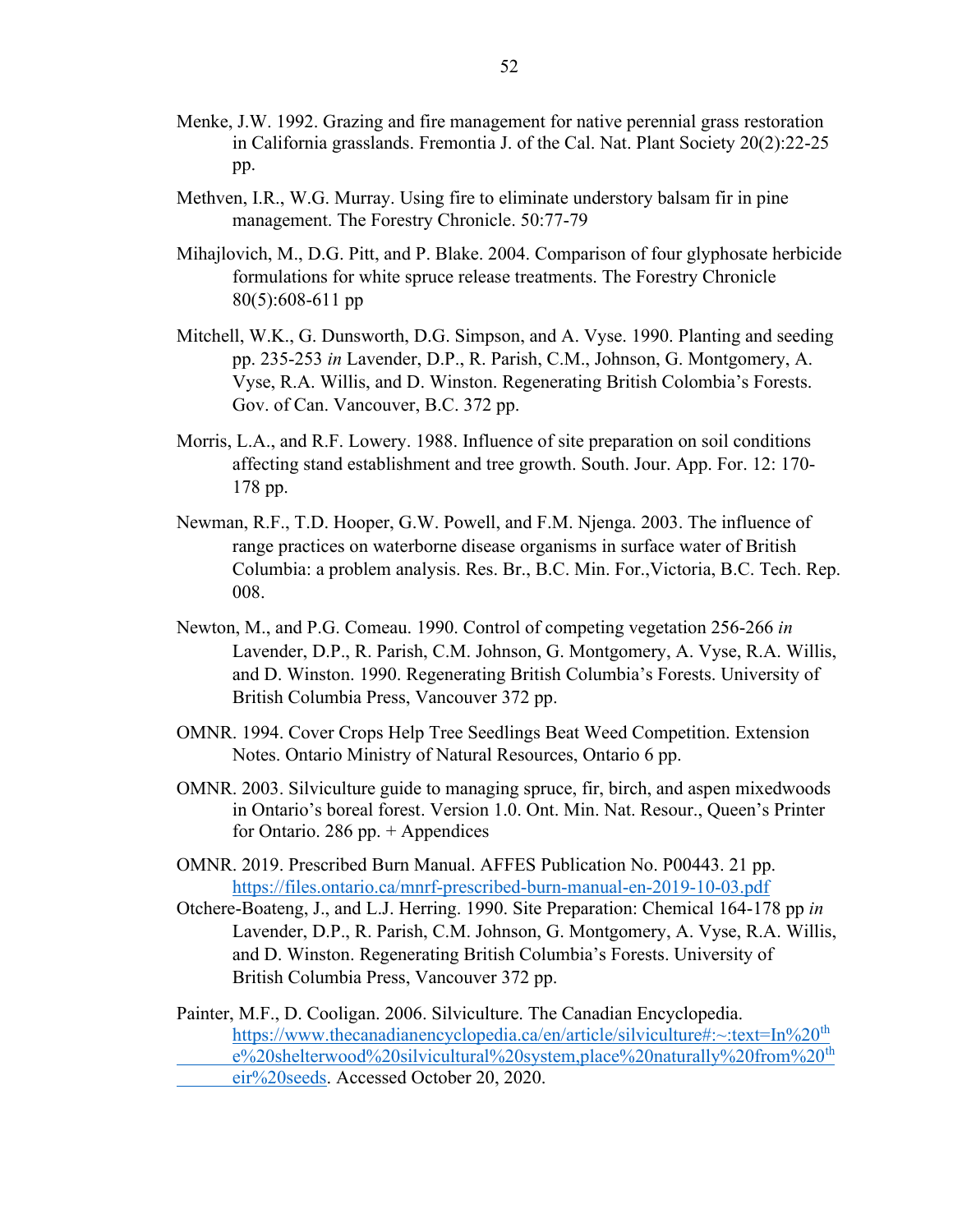- Papachristou, T.G., I.A. Spanos, and P.D. Platis. 2008. Greece. Forest Vegetation Management in Europe: current practice and future requirements. COST Office, Brussels. 51-60 pp.
- Parviainen, J., A. Schuck, and W. Bücking. 1994. A Pan-European system for measuring biodiversity, succession and structure of undisturbed forests and for improving biodiversity-oriented silviculture pp. 77-82 *in* C.R. Bamsey. Innovative Silviculture Systems in Boreal Forests. October 2-8, 1994. Nat. Can. Edmonton, AB. 106 pp.
- Pellens, G.C., P.R. Lessa, L.A. Schorn, and T.A.B. Fenilli. 2018. Influence of weed competition in young stands of *Pinus taeda* L. Ciência Florestal vol 28(2):495- 504 pp
- Popay, I, and R. Field. 1996. Grazing animals as weed control agents. Weed Technology. 10(1):217-231
- Province of Nova Scotia. 2020. Woodlot Management Home Study Course: Harvesting Systems. Province of Nova Scotia [https://novascotia.ca/natr/Education/woodlot/modules/module2/pdf/module2.pdf.](https://novascotia.ca/natr/Education/woodlot/modules/module2/pdf/module2.pdf) Accessed October 19, 2020.
- Raymond, P., S. Bédard, V. Roy, C. Larouche, and S. Tremblay. 2009. The irregular shelterwood system: review, classification, and potential application to forests affected by partial disturbances. Jour. of For. 405-413.
- Saursaunet, M., K.M. Mathisen, and C. Skarpe. 2018. Effects of increased soil scarification intensity on natural regeneration of Scots Pine *Pinus sylvestris L.* and Birch *Betula* spp. L. Forests 9(262): 2-19
- Sena, K., H. Angel, and C. Barton. 2014. Influence of tree shelters and weed mats on growth and survival of backcrossed chestnut seedlings on legacy minelands in Eastern Kentucky.
- Sharrow, S.H., W.C., Leininger, and B. Rhodes. 1989. Sheep grazing as a silvicultural tool to supress brush. Journal of Range Management. 42(1):1-4 pp.
- Shirish P.S., K.S. Tushar, and B.A. Satish. 2013. Mulching: A soil and water conservation practice. Res. J. Agriculture and Forestry Sci. 1(3):26-29
- Siipilehto, J. 2001. Effect of weed control with fibre mulches and herbicides on the initial development of spruce, birch and aspen seedlings on abandoned farmland. Silva Fennica 35(4): 403–414
- Stathers, R.J., R. Trowbridge, D.L. Spittlehouse, A Macadam and J.P. Kimmins. 1990 Ecological principles: basic concepts 45-54 pp. *in* Lavender, D.P., R. Parish, C.M. Johnson, G. Montgomery, A. Vyse, R.A. Willis, and D. Winston. 1990. Regenerating British Columbia's Forests. University of British Columbia Press, Vancouver 372 pp.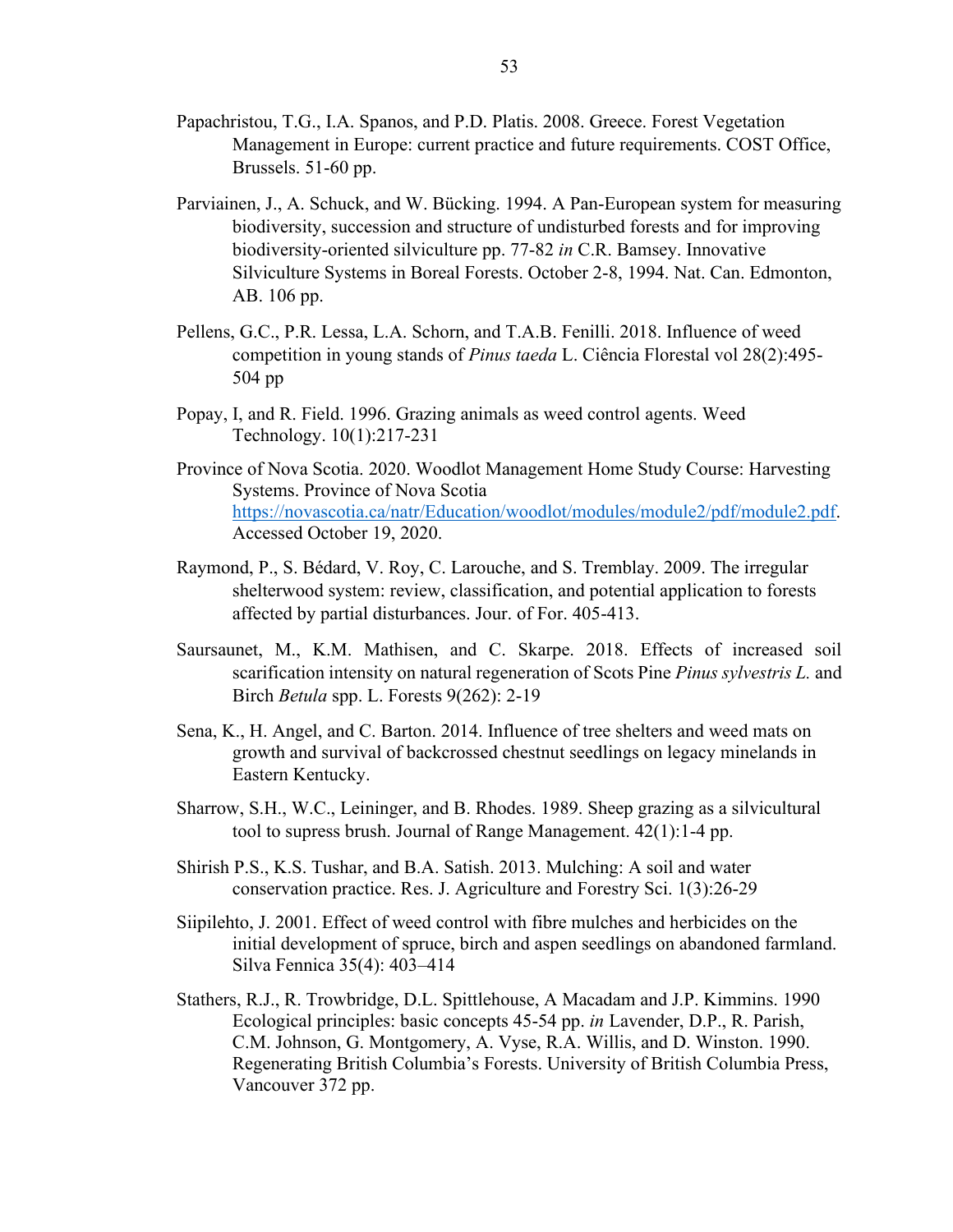- Sullivan, T.P., A.S. Harestad, and B.M. Wikeem. 1990. Control of mammal damage pp. 302-318 *in* Lavender, D.P., R. Parish, C.M., Johnson, G. Montgomery, A. Vyse, R.A. Willis, and D. Winston. Regenerating British Colombia's Forests. Gov. of Can. Vancouver, B.C. 372 pp.
- Thiffault, N., and V. Roy. 2009. Living without herbicides in Quebec (Canada): historical context, current strategy, research and challenges in forest vegetation management. Eur. J. Forest Res. 130:117-133 pp
- Thiffault, N., Roy, V., Prégent, G., Cyr, G., Jobidon, R., & Ménétrier, J. 2003. La silviculture des plantations résineuses au Québec. *Nat. can*, *127*(1), 63-80.
- Thomas, K.D., W.J. Reid, and P.G. Comeau. 2001. Vegetation management using polyethylene mulch mats and glyphosate herbicide in a coastal British Columbia hybrid popular plantation: four-year growth response. WJAF 16(1):26-30
- Thompson, C., and O. Steen. 1996. Cover crops for forest vegetation management 43-50 pp. *in* Comeau, P.G., G.J. Harper, M.E. Blache, J.O. Boateng, and L.A. Gilkeson. Integrated Forest Vegetation Management: Options and Applications. Proceedings of the fifth B.C. Forest Vegetation Management Workshop, November 1993, Richmond, B.C. B.C. Min. For., FRDA Report 251. 146 pp
- Thompson, D., and D. Pitt. 2003. A review of Canadian forest vegetation management research and practice. Annals of Forest Science, 60(7): 559-572 pp.
- Thompson, D., J. Leach, M. Noel, S. Odsen, and M. Mihajlovich. 2012. Aerial forest herbicide application: Comparative assessment of risk mitigation strategies in Canada. The Forestry Chronicle 88(2): 176-184 pp
- Thorpe, H.C. and S.C. Thomas. 2007. Partial harvesting in the Canadian boreal: Success will depend on stand dynamic responses. The Forestry Chronicle 83(3):319-325
- Truax, B., D. Gagnon. 1992. Effects of straw and black plastic mulching on the initial growth and nutrition of butternut, white ash, and bur oak. Forest Ecology and Management 57(4):17-27
- USDA. 2012. Mechanical Scarification. USDA NRCS. Fact sheet.
- USDA. 2016. What is a Silviculture System. United States Department of Agriculture. [https://www.fs.usda.gov/Internet/FSE\\_DOCUMENTS/fseprd530429.pdf.](https://www.fs.usda.gov/Internet/FSE_DOCUMENTS/fseprd530429.pdf) Accessed October 20, 2020.
- Vasic, V., S. Orlovic, and Z. Galic. 2009. Serbia pp. 117-122 *in* Willoughby, I., P. Balandier, N.S. Bensten, N. Mac Carthy, and J. Claridge. Forest vegetation management in Europe: current practice and future requirements. European cooperation in science and technology (COST) office. Brussels, UK. 156 pp.
- Wagner, R.G. 1993. Research directions to advance forest vegetation management in North America. Can. J. For. Res. Vol 23: 2317-2327.